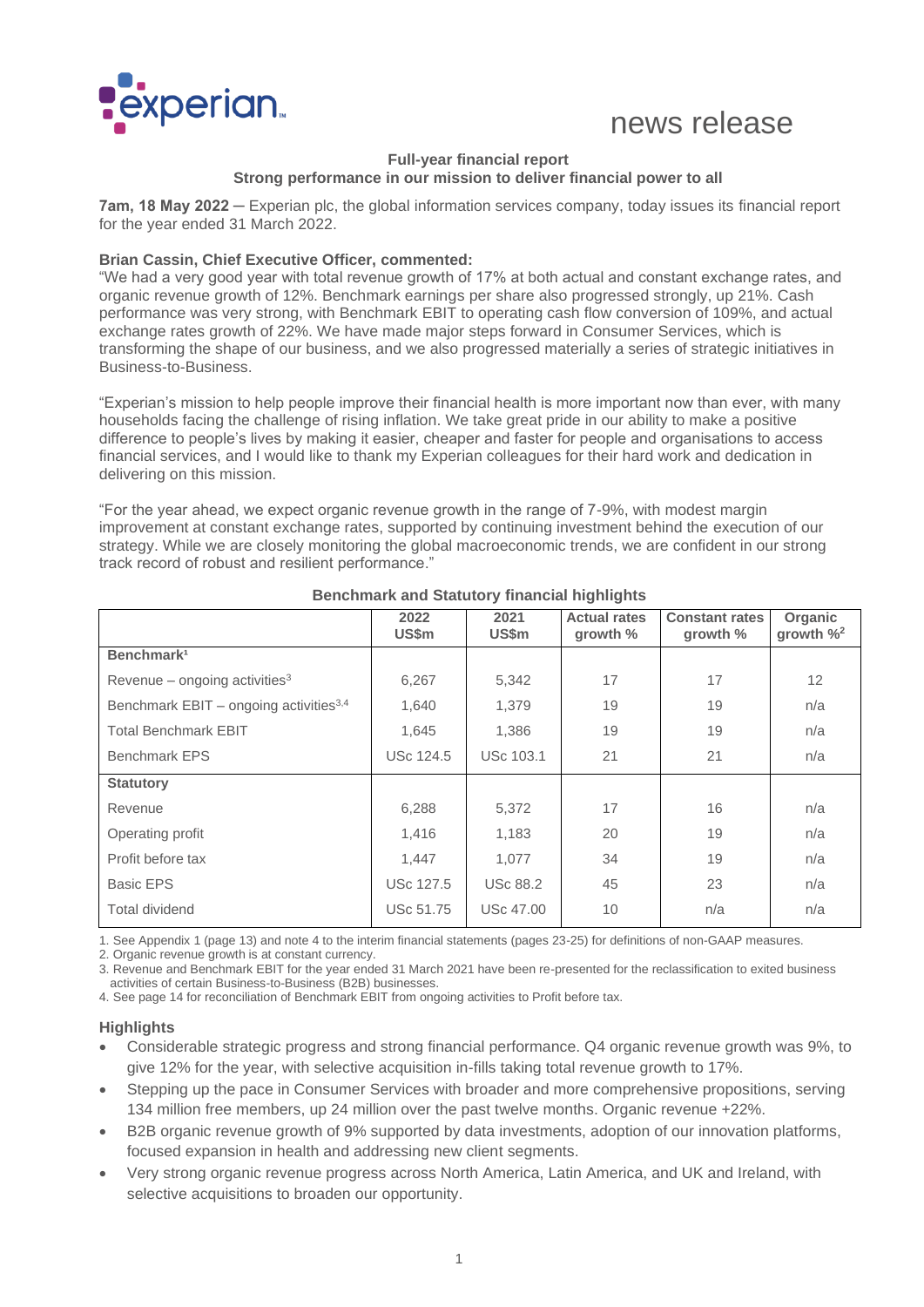- Much improved margin trajectory in UK and Ireland, and EMEA/Asia Pacific. Now taking the next step in our plan to reposition EMEA/Asia Pacific for more sustainable long term operating performance.
- Benchmark EBIT +19%. EBIT margin +60 basis points at constant exchange rates.
- Benchmark EPS +21%, at actual exchange rates.
- Very strong cash performance; with cash conversion of 109% and Benchmark operating cash flow actual rate growth of 22%.
- Second interim dividend up 10% to 35.75 US cents per ordinary share.

| <b>Experian</b>                          |                  |                     |
|------------------------------------------|------------------|---------------------|
| Nadia Ridout-Jamieson                    | Investor queries | +44 (0)20 3042 4278 |
| <b>Gerry Tschopp</b>                     | Media queries    |                     |
|                                          |                  |                     |
| Tulchan                                  |                  |                     |
| Graeme Wilson, Louise Male and Guy Bates |                  | +44 (0)20 7353 4200 |
|                                          |                  |                     |

There will be a presentation today at 9.30am (UK time) to analysts and investors via conference call. To view the slides and listen in online please go to [www.experianplc.com](http://www.experianplc.com/) for the link.

Experian will update on first quarter trading for FY23 on 14 July 2022.

#### **Roundings**

Certain financial data has been rounded within this announcement. As a result of this rounding, the totals of data presented may vary slightly from the actual arithmetic totals of such data.

#### **Forward looking statements**

Certain statements made in this announcement are forward looking statements. Such statements are based on current expectations and are subject to a number of risks and uncertainties that could cause actual events or results to differ materially from any expected future events or results referred to in these forward-looking statements. See note 29 for further information on risks and uncertainties facing Experian.

#### **Company website**

Neither the content of the Company's website, nor the content of any website accessible from hyperlinks on the Company's website (or any other website), is incorporated into, or forms part of, this announcement.

#### **About Experian**

Experian is the world's leading global information services company. During life's big moments – from buying a home or a car, to sending a child to college, to growing a business by connecting with new customers – we empower consumers and our clients to manage their data with confidence. We help individuals to take financial control and access financial services, businesses to make smarter decisions and thrive, lenders to lend more responsibly, and organisations to prevent identity fraud and crime.

We have 20,600 people operating across 43 countries and every day we're investing in new technologies, talented people, and innovation to help all our clients maximise every opportunity. We are listed on the London Stock Exchange (EXPN) and are a constituent of the FTSE 100 Index.

Learn more at [www.experianplc.com](http://www.experianplc.com/) or visit our global content hub at our global news blog for the latest news and insights from the Group.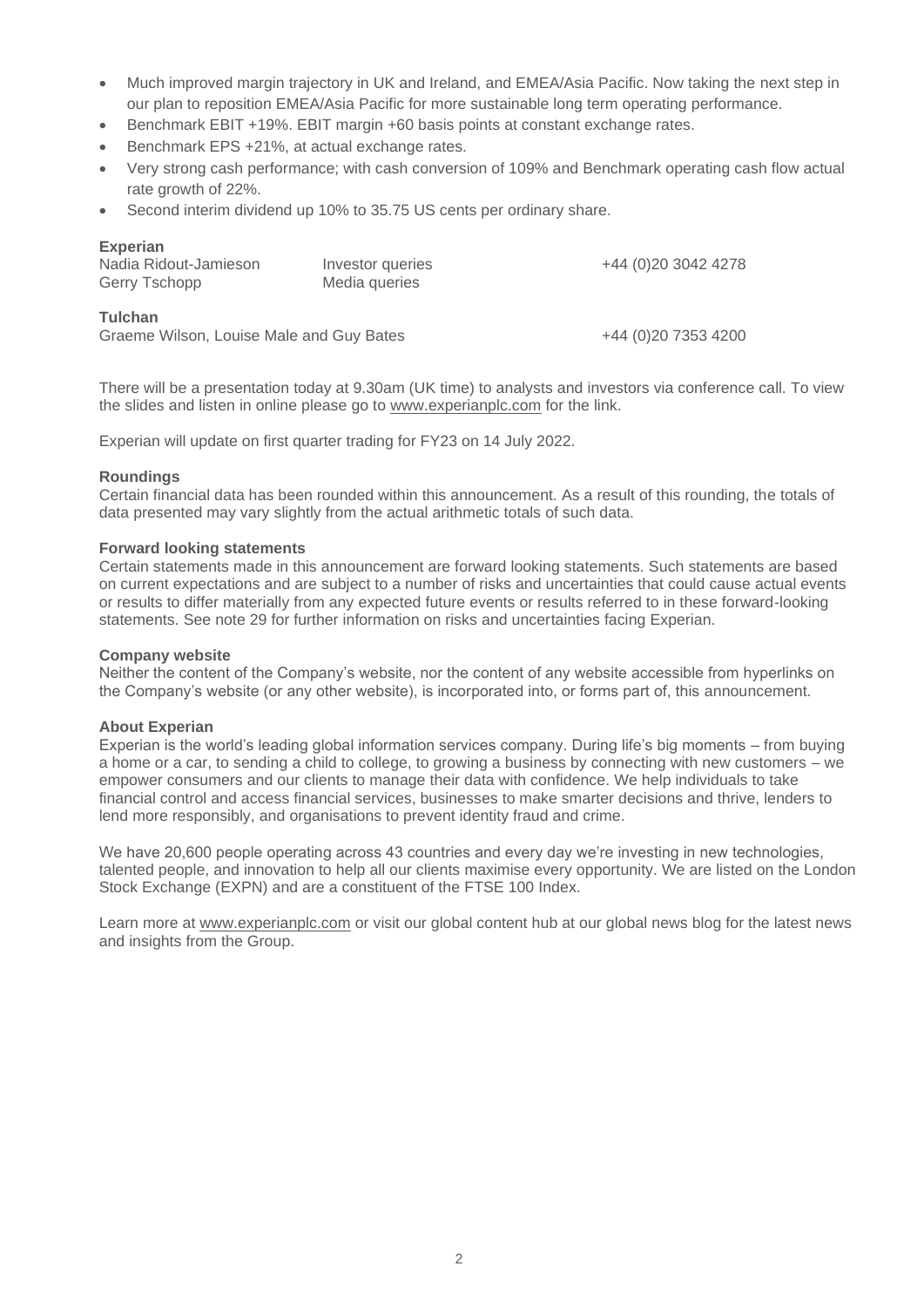#### **Part 1 – Chief Executive Officer's review**

Experian made significant progress this year. We advanced strategically across multiple fronts and our financial performance was strong. This reflects effective execution against our long-term plans, sustained by the investments we have made in new products, in our technology platforms and in new business development opportunities. I am proud of the accomplishments of our 20,600 people around the world.

Total revenue growth was 17% at constant currency, while organically we grew 12%. We have made material progress towards positioning Experian as a major brand to help people with their financial health, reaching 134 million free members across our three largest markets. We are helping to democratise credit, making it simpler, faster and cheaper for people and businesses to achieve good outcomes. Our products form part of the critical infrastructure of financial services, health, automotive and many other industries, and our growth opportunities are driven by investments to upgrade infrastructure, digitise platforms, provide better experiences to customers and protect against fraud. We are also taking advantage of a unique market opportunity in Brazil, as well as successfully entering new market segments, such as income and employment verification.

#### **Full-year financial highlights**

- Total revenue growth was 17% at both constant and actual exchange rates. At constant currency organic revenue growth was 12%.
- Organic revenue growth in North America was 13%, 17% in Latin America and 11% in UK and Ireland, including very strong contributions from Consumer Services across all three regions.
- EMEA/Asia Pacific delivered 3% organic revenue growth with a positive EBIT margin trajectory, reflecting our shift to focus on strategic markets.
- B2B organic revenue growth was 9%, reflecting strength in data volumes, uptake of new data sources, further adoption of our innovative platforms, progress across fraud and identity management services and expansion in new vertical segments.
- We made significant progress in Consumer Services, with organic revenue up 22%, reflecting membership growth and expanded consumer propositions.
- Growth in Benchmark EBIT was 19% at both constant and actual exchange rates.
- Our Benchmark EBIT margin was 26.2%, up 60 basis points at constant currency and up 40 basis points at actual exchange rates.
- We delivered growth in Benchmark earnings per share of 21% at both constant and actual exchange rates.
- Cash flow was very strong, with a conversion rate of Benchmark EBIT into Benchmark operating cash flow of 109%. Benchmark operating cash flow was US\$1.8bn, up 22% at actual exchange rates.
- We ended the year with a leverage ratio of 1.9x, compared to our target of 2.0-2.5x for Net debt to Benchmark EBITDA.

B2B organic revenue growth was 9%:

- In Data, volumes were generally strong. This reflected economic rebound across most geographies, client take-up of our extensive data assets and successful extension into new client segments. New products and vertical development were also meaningful contributors to our performance. Ascend delivered strong growth. We also benefitted from the uptake of positive data attributes and scores in Brazil, and we added to our data coverage in income and employment data and signed over 100 client contracts for Experian Verify in North America.
- In Decisioning, we secured new wins for our cloud-enabled decisioning platforms. We also made significant progress across fraud and identity management, as well as across analytics.
- Vertical markets also contributed strongly. In Health, healthcare providers in the USA are investing to improve digital consumer experiences, and we delivered strong progress across all major product lines in our suite. This included some benefit from one-off COVID-19 related services. Automotive delivered a solid performance reflecting market rebound and a strong contribution from recent innovations.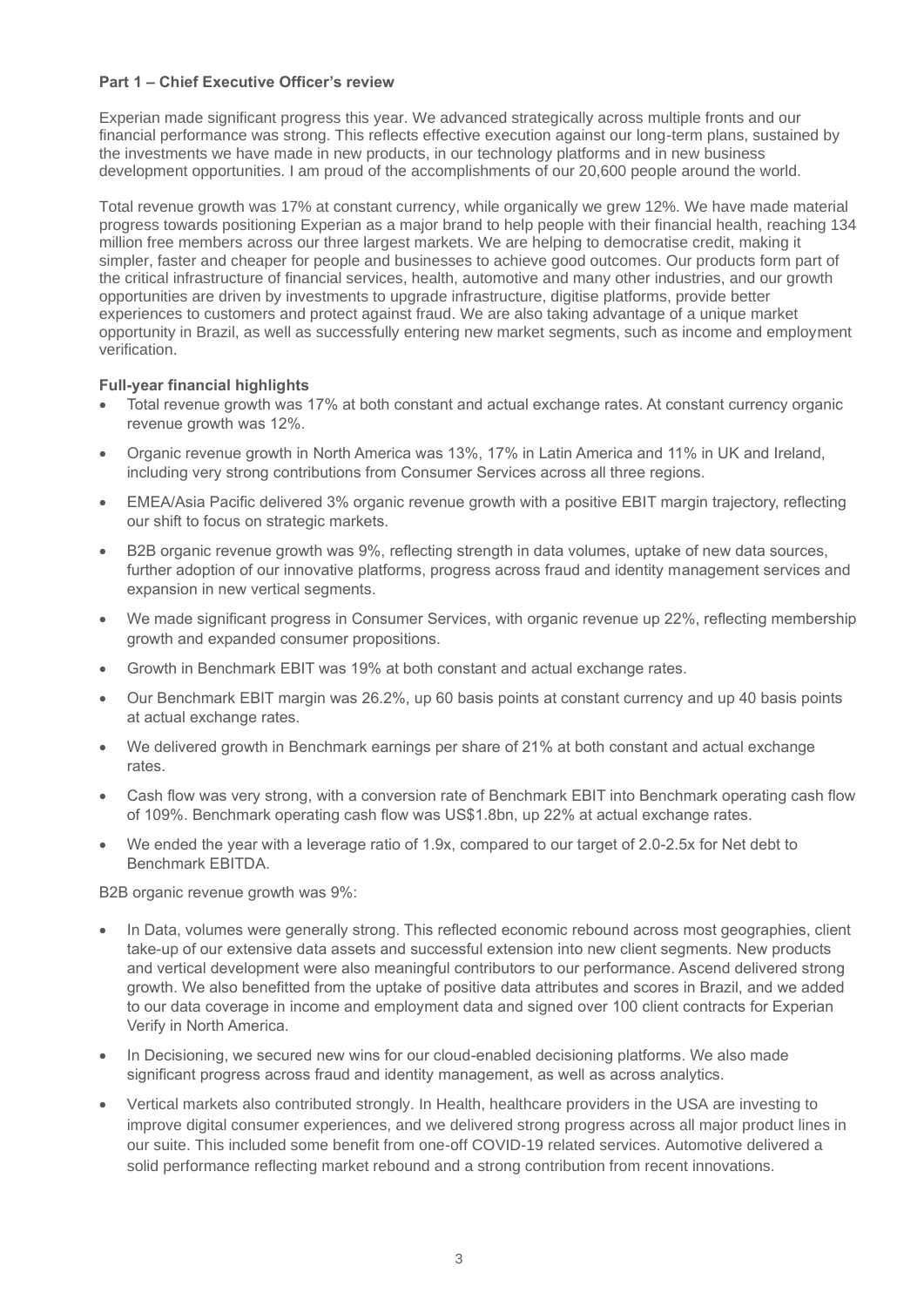Consumer Services organic revenue growth was 22%:

- We now have 134 million free consumer memberships across our three largest markets, up by 24 million year-on-year. During the year we added 11 million free members in the USA, 12 million in Brazil and 1.5 million in the UK.
- All regions delivered strong growth enabled by increased memberships, scaling of our credit marketplaces, and the addition of new propositions to our ecosystem to help our members save money.
- We are investing in new verticals such as insurance to further extend our North America insurance marketplace offer for our members, helping to bring them a better insurance customer experience.

## **Environmental, Social and Governance (ESG) highlights**

- We launched Experian Go in the USA in January, which allows credit invisibles to start building a credit profile in minutes. Since launch, 40,000 consumers have connected to Experian Go. We were also delighted to be recognised as a 2022 BIG Innovation Award winner for delivering innovative products that help consumers thrive financially.
- We reached 21 million people through our social innovation products this year, our programme to deliver societal benefits and improve financial health, bringing the total to 82 million since 2013. This compares to our target of 100 million people by 2025.
- Our flagship United for Financial Health programme (UFH) has now connected with 87 million people and is on track to meet our target of 100 million by 2024. Through partnerships with NGOs across our regions, it provides financial education to empower vulnerable communities.
- We pride ourselves in our 'People First' culture and were delighted in surveys that 88% of our employees believe that Experian is committed to creating a diverse, equitable and inclusive (DEI) culture. Currently 33% of our Senior Leaders are female, representing further progress towards our target of 40% by FY24. Our North America and EMEA/Asia Pacific regions (together representing 73% of Group revenues) are led by women, and 36% of our Board are female.
- Our commitment to working with integrity includes our approach to tax. To enhance our transparency, we are publishing a Tax Report in June 2022, explaining our approach to tax and providing more information on our tax contribution.
- We are pleased to be recognised as one of the Financial Times' Europe Climate Leaders 2022 for our efforts in reducing our carbon emissions. As part of our journey to be carbon neutral by 2030 in our own operations, we have reduced our Scope 1 and 2 emissions by 44% since our base year 2019. We're engaging with our suppliers in order to reduce our Scope 3 emissions. We were also proud to be named by CDP as a 2021 Supplier Engagement Leader. We are now progressing with our planning toward our Net Zero transition.

### **People**

- On 19 January 2022, Experian's Board announced the appointment of Craig Boundy as Chief Operating Officer and Jennifer Schulz as CEO, North America, both from 1 April 2022. We also announced that Kerry Williams would retire from our Board at the conclusion of the Annual General Meeting on 21 July 2022 and that Craig would be appointed to our Board at that time. We thank Kerry for his outstanding contribution to Experian and wish him well for his retirement.
- Two of our independent non-executive Directors, Deirdre Mahlan and George Rose, will also retire from our Board at the conclusion of the Annual General Meeting on 21 July 2022, having completed nine years' service on the Experian Board. We wish to thank Deirdre and George for their significant contributions to Experian since joining our Board in 2012.
- The Experian Board announces that Jonathan Howell has been appointed to succeed Deirdre as Chair of the Audit Committee from 1 July 2022 and that Alison Brittain has been appointed to succeed George as Senior Independent Director and Chair of the Remuneration Committee from the conclusion of the Annual General Meeting on 21 July 2022. Both Jonathan and Alison are existing independent Non-Executive Directors.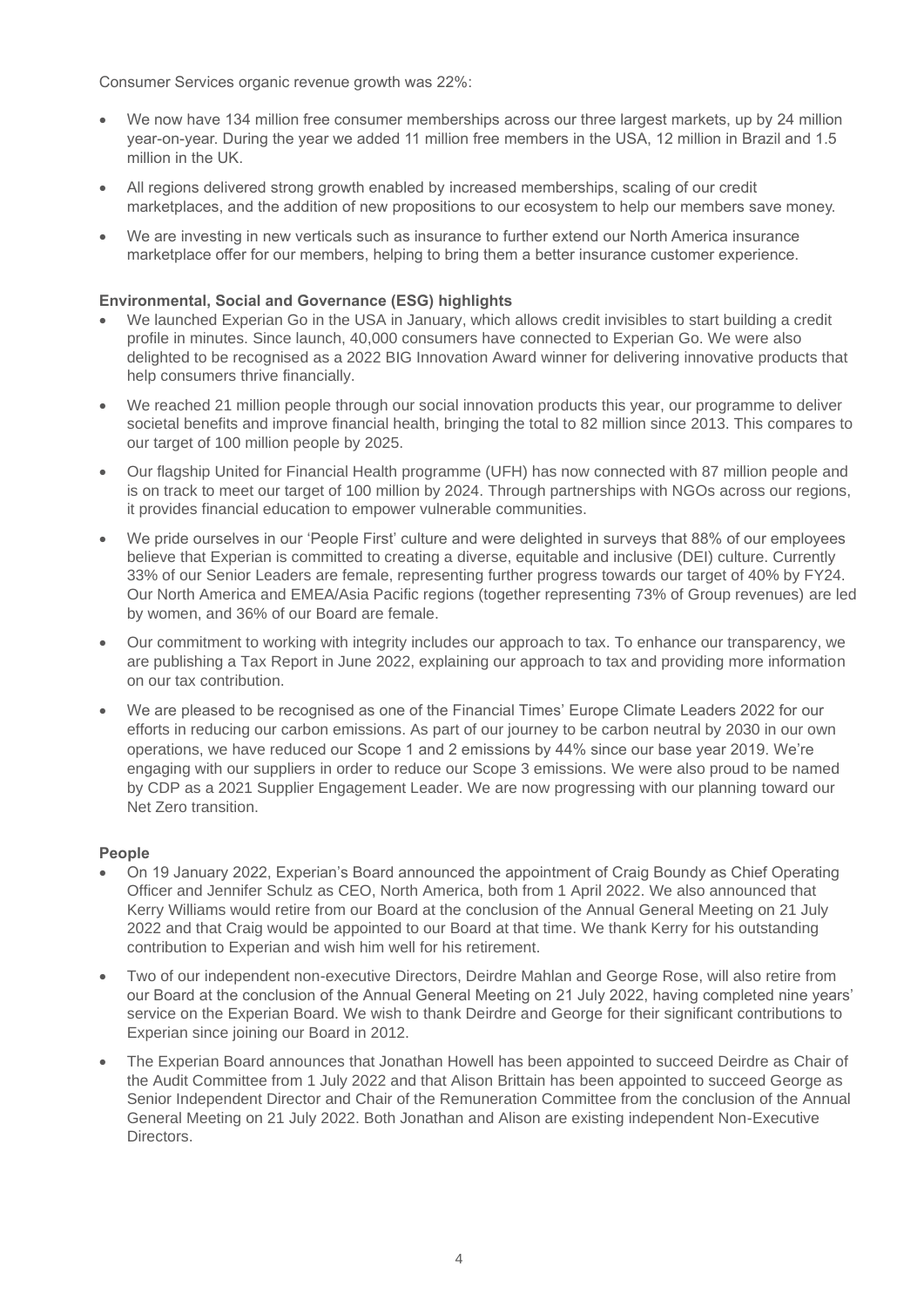## **Capital allocation and liquidity**

- Cash generation was very strong, and we ended the year with leverage of 1.9x net debt/EBITDA.
- Benchmark operating cash flow was US\$1.8bn, up 22% at actual exchange rates.
- We continued to invest in data, technology and new products through capital expenditure, which represented 8% of total revenue. We plan to sustain strong levels of investment to support our growth, and for FY23 we expect capital expenditure to represent circa 9% of total revenue.
- We invested US\$781m through acquisitions and US\$32m of investments in support of our strategic initiatives. These investments included:
	- o The acquisitions of Emptech and the trade and assets of Tax Credit Co, as part of the expansion of our income verification business in North America. After the period end, we also completed the acquisition of CIC Plus.
	- o The acquisition of Gabi, to extend our North America insurance marketplace.
	- o In Latin America, we acquired Holding Veloz Investimentos e Participações S.A. (PagueVeloz), a digital payments FinTech in Brazil which will form part of our online debt resolution proposition, Limpa Nome. We acquired a majority stake in Sinacofi Buró, a leading credit bureau in Chile, and we have also signed an agreement to acquire a majority stake in APC Buró in Panama. After the period end, we signed an agreement to acquire a majority stake in MOVA Sociedade de Empréstimo entre Pessoas S.A. (MOVA), a leading credit technology FinTech in Brazil.
- We are announcing a second interim dividend of 35.75 US cents per share, up 10%. This will be paid on 22 July 2022 to shareholders on the register at the close of business on 24 June 2022.
- We have completed our FY22 share repurchase programme for a net cash consideration of US\$149m, which offsets deliveries under employee share plans. We have also announced that we will commence a net US\$175m share repurchase programme in FY23, which will again mainly offset deliveries under employee share plans.
- During the year we redeemed our £400m 3.50% Euronotes due October 2021. We undertook a bond issue totalling €500m (US\$555m) in February 2022. Our bonds, net of derivatives, totalled US\$3.9bn as at 31 March 2022 and had an average remaining tenor of six years. Undrawn committed bank borrowing facilities were US\$2.6bn as at 31 March 2022 (2021: US\$2.7bn).
- As at 31 March 2022, Net debt to Benchmark EBITDA was 1.9x, compared to our target leverage range of 2.0-2.5x. Following changes in market adoption of IFRS 16 'Leases' our definition of Net debt has been updated to include lease obligations.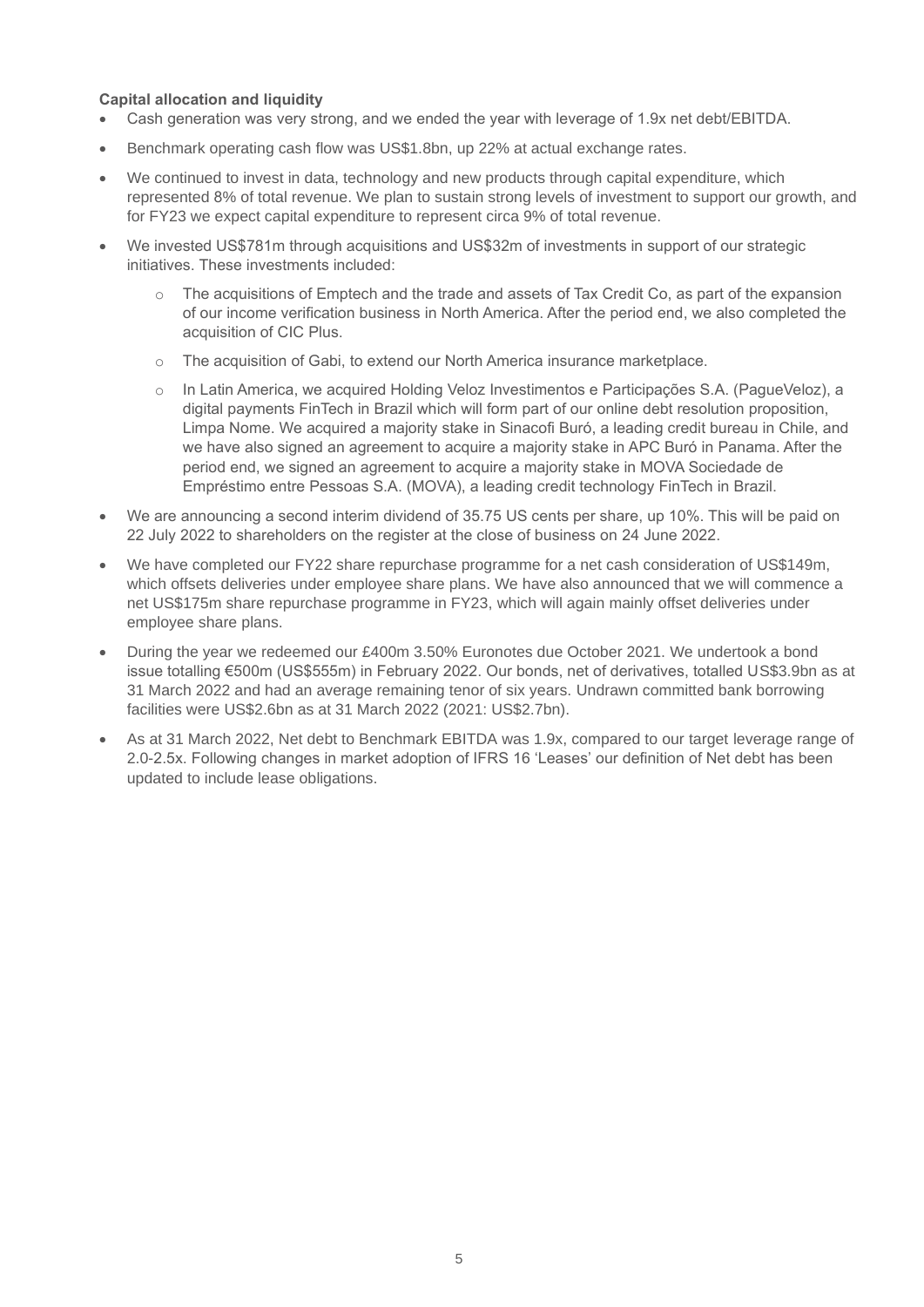### **Part 2 - Regional highlights for the year ended 31 March 2022**

We delivered organic revenue growth across all regions, with particular strength in North America, Latin America and UK and Ireland while EMEA/Asia Pacific returned to growth.

|                                    |                                    | Year-on-year % change in organic <sup>1</sup> revenue - for the year ended 31<br><b>March 2022</b> |              |                  |                                    | <b>Benchmark</b><br><b>EBIT</b> |                                     |
|------------------------------------|------------------------------------|----------------------------------------------------------------------------------------------------|--------------|------------------|------------------------------------|---------------------------------|-------------------------------------|
|                                    | % of Group<br>revenue <sup>3</sup> | Data                                                                                               | Decisioning  | B <sub>2</sub> B | <b>Consumer</b><br><b>Services</b> | <b>Total</b>                    | margin <sup>2</sup><br><b>Total</b> |
| <b>North</b><br>America            | 65                                 | 9                                                                                                  | 13           | 10               | 21                                 | 13                              | 33.5%                               |
| Latin<br>America                   | 13                                 | 12                                                                                                 | 21           | 14               | 40                                 | 17                              | 28.2%                               |
| <b>UK</b> and<br><b>Ireland</b>    | 14                                 | 9                                                                                                  | 7            | 8                | 19                                 | 11                              | 22.2%                               |
| <b>EMEA/Asia</b><br><b>Pacific</b> | 8                                  | $\overline{4}$                                                                                     | $\mathcal I$ | 3                | n/a                                | 3                               | 0.0%                                |
| <b>Total</b><br>Global             | 100                                | 9                                                                                                  | 11           | 9                | 22                                 | 12                              | 26.2%                               |

1 At constant exchange rates.

2 At actual exchange rates.

3 Percentage of Group revenue from ongoing activities calculated based on FY22 revenue at actual exchange rates.

#### *North America*

We delivered significant progress in North America. Revenue was US\$4,122m, with total revenue growth of 17% and organic revenue growth of 13%. The acquisition contribution includes Tapad, which extends our position in digital marketing services, the investments we have made in Verification Services (Corporate Cost Control, Emptech, Tax Credit Co), as well as the acquisition of Gabi, which adds to our insurance capability within Consumer Services.

Organic revenue growth across B2B was 10%. This was driven by volume strength, new product adoption, successful entry into income and employment verification, expansion into new client segments and strong execution across health and automotive.

Across financial services, market dynamics have been favourable, with ongoing investment by our clients to drive their digital transformations as well as in new customer acquisition and credit underwriting. This gave rise to strong demand for our innovation-led propositions and for Experian data. Bureau data volumes were strong across more traditional datasets and across our alternative data assets, particularly data which supports shortterm lending. Ascend expansion has again been accretive to growth as we add new modules and extend our reach within existing clients. We also made good progress across our decisioning suite, driven by PowerCurve deliveries, including successful expansion into the mid-market. Additionally, we saw growth across fraud and identity management and analytics. We continue to increase penetration across new client segments, including for example the financial platforms of leading technology providers and in the Buy Now Pay Later segment. These factors offset contraction in mortgage volumes due to lower consumer re-financing activity. We expect mortgage to again be a headwind in FY23, of c.1.5% to Group organic revenue growth.

We are making good progress towards building our presence in employment and income verification services. Our acquisitions have overall exceeded our buy plan expectations and we have grown our market position through new client wins. We have signed over 100 client contracts for Experian Verify. We also continue to invest in growing the number of employment records we have access to, which reached 42 million by the year end.

In Health, our strategy is to provide our clients with access to a broad set of capabilities to help them address administrative complexity and deliver more transparent financial outcomes for patients. There was strong demand for propositions which drive digital patient interactions, for identity management and for propositions which provide payment certainty, some of which included a contribution from COVID-19 linked activity. Targeting delivered good growth helped by market recovery and organic expansion of our product capabilities across digital activation, identity management and analytics. Automotive also performed well, benefitting from market recovery as well as continued expansion of our product portfolio, including our Experian Marketing Engine proposition, a turnkey proposition that helps our automotive customers identify prospective customers.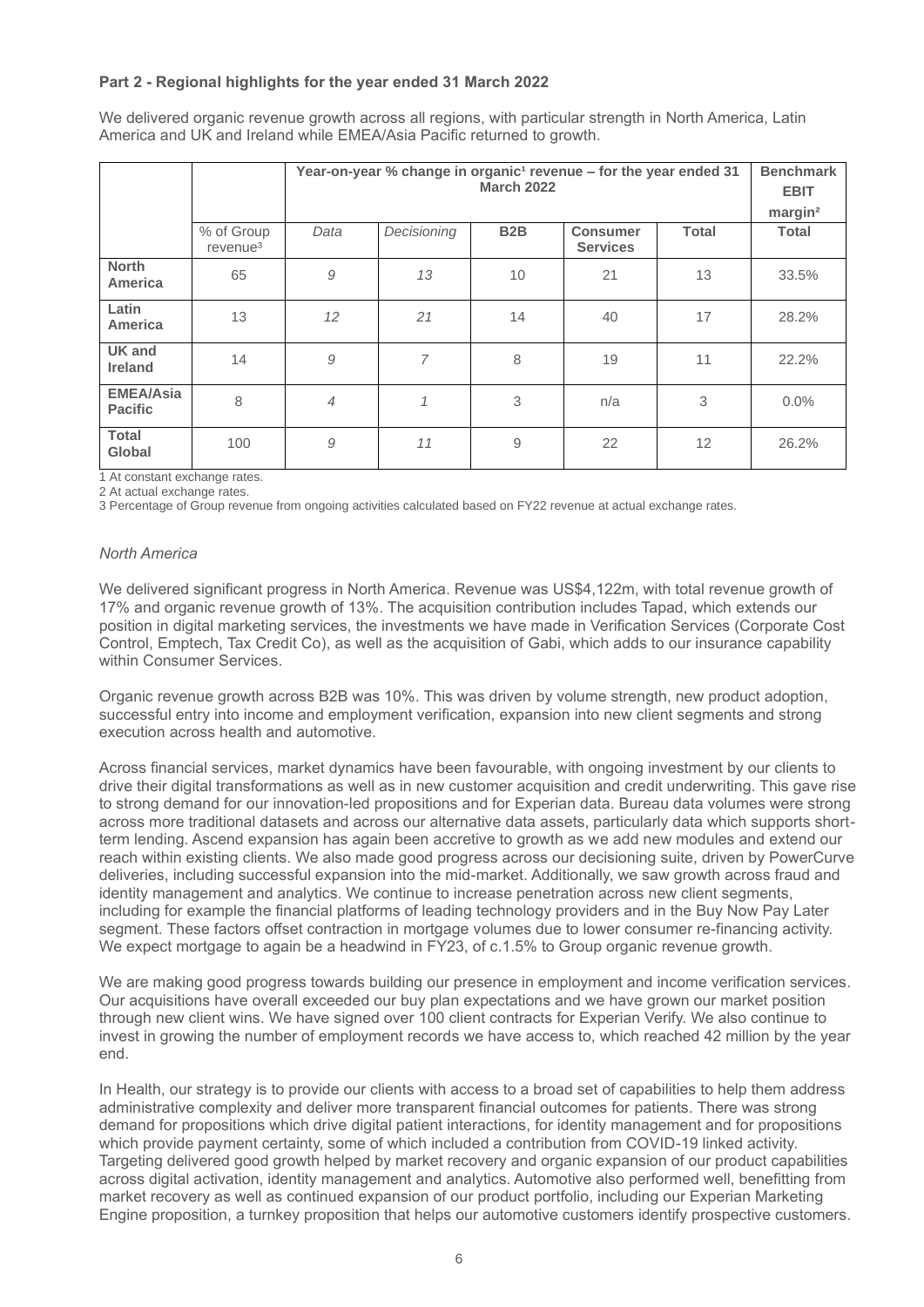In Consumer Services, we continue to expand our ecosystem of consumer products. Free memberships reached 52 million, up by 11 million year-on-year. It was our fastest growing segment in North America, delivering organic revenue growth of 21%. This reflected free membership growth, upsell into our premium credit and identity offers, strength across our credit marketplace and strength in partner solutions. We are investing in the development of our insurance marketplace and are excited by the potential ahead to bring a better insurance customer experience to our members. This forms part of our plan to increase the depth of the relationships we have with our members, drive engagement, and find new ways to help our members save money. We are also taking additional steps to enrich our premium membership services, for example through the introduction of new privacy features to enhance our identity management offer, as well as services to help our members negotiate lower rates on internet, wireless, cable and home security bills.

The strength of our revenue performance across North America translated into Benchmark EBIT up 15% to US\$1,381m. Benchmark EBIT margin was 33.5%, down 50 basis points. This reflected our investments in Verification Services, in the insurance marketplace in Consumer Services and the changing mix of our business due to the higher growth of Consumer Services compared to our B2B activities. The reduced contribution from mortgage enquiries also offset margin accretion in the rest of B2B.

#### *Latin America*

We made a lot of progress across Latin America expanding and diversifying our portfolio from a product, geographic and strategic perspective. We delivered revenue of US\$791m, with organic revenue growth of 17% and total revenue growth at constant currency of 25%. Acquisitions contributing to our performance included BrScan, which extended our position in fraud and identity management, Sinacofi, which is a new bureau in Chile, and PagueVeloz, which adds to our Consumer Services activities in Brazil. We also recently signed an agreement to acquire a majority stake in a credit bureau in Panama.

B2B organic revenue growth was 14%, helped by economic recovery, new sources of data, expansion of our product portfolio, greater market penetration and diversification into new verticals.

In Brazil, the lending landscape is evolving rapidly following the introduction by the Central Bank of a series of regulatory reforms to improve access to credit to both consumers and to small and medium enterprises (SMEs). This is driving demand for our superior data assets, enhanced scores, sophisticated analytics, and our market-leading platforms. Our positive data product portfolio continues to grow, we delivered new installations of Experian Ascend, CrossCore 2.0 and PowerCurve on Experian One. We are investing to take advantage of new opportunities such as open data, securing our first client wins for our categorisation-as-aservice capability. We have expanded our position in fraud and identity management, and we are broadening our exposure to the agricultural sector, which is a significant component of the Brazilian economy and where there is an opportunity to enhance the efficiency of credit allocation to the broader agricultural community. We have also taken steps towards establishing a presence in the open receivables market with an agreement to acquire a majority stake in MOVA, which helps provide any company, including non-banks, with expertise and technology to perform data-driven credit assessments of their SME end-clients.

Spanish Latin America also delivered strong organic revenue growth. This was driven by volume recovery across our bureaux markets, client adoption of our new product innovations and a very strong performance across our decisioning, fraud prevention and analytics suite.

Consumer Services organic revenue growth was 40%. We attracted 12 million more consumers to our platform this year in Brazil to fulfil on our ambition to provide greater access to credit for all, taking our total free membership base to 71 million. Our debt resolution service (Limpa Nome) continues to be very effective, adding more partners and helping more individuals to negotiate on their debts. Newer propositions such as our credit marketplace are growing at a rapid pace. We are attracting more lenders to our platform and matching more consumers to card and loan offers. Our premium proposition is also starting to scale. We have introduced new features to our premium offers, including a 'lock/unlock' feature which Experian first pioneered in North America, and which helps consumers with fraud and identity management.

Benchmark EBIT in Latin America was US\$223m, up 27% at constant exchange rates. The Benchmark EBIT margin from ongoing activities at actual exchange rates was 28.2%, up by 70 basis points. Progress reflected revenue acceleration, even as we invested in developing Consumer Services.

#### *UK and Ireland*

Progress in the UK and Ireland has been very good. We are successfully executing our transformation programme and delivered a material uplift in profitability. Revenue was US\$847m and both total and organic revenue increased 11% at constant exchange rates. We are now turning our attention to positioning the business for sustained long-term growth through a defined set of growth initiatives.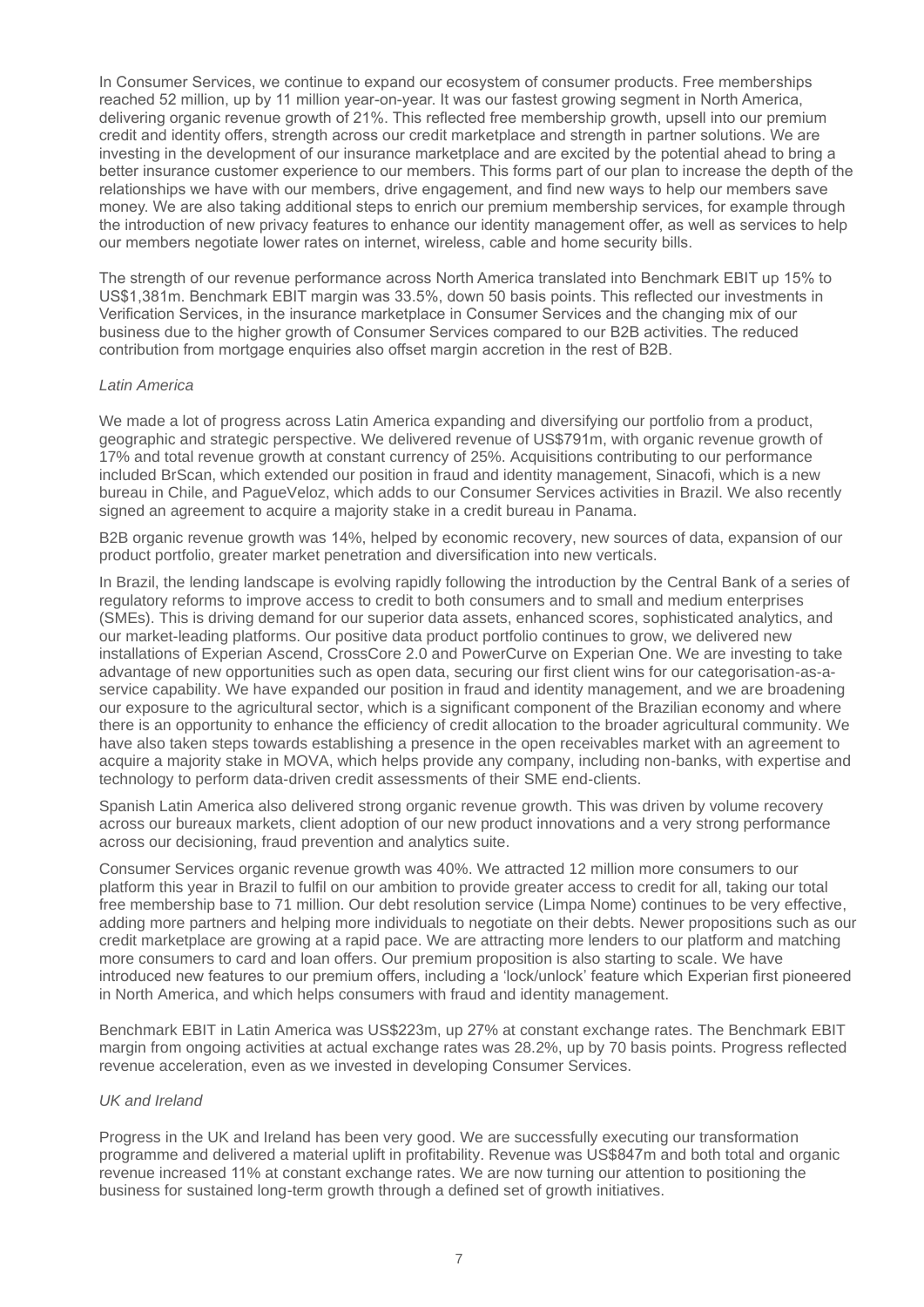B2B organic revenue growth was 8%. Volume growth was strong reflecting new credit prospecting and loan origination activity by our clients. Our new business performance was very strong, and we gained client mandates from across a wide spectrum, including in traditional banking, FinTech, Buy Now Pay Later and insurance. Clients recognise the superiority of our data assets, where we have placed specific emphasis on expanding population coverage, as well as on enhancing the quality of our data. This increased richness has increased credit visibility, while at the same time enhancing pinning, matching and the performance of our scores. When coupled with our broad analytical capabilities, this has contributed to the success we have seen in securing new mandates and to our improved revenue performance.

Organic revenue growth in Consumer Services was 19%. Over the past year we have attracted 1.5 million new free members to our platform to take the total to 11 million in our bid to help our members to master their credit and to help them to make savings. Our credit marketplace has grown significantly in scale, reflecting higher brand awareness and as we have provided unique propositions like Experian Boost. This in turn means we have attracted more lenders to our platform with a wider range of credit offers. We are investing to develop new engaging features to enrich both our premium and free services to sustain growth into the future.

Benchmark EBIT from ongoing activities improved considerably to US\$188m, up from US\$123m in FY21. The Benchmark EBIT margin from ongoing activities was 22.2% (2021: 16.7%). This reflects the progress we have made through our transformation programme, as well as the contribution from revenue growth.

#### *EMEA/Asia Pacific*

In EMEA/Asia Pacific, revenue from ongoing activities was US\$507m, with total revenue growth at constant exchange rates of 13% and organic revenue growth of 3%. The acquisition contribution principally relates to the contribution from our bureaux acquisitions, namely the Risk Management division of Arvato Financial Solutions (AFS) in Germany, and Axesor in Spain.

Our focus in EMEA/Asia Pacific is to concentrate our portfolio on strategic markets where we can take advantage of scale to drive more recurring revenue and more profitable growth. We continue to make good progress across our larger bureaux, and as we take advantage of the shift towards cloud-enabled solutions, alternative data propositions and open-banking solutions. We will continue to streamline our geographic and operational footprint over the coming year where we lack a path to scale.

Our actions have given rise to an improved trajectory for Benchmark EBIT, which for ongoing activities was breakeven for the year compared to a loss of US\$(27)m in the previous year. The Benchmark EBIT margin for ongoing activities also improved to 0.0% from (6.0)%.

### **Other financial developments**

Benchmark PBT was US\$1,535m, up 22% at constant currency and 21% at actual rates, after lower net interest expense of US\$110m (2021: US\$121m). Benchmark net finance costs decreased by US\$11m, reflecting a reduction in our average funding cost from debt refinancing. For FY23, we expect net interest expense to be around US\$120-125m.

The Benchmark tax rate was 25.7% (2021: 25.9%). For FY23, we expect a rate of around 26%, taking into account expected profit mix for the year.

Our Benchmark EPS was 124.5 US cents, an increase of 21% at both constant and actual exchange rates. The weighted average number of ordinary shares (WANOS) increased to 914m (2021: 910m), following issuance in the previous year. For FY23, we expect WANOS of circa 914m.

Benchmark operating cash flow increased by 22% at actual rates to US\$1.8bn and our cash flow conversion was 109% (2021: 106%). The increase is due to the mix of growth, strong control of working capital and some phasing.

Foreign exchange translation was neutral to Benchmark EPS in the year. For FY23, we expect a circa -1% impact on revenue, flat on Benchmark EBIT and circa +40 basis points on Benchmark EBIT margin, assuming recent foreign exchange rates prevail.

Since 31 March 2022, we have completed three acquisitions for cash consideration of US\$221m, and signed an agreement for one further acquisition for US\$8m that is subject to regulatory approval.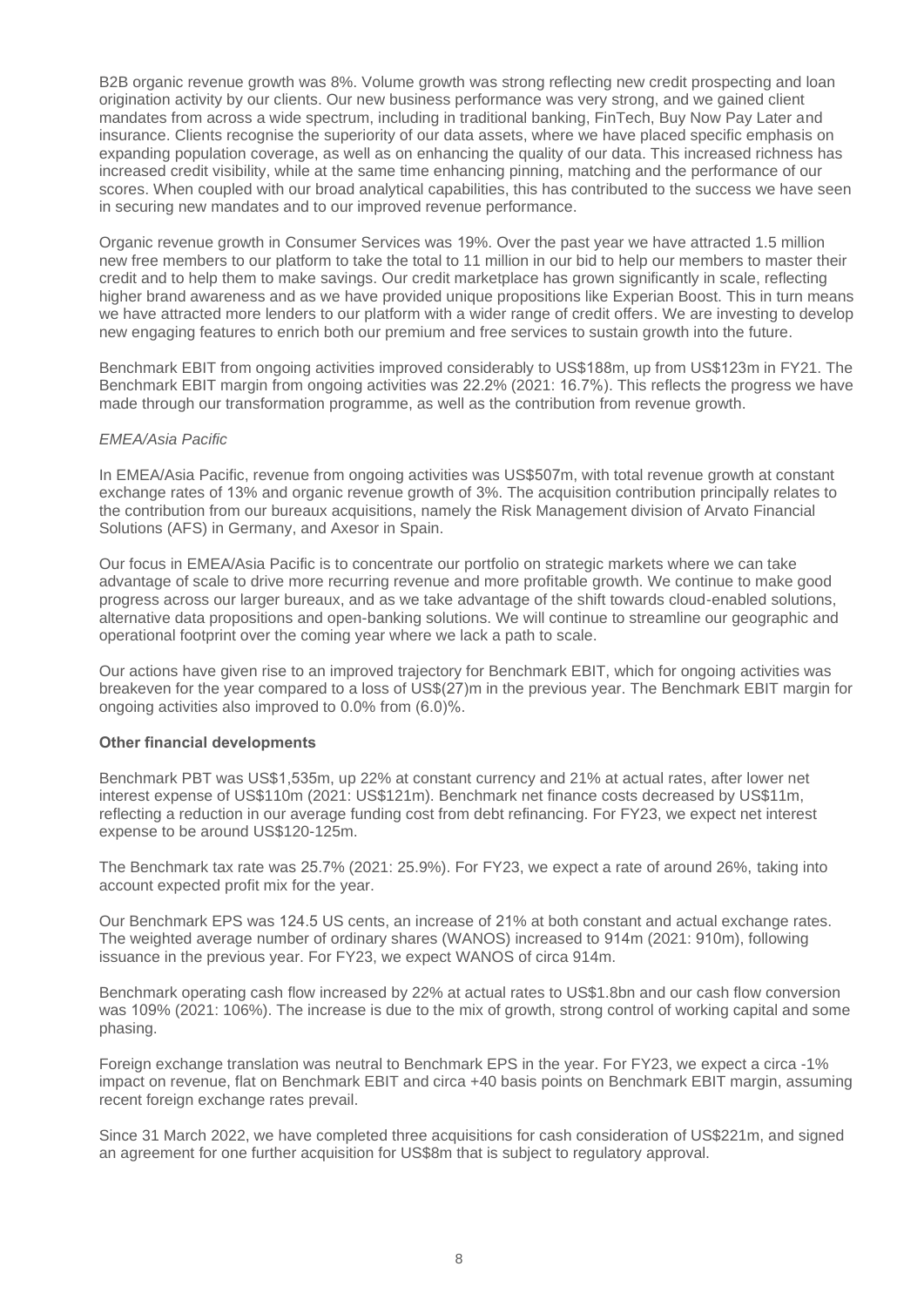## **FY23 modelling considerations**

| Organic growth                     | 7-9%                                                    |
|------------------------------------|---------------------------------------------------------|
| Acquisitions <sup>1</sup>          | 1% contribution to growth                               |
| Benchmark EBIT margin <sup>1</sup> | Modest margin improvement at constant<br>exchange rates |
|                                    | c.-1% on revenue                                        |
| Foreign exchange                   | Flat on Benchmark EBIT                                  |
|                                    | c.+40 basis points on Benchmark EBIT margin             |
| Net interest                       | c.US\$120-125m                                          |
| Benchmark tax rate                 | c.26%                                                   |
| WANOS <sup>2</sup>                 | 914m                                                    |
| Capital expenditure                | c.9% of revenue                                         |
| OCF <sup>3</sup> conversion        | $>90\%$                                                 |
| Share repurchases                  | <b>US\$175m</b>                                         |

1. Constant exchange rates.

2. Weighted average number of shares.

3. Benchmark operating cash flow.

#### **Group financial results**

#### **Business mix including % change in organic revenue year-on-year for the year ended 31 March 2022**

| <b>Segment</b>           | <b>Business unit</b>                     | % of Group<br>revenue <sup>1</sup> | Organic<br>revenue<br>growth $\frac{9}{2}$ |
|--------------------------|------------------------------------------|------------------------------------|--------------------------------------------|
| <b>North America</b>     |                                          | 65%                                | 13%                                        |
|                          | CI / BI bureaux                          | 24%                                | 9%                                         |
|                          | - CI / BI bureaux, excluding<br>mortgage | 20%                                | 16%                                        |
| Data                     | - Mortgage                               | 4%                                 | (16)%                                      |
|                          | Automotive                               | 4%                                 | 6%                                         |
|                          | Targeting                                | 3%                                 | 13%                                        |
|                          | Health                                   | 8%                                 | 15%                                        |
| Decisioning              | DA / Other                               | 5%                                 | 10%                                        |
| Consumer                 | <b>Consumer Services</b>                 | 21%                                | 21%                                        |
| <b>Latin America</b>     |                                          | 13%                                | 17%                                        |
|                          | CI / BI bureaux                          | 8%                                 | 13%                                        |
| Data                     | Other                                    | 1%                                 | $0\%$                                      |
| Decisioning              | DA / Other                               | 2%                                 | 21%                                        |
| Consumer                 | <b>Consumer Services</b>                 | 2%                                 | 40%                                        |
| <b>UK and Ireland</b>    |                                          | 14%                                | 11%                                        |
|                          | CI / BI bureaux                          | 6%                                 | 9%                                         |
| Data                     | Targeting / Auto                         | 1%                                 | 8%                                         |
| Decisioning              | DA / Other                               | 4%                                 | 7%                                         |
| Consumer                 | <b>Consumer Services</b>                 | 3%                                 | 19%                                        |
| <b>EMEA/Asia Pacific</b> |                                          | 8%                                 | 3%                                         |
| <b>EMEA</b>              |                                          | 5%                                 | (1)%                                       |
| Asia Pacific             |                                          | 3%                                 | 10%                                        |
| <b>Total global</b>      |                                          | 100%                               | 12%                                        |

1. Percentage of Group revenue from ongoing activities calculated based on FY22 revenue at actual exchange rates.

2. Ongoing activities only, at constant exchange rates.

CI = Consumer Information, BI = Business Information, DA = Decision Analytics.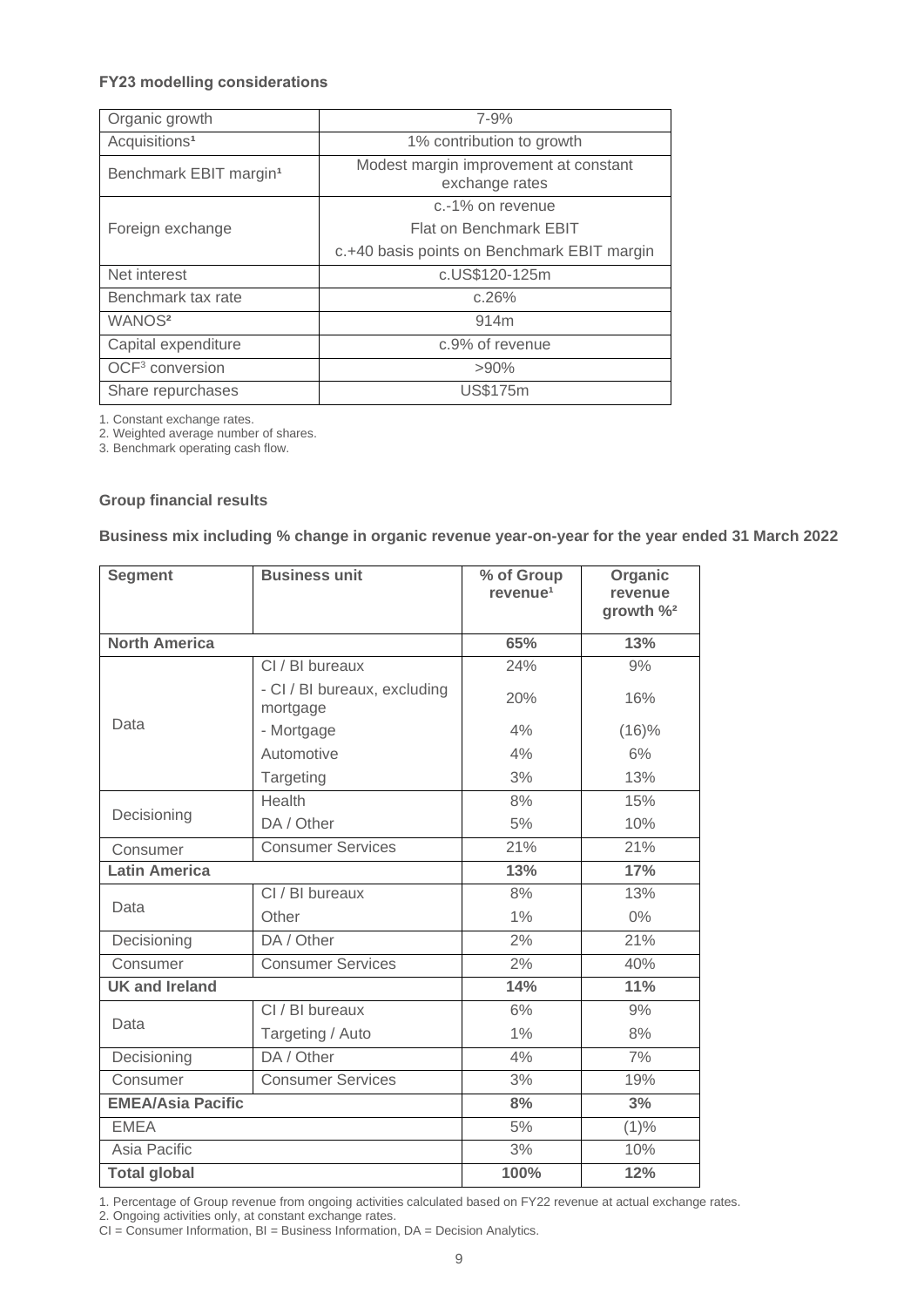## **Revenue by region**

| <b>Year ended 31 March</b>                |               |                |                   | Growth %          |                   |
|-------------------------------------------|---------------|----------------|-------------------|-------------------|-------------------|
|                                           |               |                | <b>Total at</b>   | <b>Total at</b>   | Organic at        |
|                                           |               |                | actual            | constant          | constant          |
|                                           | 2022<br>US\$m | 20211<br>US\$m | exchange<br>rates | exchange<br>rates | exchange<br>rates |
| <b>North America</b>                      |               |                |                   |                   |                   |
| Data                                      | 2,033         | 1,761          |                   | 15                | $\mathsf{9}$      |
| Decisioning                               | 784           | 694            |                   | 13                | 13                |
| <b>Business-to-Business</b>               | 2,817         | 2,455          |                   | 15                | 10                |
| <b>Consumer Services</b>                  | 1,305         | 1,075          |                   | 21                | 21                |
| <b>Total ongoing activities</b>           | 4,122         | 3,530          | 17                | 17                | 13                |
| <b>Exited business activities</b>         |               |                |                   |                   |                   |
| <b>Total North America</b>                | 4,122         | 3,530          |                   |                   |                   |
| <b>Latin America</b>                      |               |                |                   |                   |                   |
| Data                                      | 528           | 457            |                   | 15                | 12                |
| Decisioning                               | 149           | 92             |                   | 60                | 21                |
| <b>Business-to-Business</b>               | 677           | 549            |                   | 22                | 14                |
| <b>Consumer Services</b>                  | 114           | 76             |                   | 49                | 40                |
| <b>Total ongoing activities</b>           | 791           | 625            | 27                | 25                | 17                |
| <b>Exited business activities</b>         |               |                |                   |                   |                   |
| <b>Total Latin America</b>                | 791           | 625            |                   |                   |                   |
| <b>UK and Ireland</b>                     |               |                |                   |                   |                   |
| Data                                      | 409           | 361            |                   | $\mathcal{G}$     | $\mathsf{9}$      |
| Decisioning                               | 244           | 220            |                   | $\overline{7}$    | $\overline{7}$    |
| <b>Business-to-Business</b>               | 653           | 581            |                   | 9                 | 8                 |
| <b>Consumer Services</b>                  | 194           | 156            |                   | 19                | 19                |
| <b>Total ongoing activities</b>           | 847           | 737            | 15                | 11                | 11                |
| <b>Exited business activities</b>         |               | 12             |                   |                   |                   |
| <b>Total UK and Ireland</b>               | 847           | 749            |                   |                   |                   |
| <b>EMEA/Asia Pacific</b>                  |               |                |                   |                   |                   |
| Data                                      | 343           | 284            |                   | 20                | 4                 |
| Decisioning                               | 164           | 166            |                   | $\sqrt{2}$        | 1                 |
| <b>Total ongoing activities</b>           | 507           | 450            | 13                | 13                | $\overline{3}$    |
| <b>Exited business activities</b>         | 21            | 18             |                   |                   |                   |
| <b>Total EMEA/Asia Pacific</b>            | 528           | 468            |                   |                   |                   |
| <b>Total revenue - ongoing activities</b> | 6,267         | 5,342          | 17                | 17                | 12                |
| Total revenue - exited business           |               |                |                   |                   |                   |
| activities<br><b>Revenue</b>              | 21            | 30             | 17                | 16                |                   |
|                                           | 6,288         | 5,372          |                   |                   |                   |

1. The results for the year ended 31 March 2021 have been re-presented for the reclassification to exited business activities of certain B2B businesses.

See Appendix 1 (page 13) and note 4 to the interim financial statements (pages 23-25) for definitions of non-GAAP measures. See Appendix 3 (page 14) for analyses of revenue, Benchmark EBIT and Benchmark EBIT margin from ongoing activities by business segment.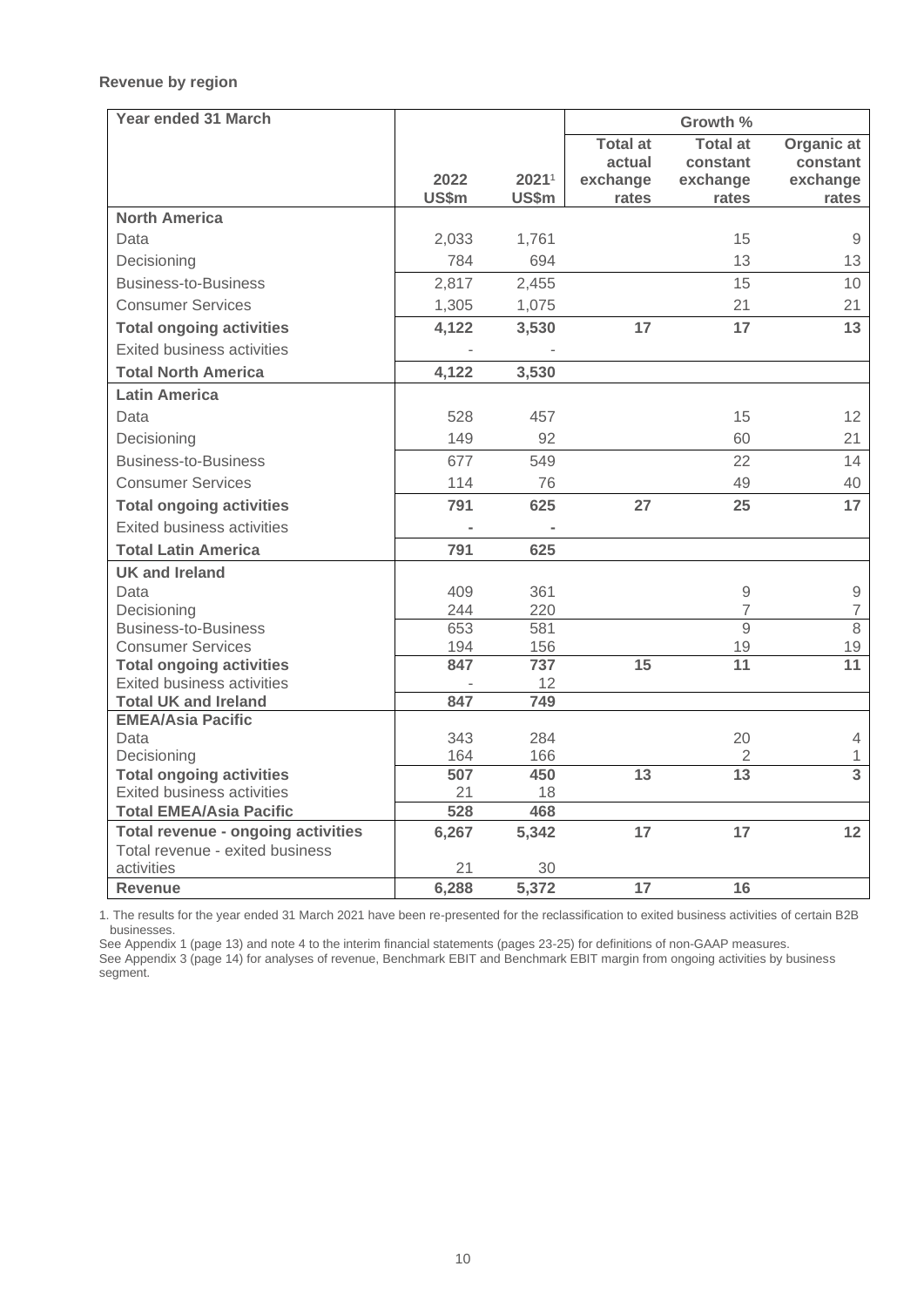## **Income statement, earnings and Benchmark EBIT margin analysis**

| Year ended 31 March                                                                                 |                  |                   | Growth %        |                 |
|-----------------------------------------------------------------------------------------------------|------------------|-------------------|-----------------|-----------------|
|                                                                                                     |                  |                   | <b>Total at</b> | <b>Total at</b> |
|                                                                                                     |                  |                   | actual          | constant        |
|                                                                                                     | 2022             | 2021 <sup>1</sup> | exchange        | exchange        |
|                                                                                                     | US\$m            | US\$m             | rates           | rates           |
| <b>Benchmark EBIT by geography</b><br>North America                                                 |                  |                   |                 |                 |
| Latin America                                                                                       | 1,381            | 1,201             |                 | 15              |
|                                                                                                     | 223              | 172               |                 | 27              |
| UK and Ireland                                                                                      | 188              | 123               |                 | 51              |
| <b>EMEA/Asia Pacific</b>                                                                            |                  | (27)              |                 | 122             |
| <b>Benchmark EBIT before Central Activities</b>                                                     | 1,792            | 1,469             | 22              | 22              |
| Central Activities - central corporate costs                                                        | (152)            | (90)              |                 |                 |
| <b>Benchmark EBIT from ongoing activities</b>                                                       | 1,640            | 1,379             | 19              | 19              |
| <b>Exited business activities</b>                                                                   | 5                | 7                 |                 |                 |
| <b>Benchmark EBIT</b>                                                                               | 1,645            | 1,386             | 19              | 19              |
| Net interest                                                                                        | (110)            | (121)             |                 |                 |
| <b>Benchmark PBT</b>                                                                                | 1,535            | 1,265             | 21              | 22              |
| <b>Exceptional items</b>                                                                            | 21               | 35                |                 |                 |
| Amortisation of acquisition intangibles                                                             | (174)            | (138)             |                 |                 |
| Impairment of goodwill                                                                              |                  | (53)              |                 |                 |
| Acquisition and disposal expenses                                                                   | (47)             | (41)              |                 |                 |
| Adjustment to the fair value of contingent consideration                                            | (26)             | (1)               |                 |                 |
| Non-benchmark share of post-tax (loss)/profit of associates<br>Interest on uncertain tax provisions | (31)<br>1        | 16<br>(11)        |                 |                 |
| Financing fair value remeasurements                                                                 | 168              | 5                 |                 |                 |
| <b>Profit before tax</b>                                                                            | 1,447            | 1,077             | 34              | 19              |
| Tax charge                                                                                          | (296)            | (275)             |                 |                 |
| <b>Profit after tax</b>                                                                             | 1,151            | 802               | 44              | 23              |
| <b>Benchmark earnings</b>                                                                           |                  |                   |                 |                 |
| <b>Benchmark PBT</b>                                                                                | 1,535            | 1,265             | 21              | 22              |
| Benchmark tax charge                                                                                | (394)            | (328)             |                 |                 |
| <b>Total Benchmark earnings</b>                                                                     | 1,141            | 937               |                 |                 |
| <b>Owners of Experian plc</b>                                                                       | 1,138            | 938               | 21              | 22              |
| Non-controlling interests                                                                           | 3                | (1)               |                 |                 |
| <b>Benchmark EPS</b>                                                                                | <b>USc 124.5</b> | <b>USc 103.1</b>  | 21              | 21              |
| <b>Basic EPS</b>                                                                                    | <b>USc 127.5</b> | <b>USc 88.2</b>   | 45              | 23              |
| Weighted average number of ordinary shares                                                          | 914m             | 910m              |                 |                 |
| Benchmark EBIT margin - ongoing activities                                                          |                  |                   |                 |                 |
| North America                                                                                       |                  |                   |                 |                 |
|                                                                                                     | 33.5%            | 34.0%             |                 |                 |
| Latin America                                                                                       | 28.2%            | 27.5%             |                 |                 |
| UK and Ireland                                                                                      | 22.2%            | 16.7%             |                 |                 |
| <b>EMEA/Asia Pacific</b>                                                                            | 0.0%             | $(6.0)\%$         |                 |                 |
| <b>Benchmark EBIT margin</b>                                                                        | 26.2%            | 25.8%             |                 |                 |

1. Benchmark results for the year ended 31 March 2021 have been re-presented for the reclassification to exited business activities of certain B2B businesses.

See Appendix 1 (page 13) and note 4 to the interim financial statements (pages 23-25) for definitions of non-GAAP measures.

See Appendix 3 (page 14) for analyses of revenue, Benchmark EBIT and Benchmark EBIT margin from ongoing activities by business segment.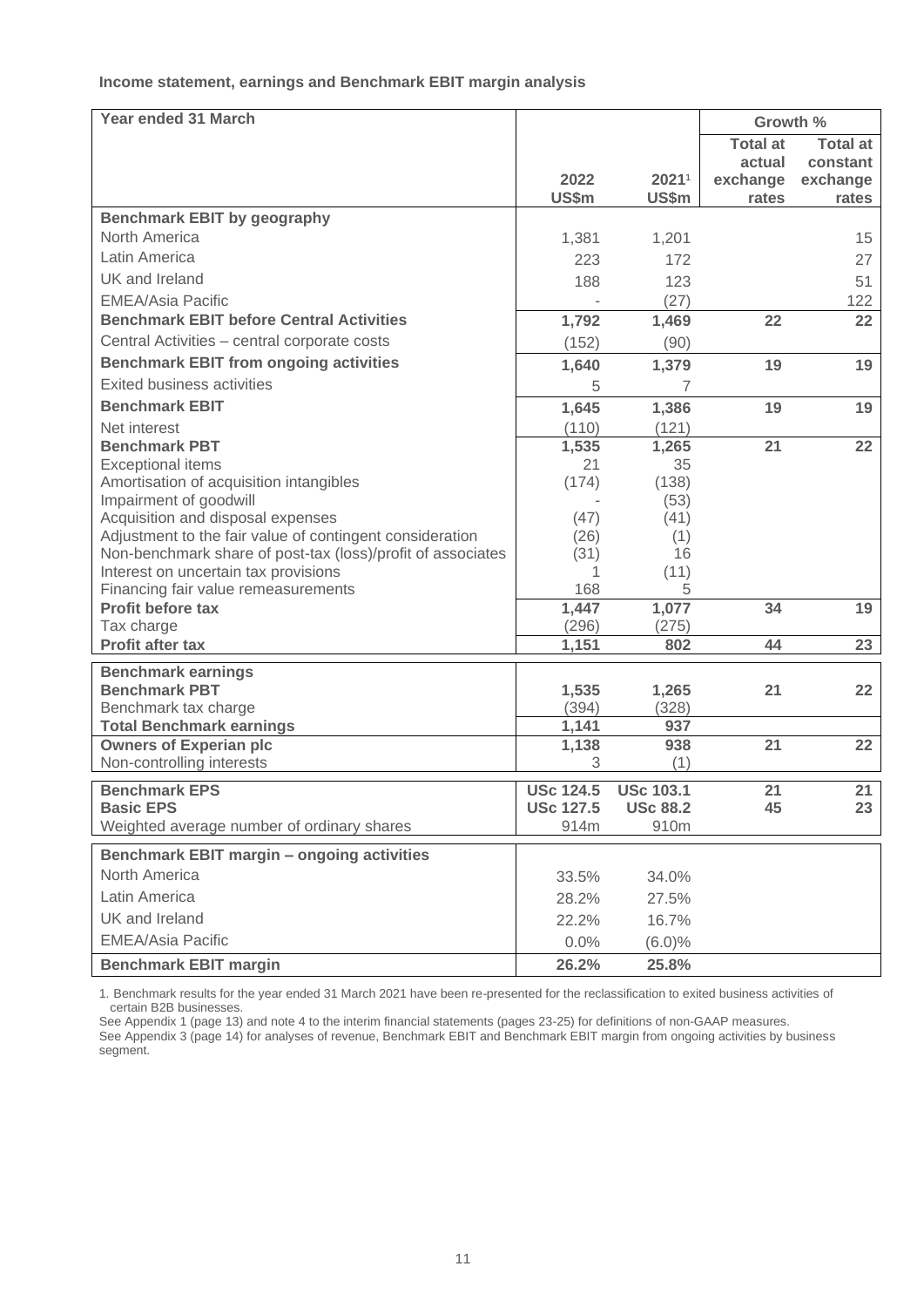## **Group financial review**

#### **Key statutory measures**

We delivered a strong performance in the year through a combination of our innovation-led growth strategy, new business development and recovery as economies emerge from the COVID-19 pandemic. Revenue increased by 17% to US\$6,288m (2021: US\$5,372m), reflecting the resilience of our business.

Operating profit for the year ended 31 March 2022 increased to US\$1,416m (2021: US\$1,183m) and included a net gain from associate disposals of US\$90m (2021: US\$120m), offset by a loss on a business disposal of US\$43m (2021: US\$nil). Impairment charges net of reversals of US\$25m (2021: US\$67m) and restructuring and other exceptional costs of US\$26m (2021: US\$58m) were also incurred. Profit before tax increased by 34% to US\$1,447m (2021: US\$1,077m), assisted by a reduction in net finance costs of US\$186m, primarily from financing fair value remeasurements.

Cash generated from operations was particularly strong up 25% at US\$2,270m (2021: US\$1,822m) reflecting improved performance and movements in working capital. Net borrowing outflows were US\$12m (2021: US\$326m). Acquisition spend increased by US\$210m in the year, and cash outflows in respect of net share purchases totalled US\$149m (2021: inflows US\$19m). Undrawn committed bank borrowing facilities were US\$2.6bn at 31 March 2022 (2021: US\$2.7bn).

Basic EPS was 127.5 US cents (2021: 88.2 US cents). The increase of 45% reflects a mix of factors including a higher profit before tax, a profit from discontinued operations of US\$16m (2021: US\$nil), a reduction in our effective tax rate and a higher number of shares in issue.

The effective rate of tax based on profit before tax reduced from 25.5% in the year ended 31 March 2021 to 20.5% in the current financial year.

At 31 March 2022, net assets amounted to US\$4,007m (2021: US\$3,119m). Capital employed, as defined in note 4(r) to the financial statements, was US\$8,145m (2021 restated: US\$7,352m).

Return on capital employed for the year ended 31 March 2022 increased to 15.7% (2021 restated: 14.9%), reflecting revenue growth and our continued focus on operating efficiency.

There was an increase in equity of US\$888m from US\$3,119m at 31 March 2021 with movements detailed in the Group statement of changes in equity on page 20.

Key movements in equity during the year included:

- Profit for the financial year of US\$1,167m.
- Currency translation gains of US\$35m.
- Remeasurement gains of US\$121m in respect of defined benefit pension plans.
- Employee share awards and options cost of US\$149m.
- Ordinary dividends of US\$444m and a movement of US\$151m in connection with net share purchases.

The UK subsidiary undertaking responsible for distributing dividends under the Group's Income Access Share arrangements has significant distributable reserves, which at 31 March 2022 were US\$10.3bn (2021: US\$12.0bn).

#### **Risks and uncertainties**

The nine principal risks and uncertainties faced by the Group are summarised in note 29 to the financial **statements**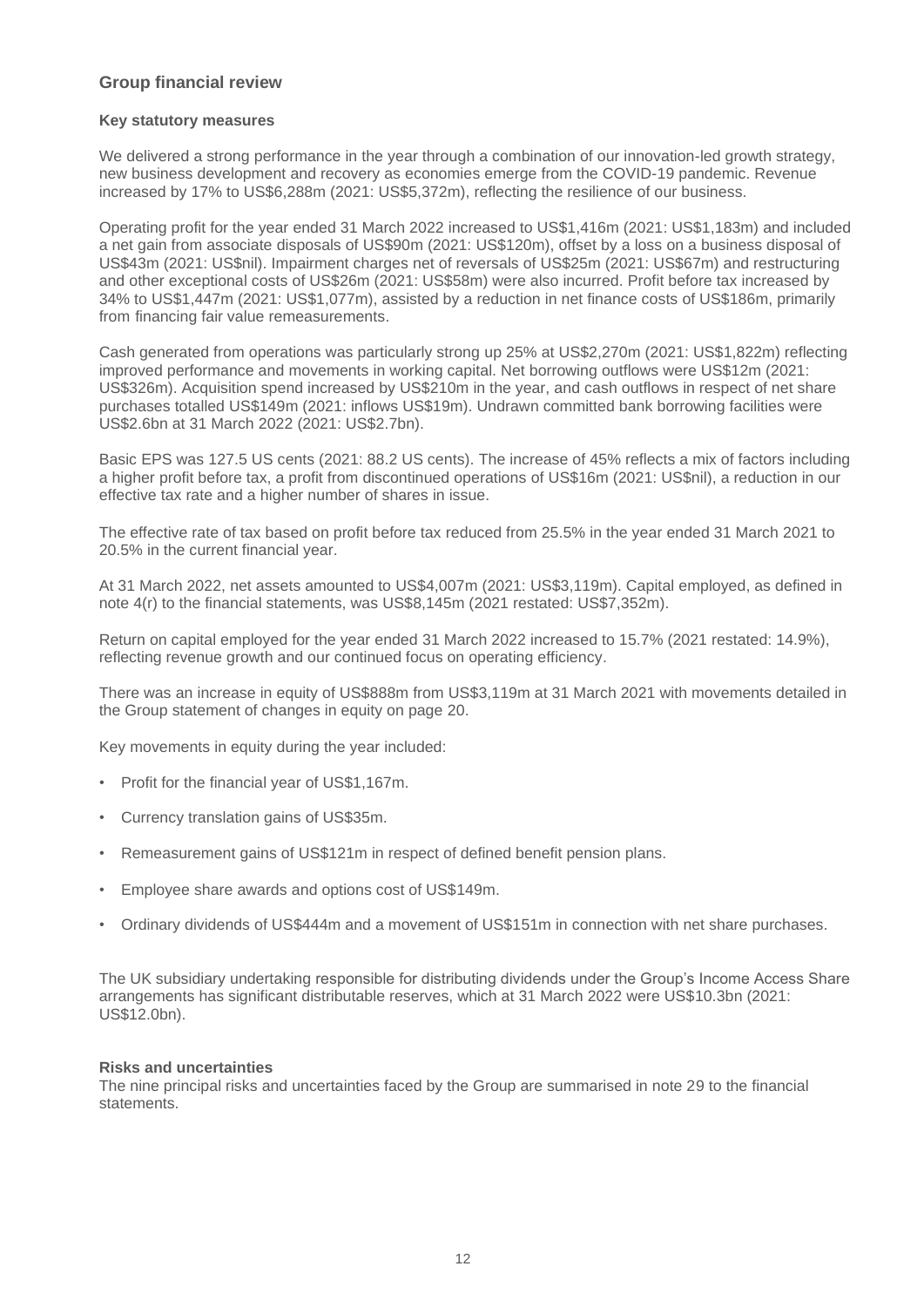### **Appendices**

## **1. Non-GAAP financial information**

We have identified and defined certain measures that we believe assist understanding of our performance. These measures are not defined under IFRS and they may not be directly comparable with other companies' adjusted performance measures. These non-GAAP measures are not intended to be a substitute for any IFRS measures of performance but we have included them as these are considered to be key measures used within the business for assessing the underlying performance of our ongoing businesses.

Following the implementation of IFRS 16, we have reviewed emerging practice and have updated our definitions of Net debt and Net funding to include lease obligations, to more fully align our treatment with the requirements of investors and finance providers. The definition of capital employed has also been updated accordingly.

The table below summarises our non-GAAP measures and there is a fuller explanation in note 4 to the financial statements.

| <b>Benchmark PBT</b>                 | Profit before amortisation and impairment charges, acquisition expenses, Exceptional items, financing fair<br>value remeasurements, tax (and interest thereon) and discontinued operations. It includes the Group's<br>share of continuing associates' Benchmark post-tax results.                                      |
|--------------------------------------|-------------------------------------------------------------------------------------------------------------------------------------------------------------------------------------------------------------------------------------------------------------------------------------------------------------------------|
| <b>Benchmark EBIT</b>                | Benchmark PBT before net interest expense.                                                                                                                                                                                                                                                                              |
| <b>Benchmark EBITDA</b>              | Benchmark EBIT before depreciation and amortisation.                                                                                                                                                                                                                                                                    |
| <b>Exited business activities</b>    | The results of businesses sold, closed or identified for closure during a financial year.                                                                                                                                                                                                                               |
| <b>Ongoing activities</b>            | The results of businesses which are not disclosed as exited business activities.                                                                                                                                                                                                                                        |
| <b>Constant exchange rates</b>       | Results and growth calculated after translating both years' performance at the prior year's average<br>exchange rates.                                                                                                                                                                                                  |
| <b>Total growth</b>                  | This is the year-on-year change in the performance of Experian's activities at actual exchange rates.                                                                                                                                                                                                                   |
| Organic revenue growth               | This is the year-on-year change in the revenue of ongoing activities, translated at constant exchange rates,<br>excluding acquisitions until the first anniversary of their consolidation.                                                                                                                              |
| <b>Benchmark earnings</b>            | Benchmark PBT less attributable tax and non-controlling interests.                                                                                                                                                                                                                                                      |
| <b>Total Benchmark earnings</b>      | Benchmark PBT less attributable tax.                                                                                                                                                                                                                                                                                    |
| <b>Benchmark EPS</b>                 | Benchmark earnings divided by the weighted average number of ordinary shares.                                                                                                                                                                                                                                           |
| Benchmark operating cash<br>flow     | Benchmark EBIT plus amortisation, depreciation and charges for share-based incentive plans, less net<br>capital expenditure and adjusted for changes in working capital, principal lease payments and the Group's<br>share of the Benchmark profit or loss retained in continuing associates.                           |
| <b>Cash flow conversion</b>          | Benchmark operating cash flow expressed as a percentage of Benchmark EBIT.                                                                                                                                                                                                                                              |
| Net debt and Net funding             | Net debt is borrowings (and the fair value of derivatives hedging borrowings) excluding accrued interest,<br>less cash and cash equivalents. Net funding is borrowings (and the fair value of the effective portion of<br>derivatives hedging borrowings) excluding accrued interest, less cash held in Group Treasury. |
| Return on capital employed<br>(ROCE) | Benchmark EBIT less tax at the Benchmark rate divided by average capital employed, in continuing<br>operations, over the year. Capital employed is net assets less non-controlling interests and right-of-use<br>assets, plus/minus the net tax liability or asset and plus Net debt.                                   |

## **2. Foreign currency**

### *Foreign exchange – average rates*

The principal exchange rates used to translate revenue and Benchmark EBIT into the US dollar are shown in the table below.

|                               | 2022  | 2021  | <b>Movement against</b><br>the US dollar |
|-------------------------------|-------|-------|------------------------------------------|
| US dollar : Brazilian real    | 5.34  | 5.41  | 1%                                       |
| Pound sterling: US dollar     | 1.37  | 1.31  | 5%                                       |
| Euro : US dollar              | 1.16  | 1.17  | (1)%                                     |
| US dollar: Colombian peso     | 3,834 | 3,699 | (4)%                                     |
| US dollar: South African rand | 14.85 | 16.36 | 9%                                       |

The impact of foreign currency movements on revenue from ongoing activities is set out in note 5(e) to the financial statements.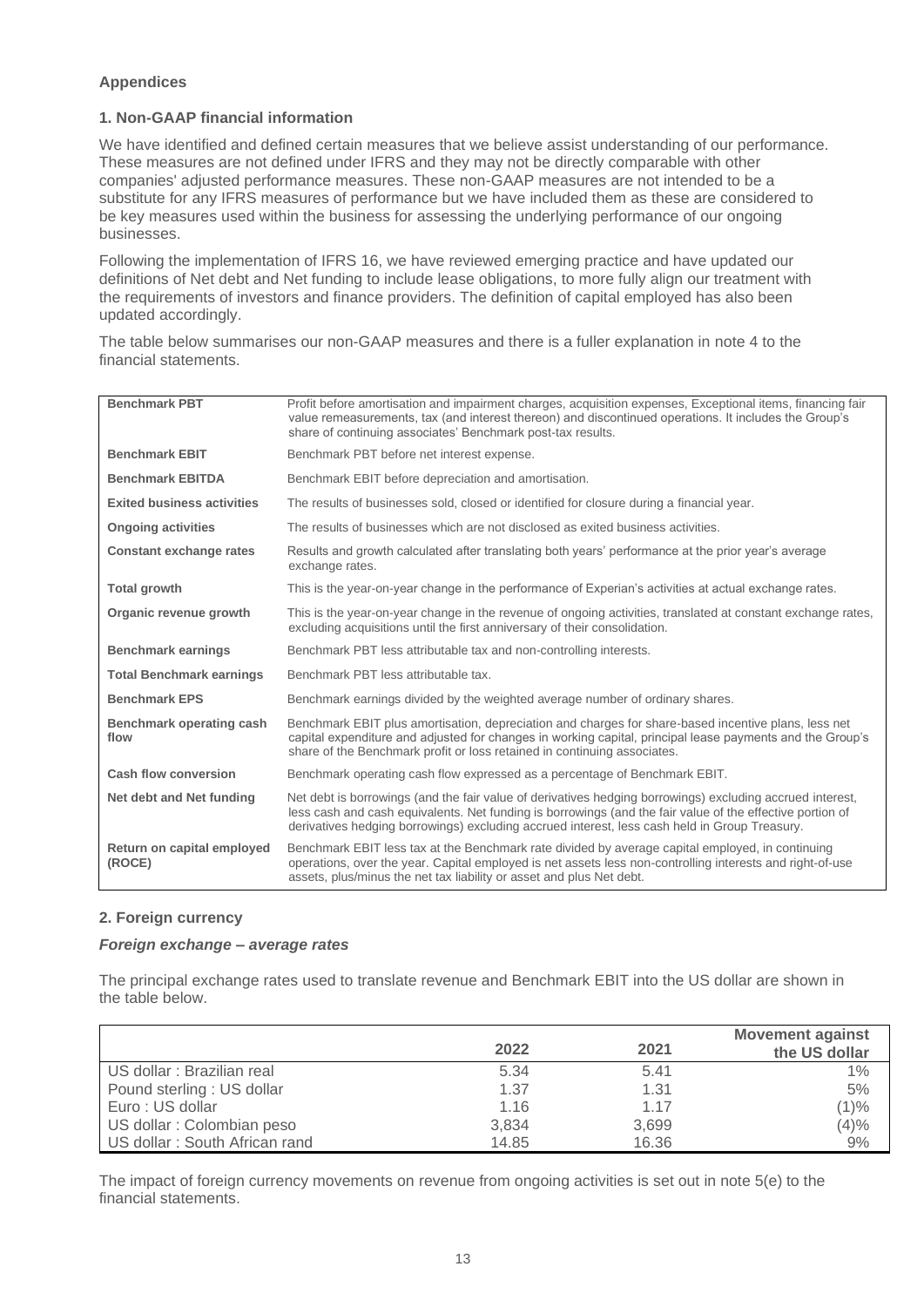## **Appendices (continued)**

## **2. Foreign currency (continued)**

## *Foreign exchange – closing rates*

The principal exchange rates used to translate assets and liabilities into the US dollar at the year-end dates are shown in the table below.

|                               | 2022  | 2021  |
|-------------------------------|-------|-------|
| US dollar : Brazilian real    | 4.78  | 5.74  |
| Pound sterling: US dollar     | 1.31  | 1.38  |
| Euro: US dollar               | 1.11  | 1.17  |
| US dollar : Colombian peso    | 3,757 | 3,720 |
| US dollar: South African rand | 14.56 | 14.76 |

## **3. Revenue, Benchmark EBIT and Benchmark EBIT margin by business segment**

|                                                |       |                   | Growth %        |                |
|------------------------------------------------|-------|-------------------|-----------------|----------------|
| <b>Year ended 31 March</b>                     |       |                   | <b>Total at</b> | Organic at     |
|                                                |       |                   | constant        | constant       |
|                                                | 2022  | 2021 <sup>1</sup> | exchange        | exchange       |
|                                                | US\$m | US\$m             | rates           | rates          |
| <b>Revenue</b>                                 |       |                   |                 |                |
| Data                                           | 3,313 | 2,863             | 15              | 9              |
| Decisioning                                    | 1,341 | 1,172             | 14              | 11             |
| <b>Business-to-Business</b>                    | 4,654 | 4,035             | 15              | $\overline{9}$ |
| <b>Consumer Services</b>                       | 1,613 | 1,307             | 23              | 22             |
| <b>Ongoing activities</b>                      | 6,267 | 5,342             | $\overline{17}$ | 12             |
| <b>Exited business activities</b>              | 21    | 30                | n/a             |                |
| <b>Total</b>                                   | 6,288 | 5,372             | 16              |                |
|                                                |       |                   |                 |                |
| <b>Benchmark EBIT</b>                          |       |                   |                 |                |
| <b>Business-to-Business</b>                    | 1,418 | 1,184             | 20              |                |
| <b>Consumer Services</b>                       | 374   | 285               | 31              |                |
| <b>Business segments</b>                       | 1,792 | 1,469             | $\overline{22}$ |                |
| Central Activities - central corporate costs   | (152) | (90)              | n/a             |                |
| <b>Ongoing activities</b>                      | 1,640 | 1,379             | 19              |                |
| Exited business activities                     | 5     | 7                 | n/a             |                |
| <b>Total Benchmark EBIT</b>                    | 1,645 | 1,386             | 19              |                |
| Net interest expense                           | (110) | (121)             | n/a             |                |
| <b>Benchmark PBT</b>                           | 1,535 | 1,265             | 22              |                |
| Exceptional items (Appendix 4)                 | 21    | 35                | n/a             |                |
| Other adjustments made to derive Benchmark PBT | (109) | (223)             | n/a             |                |
| Profit before tax                              | 1,447 | 1,077             | 19              |                |
|                                                |       |                   |                 |                |
| Benchmark EBIT margin - ongoing activities     |       |                   |                 |                |
| <b>Business-to-Business</b>                    | 30.5% | 29.3%             |                 |                |
| <b>Consumer Services</b>                       | 23.2% | 21.8%             |                 |                |
| <b>Total Benchmark EBIT margin</b>             | 26.2% | 25.8%             |                 |                |

1. Revenue and Benchmark EBIT for FY21 are re-presented for the reclassification to exited business activities of certain B2B businesses.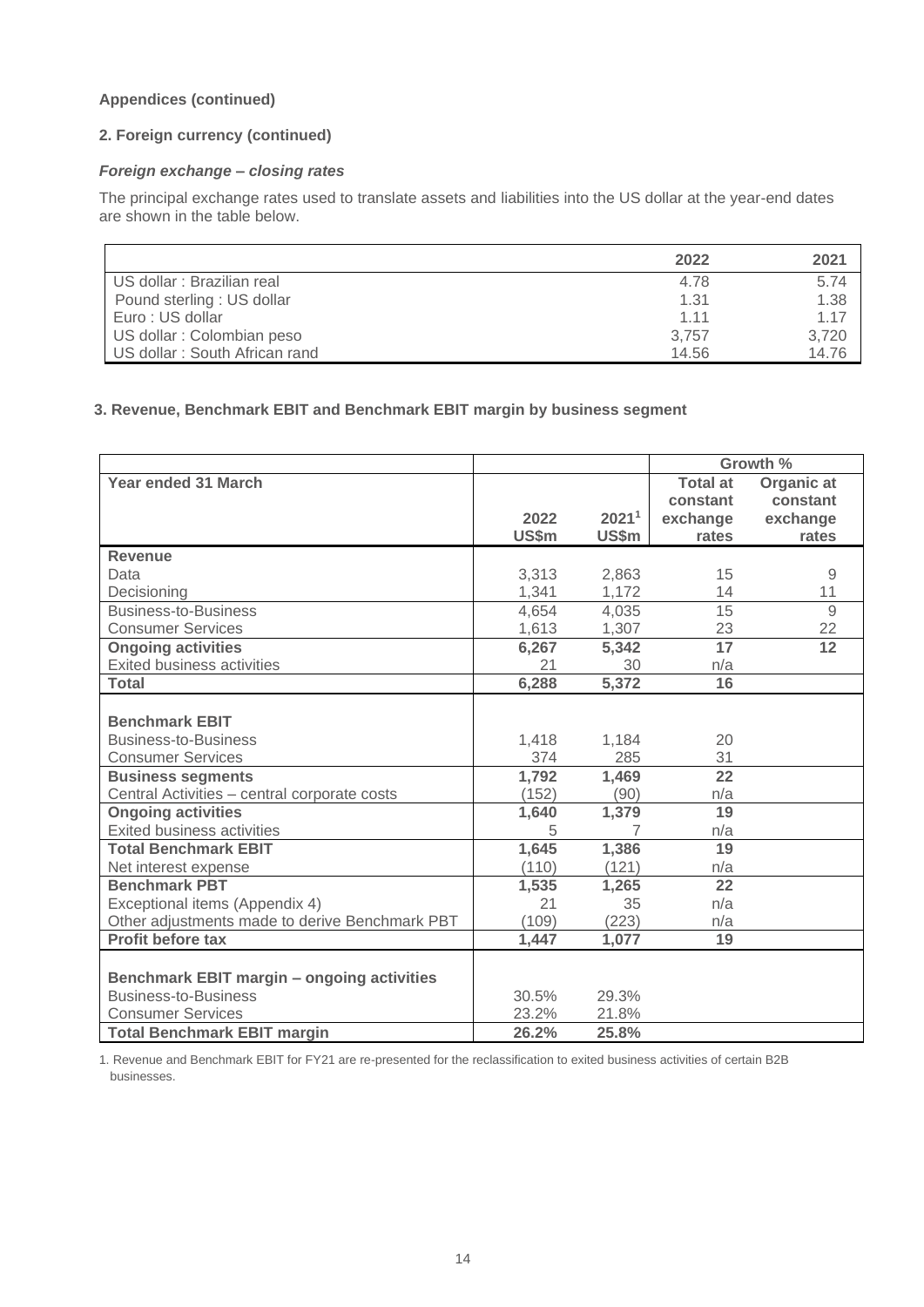## **Appendices (continued)**

## **4. Exceptional items and other adjustments made to derive Benchmark PBT**

|                                                                | 2022  | 2021  |
|----------------------------------------------------------------|-------|-------|
| Year ended 31 March                                            | US\$m | US\$m |
| Exceptional items:                                             |       |       |
| Loss on disposal of business                                   | 43    |       |
| Net profit on disposal of associates                           | (90)  | (120) |
| Restructuring costs                                            | 20    | 50    |
| Impairment of intangible assets                                |       | 27    |
| Legal provisions movements                                     | 6     | 8     |
| <b>Net credit for Exceptional items</b>                        | (21)  | (35)  |
|                                                                |       |       |
| Other adjustments made to derive Benchmark PBT:                |       |       |
| Amortisation of acquisition intangibles                        | 174   | 138   |
| Impairment of goodwill                                         |       | 53    |
| Acquisition and disposal expenses                              | 47    | 41    |
| Adjustment to the fair value of contingent consideration       | 26    |       |
| Non-benchmark share of post-tax loss/(profit) of associates    | 31    | (16)  |
| Interest on uncertain tax provisions                           | (1)   | 11    |
| Financing fair value remeasurements                            | (168) | 5)    |
| Net charge for other adjustments made to derive Benchmark PBT  | 109   | 223   |
| Net charge for Exceptional items and other adjustments made to |       |       |
| derive Benchmark PBT                                           | 88    | 188   |

An explanation of the reasons for the exclusion of such items from our definition of Benchmark PBT is given in note 4(a) to the financial statements.

### **5. Reconciliation of net investment**

| <b>Year ended 31 March</b>                                       | 2022<br>US\$m | 2021<br>US\$m |
|------------------------------------------------------------------|---------------|---------------|
| Capital expenditure as reported in the Group cash flow statement | 508           | 422           |
| Disposal of property, plant and equipment                        | (23)          |               |
| Profit/(loss) on disposals of fixed assets                       |               | [3]           |
| Net capital expenditure                                          | 489           | 418           |
| Acquisitions <sup>1</sup>                                        | 781           | 583           |
| Purchase of investments                                          | 32            | 31            |
| Disposal of business and investments                             | (23)          | (151)         |
| Distributions from investments                                   | (2)           |               |
| Repayment of promissory note and interest                        | (110)         |               |
| <b>Net investment</b>                                            | 1,167         | 881           |

1. The consideration for our investment in the Risk Management division of Arvato Financial Solutions (AFS) in the year ended 31 March 2021 was satisfied by the delivery of 7.2m Experian plc treasury shares at market value.

## **6. Cash tax reconciliation**

|                                           | 2022          | 2021  |
|-------------------------------------------|---------------|-------|
| Year ended 31 March                       | $\frac{0}{0}$ | $\%$  |
| Tax charge on Benchmark PBT               | 25.7          | 25.9  |
| Tax relief on goodwill amortisation       | (2.4)         | (2.6) |
| Benefit of brought forward tax losses     | (1.7)         | (2.0) |
| Other <sup>2</sup>                        | 2.2           | (2.6) |
| Tax paid as a percentage of Benchmark PBT | 23.8          | 18.7  |

2. Other includes the phasing of tax payments in FY22, and an acceleration of tax deductions as a result of US legislative changes in FY21.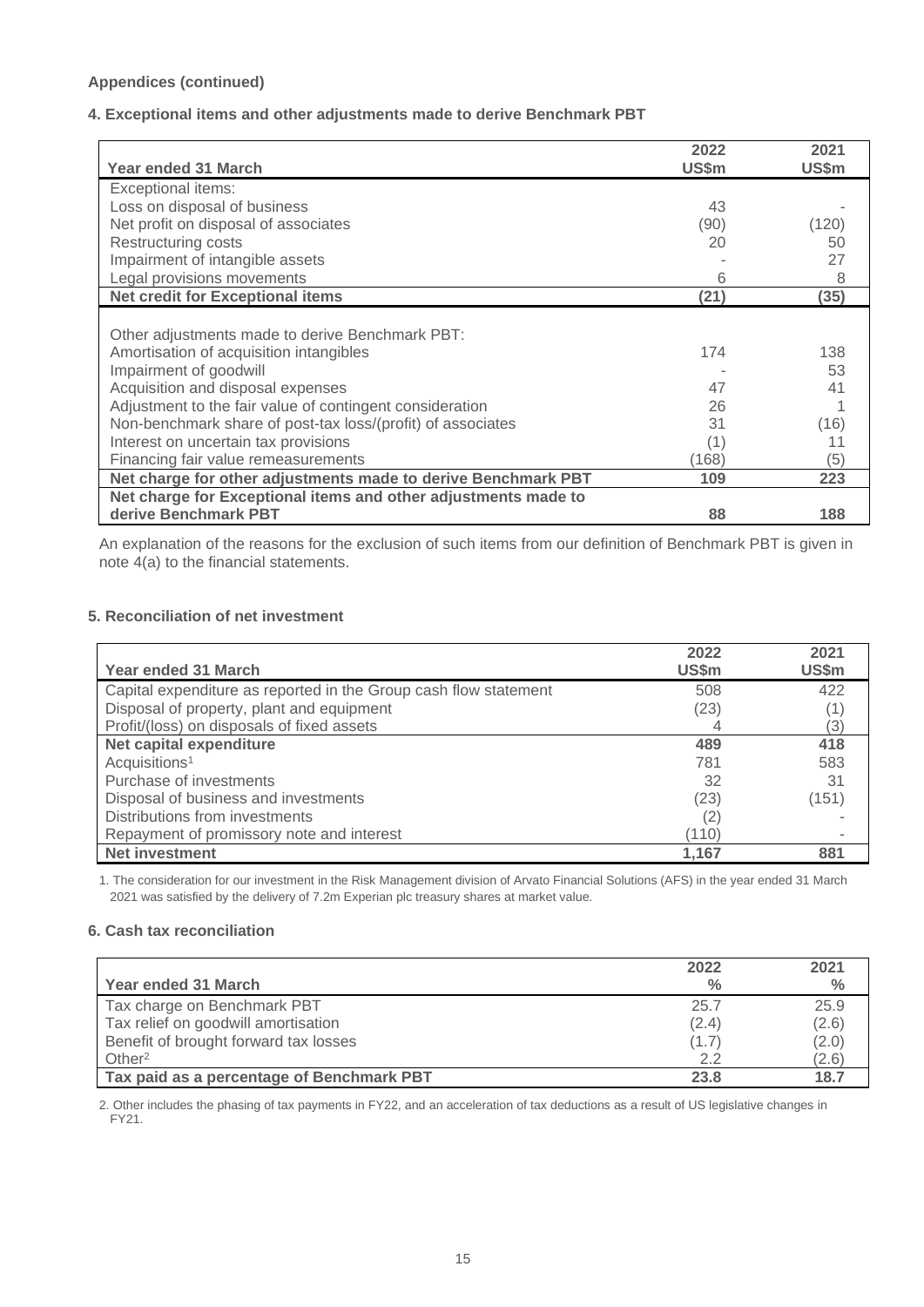## **Appendices (continued)**

## **7. Cash flow and Net debt summary**

|                                                            | 2022           | 2021    |
|------------------------------------------------------------|----------------|---------|
| Year ended 31 March                                        | US\$m          | US\$m   |
| <b>Benchmark EBIT</b>                                      | 1,645          | 1,386   |
| Amortisation and depreciation charged to Benchmark EBIT    | 484            | 453     |
| <b>Benchmark EBITDA</b>                                    | 2,129          | 1,839   |
| Impairment of non-current assets charged to Benchmark EBIT |                | 6       |
| Net capital expenditure (Appendix 5)                       | (489)          | (418)   |
| Decrease/(increase) in working capital                     | 58             | (13)    |
| Principal lease payments                                   | (57)           | (56)    |
| Benchmark loss retained in associates                      | 10             | 12      |
| Charge for share incentive plans                           | 149            | 106     |
| Benchmark operating cash flow                              | 1,800          | 1,476   |
| Net interest paid                                          | (121)          | (115)   |
| Tax paid - continuing operations                           | (366)          | (236)   |
| Dividends paid to non-controlling interests                | (2)            | (1)     |
| <b>Benchmark free cash flow</b>                            | 1,311          | 1,124   |
| Acquisitions                                               | (781)          | (583)   |
| Purchase of investments                                    | (32)           | (31)    |
| Disposal of business and investments - ongoing activities  | 23             | 151     |
| Distributions from investments                             | $\overline{2}$ |         |
| Repayment of promissory note and interest                  | 110            |         |
| Movement in Exceptional and other non-benchmark items      | (19)           | (67)    |
| Ordinary dividends paid                                    | (444)          | (427)   |
| Net cash inflow - continuing operations                    | 170            | 167     |
| Net debt previously reported at 31 March                   | (3,826)        | (3,898) |
| Lease obligations                                          | (200)          | (199)   |
| Net debt at 1 April <sup>1</sup>                           | (4,026)        | (4,097) |
| Net cash inflow - discontinued operations                  |                |         |
| Net share purchases                                        | (149)          | 19      |
| Non-cash lease obligation additions and disposals          | (35)           | (49)    |
| Principal lease payments                                   | 57             | 56      |
| Foreign exchange and other movements                       | 32             | (122)   |
| Net debt at 31 March <sup>1</sup>                          | (3,950)        | (4,026) |

1. We have updated our definition of Net debt to include lease obligations, and the opening position at 1 April and Net debt movements in the prior year have been revised to include lease liabilities shown net of accrued interest.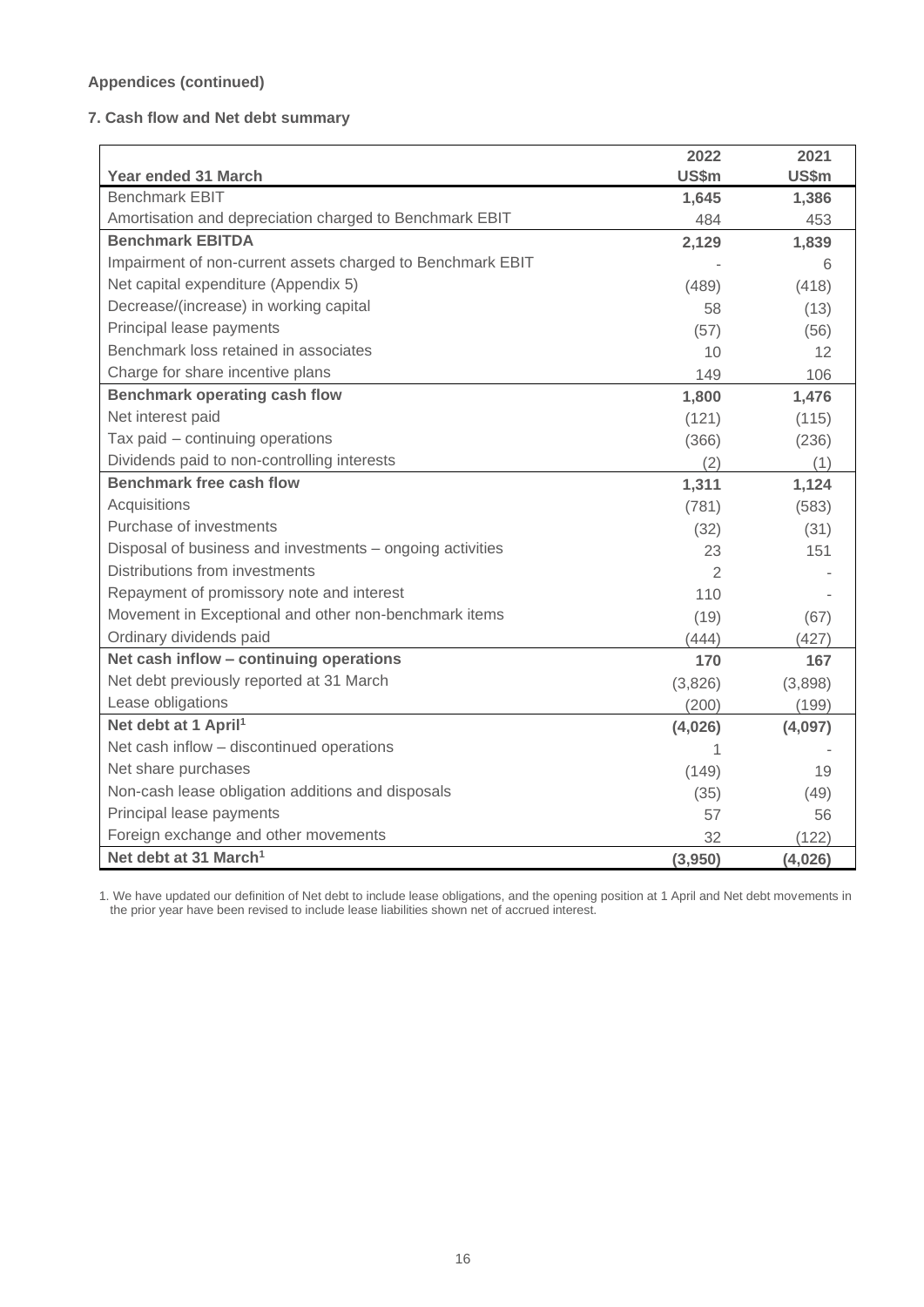## **Group income statement**

## for the year ended 31 March 2022

|                                                                              |                        | 2022                     |                  |                        | 2021                   |                  |
|------------------------------------------------------------------------------|------------------------|--------------------------|------------------|------------------------|------------------------|------------------|
|                                                                              | Benchmark <sup>1</sup> | Non-                     | <b>Statutory</b> | Benchmark <sup>1</sup> | Non-                   | <b>Statutory</b> |
|                                                                              |                        | benchmark <sup>2</sup>   | <b>Total</b>     |                        | benchmark <sup>2</sup> | <b>Total</b>     |
|                                                                              | US\$m                  | US\$m                    | US\$m            | US\$m                  | US\$m                  | US\$m            |
| Revenue (note 5(a))                                                          | 6,288                  | $\mathcal{L}$            | 6,288            | 5,372                  | $\sim$                 | 5,372            |
| Labour costs                                                                 | (2,302)                | (11)                     | (2,313)          | (1, 965)               | (30)                   | (1,995)          |
| Data and information technology costs                                        | (1,000)                | $\overline{\phantom{a}}$ | (1,000)          | (861)                  |                        | (861)            |
| Amortisation and depreciation charges                                        | (484)                  | (174)                    | (658)            | (453)                  | (138)                  | (591)            |
| Marketing and customer acquisition costs                                     | (503)                  |                          | (503)            | (417)                  |                        | (417)            |
| Other operating charges                                                      | (357)                  | (88)                     | (445)            | (295)                  | (150)                  | (445)            |
| Total operating expenses                                                     | (4,646)                | (273)                    | (4,919)          | (3,991)                | (318)                  | (4, 309)         |
| Net profit on disposal of business and                                       |                        |                          |                  |                        |                        |                  |
| associates                                                                   |                        | 47                       | 47               |                        | 120                    | 120              |
| <b>Operating profit/(loss)</b>                                               | 1,642                  | (226)                    | 1,416            | 1,381                  | (198)                  | 1,183            |
| Finance income                                                               | 15                     | 169                      | 184              | 12                     |                        | 12               |
| Finance expense                                                              | (125)                  | L.                       | (125)            | (133)                  | (6)                    | (139)            |
| Net finance income/(costs) (note 8(a))<br>Share of post-tax (loss)/profit of | (110)                  | 169                      | 59               | (121)                  | (6)                    | (127)            |
| associates                                                                   | 3                      | (31)                     | (28)             | 5                      | 16                     | 21               |
| Profit/(loss) before tax (note 5(a))                                         | 1,535                  | (88)                     | 1,447            | 1,265                  | (188)                  | 1,077            |
| Tax (charge)/credit (note 9(a))                                              | (394)                  | 98                       | (296)            | (328)                  | 53                     | (275)            |
| Profit/(loss) for the financial year from                                    |                        |                          |                  |                        |                        |                  |
| continuing operations<br>Profit for the financial year from                  | 1.141                  | 10                       | 1,151            | 937                    | (135)                  | 802              |
| discontinued operations (note 10)                                            |                        | 16                       | 16               |                        |                        |                  |
| Profit/(loss) for the financial year                                         | 1,141                  | 26                       | 1,167            | 937                    | (135)                  | 802              |
|                                                                              |                        |                          |                  |                        |                        |                  |
| Attributable to:                                                             |                        |                          |                  |                        |                        |                  |
| Owners of Experian plc                                                       | 1.138                  | 27                       | 1.165            | 938                    |                        | 803              |
|                                                                              | 3                      |                          | $\overline{2}$   |                        | (135)                  |                  |
| Non-controlling interests                                                    |                        | (1)                      |                  | (1)                    |                        | (1)              |
| Profit/(loss) for the financial year                                         | 1,141                  | 26                       | 1,167            | 937                    | (135)                  | 802              |
| Total Benchmark EBIT <sup>1</sup>                                            | 1,645                  |                          |                  | 1,386                  |                        |                  |
|                                                                              |                        |                          |                  |                        |                        |                  |
|                                                                              | US cents               | US cents                 | <b>US cents</b>  | US cents               | US cents               | <b>US cents</b>  |
| Earnings/(loss) per share (note 11(a))                                       |                        |                          |                  |                        |                        |                  |
| <b>Basic</b>                                                                 | 124.5                  | 3.0                      | 127.5            | 103.1                  | (14.9)                 | 88.2             |
| <b>Diluted</b>                                                               | 123.6                  | 2.9                      | 126.5            | 102.3                  | (14.7)                 | 87.6             |
|                                                                              |                        |                          |                  |                        |                        |                  |
| Earnings/(loss) per share from                                               |                        |                          |                  |                        |                        |                  |
| continuing operations (note 11(a))                                           | 124.5                  | 1.2                      | 125.7            |                        |                        |                  |
| <b>Basic</b>                                                                 | 123.6                  | 1.2                      | 124.8            | 103.1                  | (14.9)                 | 88.2             |
| <b>Diluted</b>                                                               |                        |                          |                  | 102.3                  | (14.7)                 | 87.6             |
| Benchmark PBT per share <sup>1,3</sup>                                       | 167.9                  |                          |                  | 139.0                  |                        |                  |
| Full-year dividend per share <sup>1</sup>                                    |                        |                          | 51.75            |                        |                        | 47.00            |

1. Total Benchmark EBIT, Benchmark PBT per share and Full-year dividend per share are non-GAAP measures, defined in note 4 to the financial statements.

2. The loss before tax for non-benchmark items of US\$88m (2021: US\$188m) comprises a net credit for Exceptional items of US\$21m (2021: US\$35m) and net charges for other adjustments made to derive Benchmark PBT of US\$109m (2021: US\$223m). Further information is given in note 7 to the financial statements.

3. Benchmark PBT per share is calculated by dividing Benchmark PBT of US\$1,535m (2021: US\$1,265m) by the weighted average number of ordinary shares of 914 million (2021: 910 million). The amount is stated in US cents per share.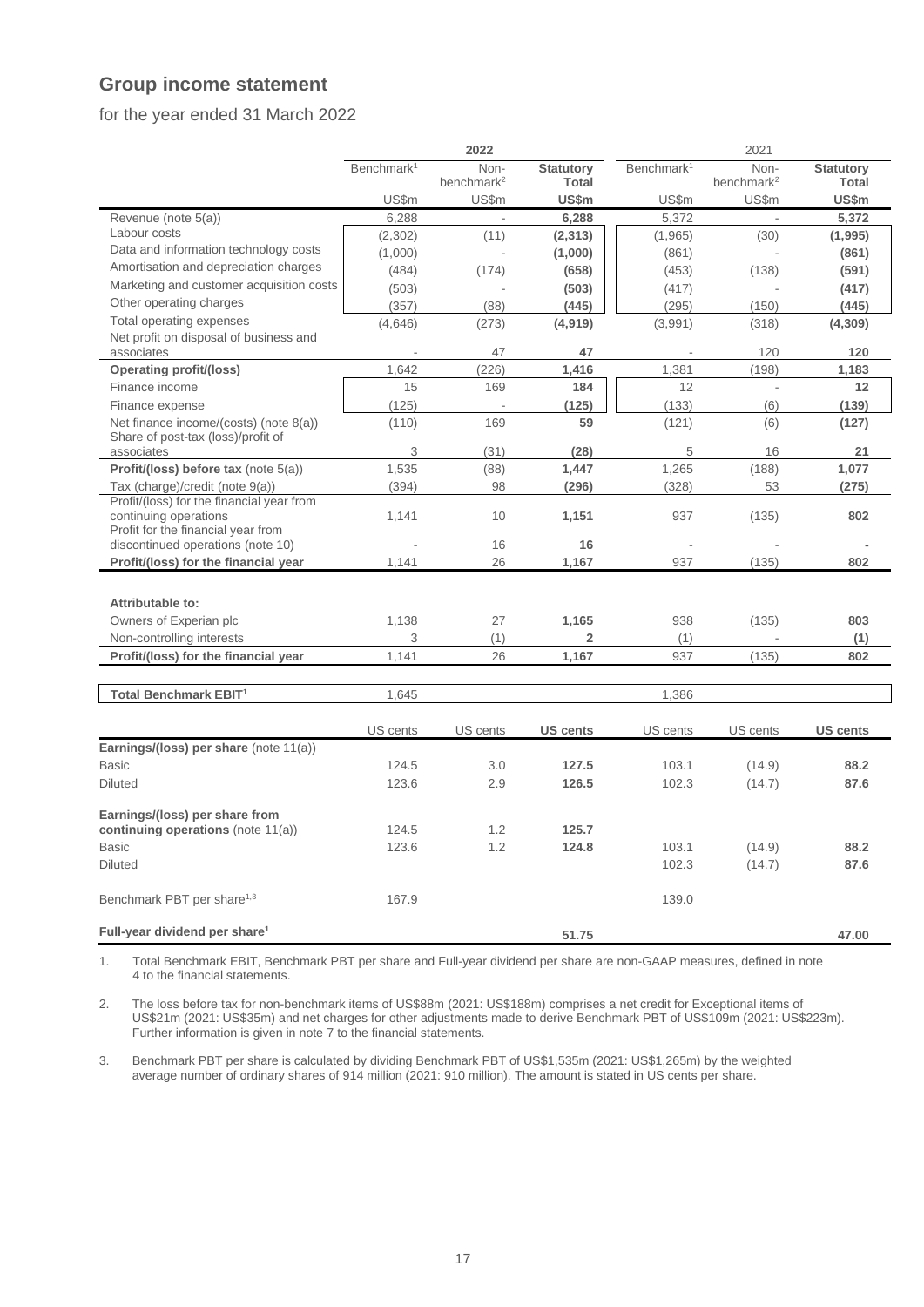## **Group statement of comprehensive income**

for the year ended 31 March 2022

|                                                                                           | 2022  | 2021  |
|-------------------------------------------------------------------------------------------|-------|-------|
|                                                                                           | US\$m | US\$m |
| Profit for the financial year                                                             | 1,167 | 802   |
| Other comprehensive income                                                                |       |       |
| Items that will not be reclassified to profit or loss:                                    |       |       |
| Remeasurement of post-employment benefit assets and obligations (note 15(b))              | 121   | 2     |
| Changes in the fair value of investments revalued through OCI                             | 5     | 11    |
| Deferred tax charge                                                                       | (22)  | (1)   |
| Items that will not be reclassified to profit or loss                                     | 104   | 12    |
| Items that are or may be reclassified subsequently to profit or loss:                     |       |       |
| Currency translation gains                                                                | 35    | 70    |
| Cumulative currency translations in respect of divestments reclassified to profit or loss | 14    |       |
| Fair value (loss)/gain on cash flow hedge                                                 | (24)  | 35    |
| Hedging loss/(gain) reclassified to profit or loss                                        | 26    | (33)  |
| Items that are or may be reclassified subsequently to profit or loss                      | 51    | 72    |
| Other comprehensive income for the financial year <sup>1</sup>                            | 155   | 84    |
| Total comprehensive income for the financial year                                         | 1,322 | 886   |
|                                                                                           |       |       |
| Attributable to:                                                                          |       |       |
| Owners of Experian plc                                                                    | 1,320 | 881   |
| Non-controlling interests                                                                 | 2     | 5     |
| Total comprehensive income for the financial year                                         | 1,322 | 886   |

1. Amounts reported within Other comprehensive income (OCI) are in respect of continuing operations and, except as reported for postemployment benefit assets and obligations, there is no associated tax. Currency translation items, not reclassified to profit or loss, are recognised in the hedging or translation reserve within other reserves and in non-controlling interests. Other items within Other comprehensive income are recognised in retained earnings.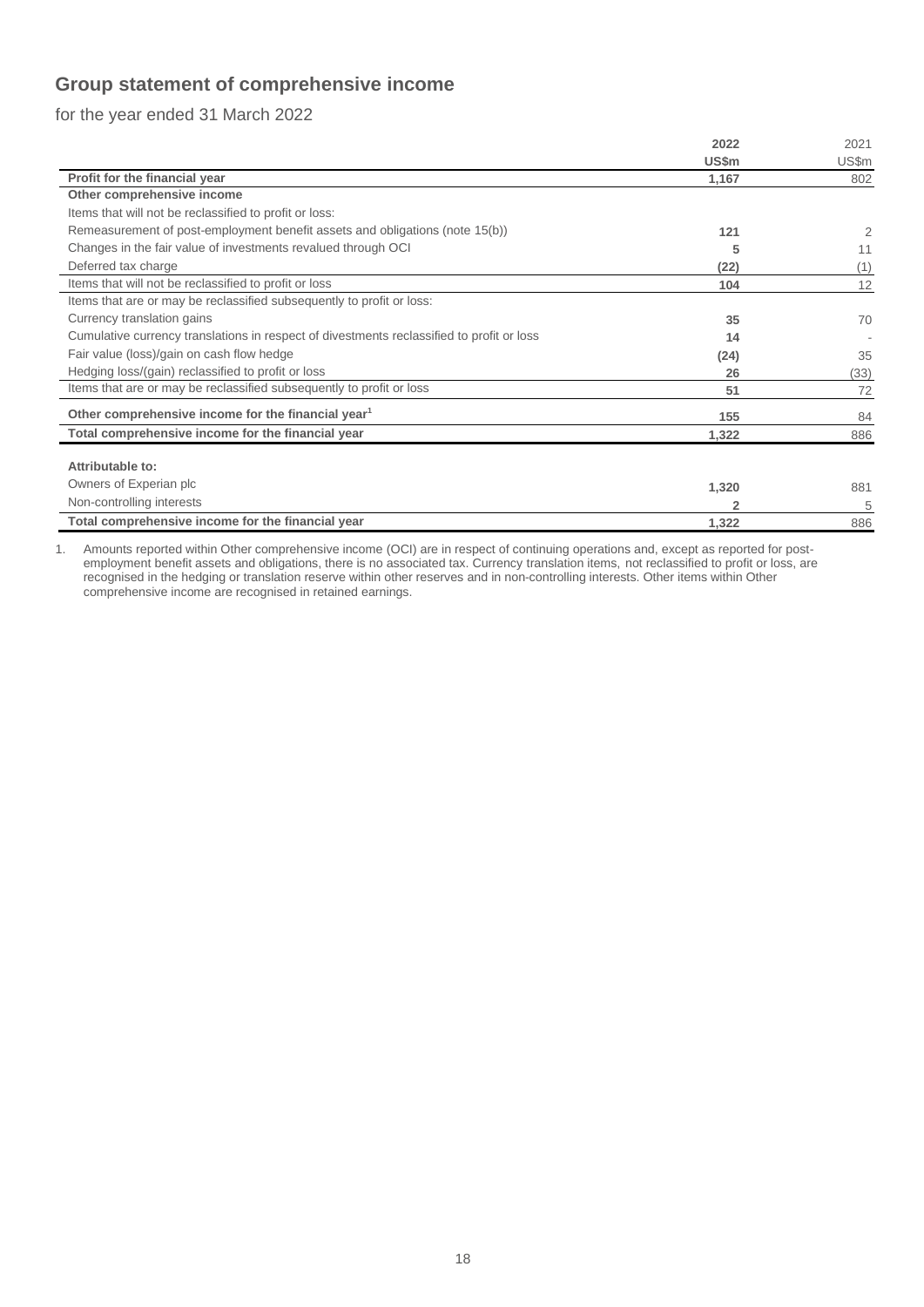# **Group balance sheet**

## at 31 March 2022

|                                                       |       | 2022     | 2021      |
|-------------------------------------------------------|-------|----------|-----------|
|                                                       | Notes | US\$m    | US\$m     |
| <b>Non-current assets</b>                             |       |          |           |
| Goodwill                                              | 13    | 5,737    | 5,261     |
| Other intangible assets                               | 14    | 2,214    | 1,966     |
| Property, plant and equipment                         | 14    | 415      | 469       |
| Investments in associates                             |       | 4        | 128       |
| Deferred tax assets                                   |       | 46       | 86        |
| Post-employment benefit assets                        | 15(a) | 216      | 102       |
| Trade and other receivables                           |       | 133      | 160       |
| Financial assets revalued through OCI                 |       | 375      | 245       |
| Other financial assets                                |       | 81       | 223       |
|                                                       |       | 9,221    | 8,640     |
|                                                       |       |          |           |
| <b>Current assets</b>                                 |       |          |           |
| Trade and other receivables                           |       | 1,409    | 1,197     |
| Current tax assets                                    |       | 37       | 34        |
| Other financial assets                                |       | 7        | 20        |
| Cash and cash equivalents - excluding bank overdrafts | 16(f) | 179      | 180       |
|                                                       |       | 1,632    | 1,431     |
| Assets classified as held-for-sale                    | 23    | 41       |           |
|                                                       |       | 1,673    | 1,431     |
|                                                       |       |          |           |
| <b>Current liabilities</b>                            |       |          |           |
| Trade and other payables                              |       | (1,744)  | (1, 543)  |
| <b>Borrowings</b>                                     |       | (57)     | (655)     |
| Current tax liabilities                               |       | (109)    | (176)     |
| Provisions                                            |       | (33)     | (27)      |
| Other financial liabilities                           |       | (22)     | (15)      |
|                                                       |       |          |           |
| <b>Net current liabilities</b>                        |       | (1, 965) | (2, 416)  |
| <b>Total assets less current liabilities</b>          |       | (292)    | (985)     |
|                                                       |       | 8,929    | 7,655     |
| <b>Non-current liabilities</b>                        |       |          |           |
| Trade and other payables                              |       |          |           |
| <b>Borrowings</b>                                     |       | (248)    | (159)     |
| Deferred tax liabilities                              |       | (4,039)  | (3,682)   |
| Post-employment benefit obligations                   |       | (353)    | (361)     |
| Provisions                                            | 15(a) | (52)     | (55)      |
| Other financial liabilities                           |       | (4)      |           |
|                                                       |       | (226)    | (279)     |
| <b>Net assets</b>                                     |       | (4,922)  | (4, 536)  |
|                                                       |       | 4,007    | 3,119     |
| <b>Equity</b>                                         |       |          |           |
| Called-up share capital                               |       |          |           |
| Share premium account                                 | 19    | 96       | 96        |
| Retained earnings                                     | 19    | 1,780    | 1,756     |
| Other reserves                                        |       | 20,157   | 19,207    |
|                                                       |       | (18,064) | (17, 978) |
| Attributable to owners of Experian plc                |       | 3,969    | 3,081     |
| Non-controlling interests                             |       | 38       | 38        |
| <b>Total equity</b>                                   |       | 4,007    | 3,119     |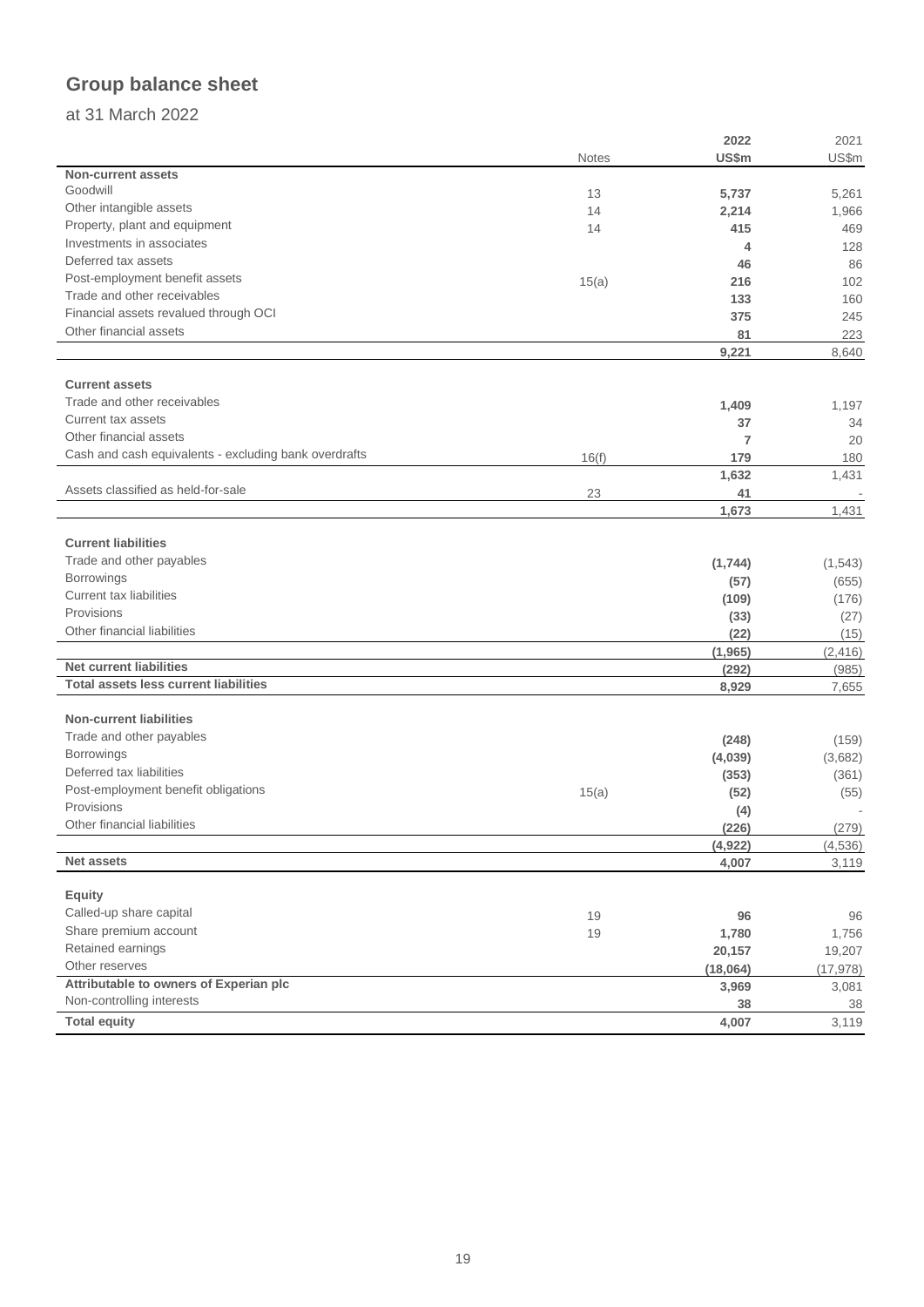# **Group statement of changes in equity**

for the year ended 31 March 2022

|                                                          | Called-up | Share                    | Retained | Other     | <b>Attributable</b> | Non-                     | <b>Total</b> |
|----------------------------------------------------------|-----------|--------------------------|----------|-----------|---------------------|--------------------------|--------------|
|                                                          | share     | premium                  | earnings | reserves  | to owners of        | controlling              | equity       |
|                                                          | capital   | account                  |          |           | Experian plc        | interests                |              |
|                                                          | (Note 19) | (Note 19)                |          |           |                     |                          |              |
|                                                          | US\$m     | US\$m                    | US\$m    | US\$m     | US\$m               | US\$m                    | US\$m        |
| At 1 April 2021                                          | 96        | 1,756                    | 19,207   | (17, 978) | 3,081               | 38                       | 3,119        |
| <b>Comprehensive income:</b>                             |           |                          |          |           |                     |                          |              |
| Profit for the financial year                            |           |                          | 1,165    |           | 1,165               | 2                        | 1,167        |
| Other comprehensive income for the financial year        |           |                          | 118      | 37        | 155                 | $\overline{\phantom{a}}$ | 155          |
| Total comprehensive income for the financial year        |           | $\overline{\phantom{a}}$ | 1,283    | 37        | 1,320               | 2                        | 1,322        |
| <b>Transactions with owners:</b>                         |           |                          |          |           |                     |                          |              |
| Employee share incentive plans:                          |           |                          |          |           |                     |                          |              |
| - value of employee services                             |           |                          | 149      |           | 149                 |                          | 149          |
| - shares issued on vesting                               |           | 24                       |          |           | 24                  |                          | 24           |
| - purchase of shares by employee trusts                  |           |                          |          | (61)      | (61)                | ٠                        | (61)         |
| - other vesting of awards and exercises of share options |           |                          | (40)     | 49        | 9                   |                          |              |
| - other payments                                         |           |                          | (4)      |           | (4)                 |                          | (4)          |
| Purchase of shares held as treasury shares               |           |                          |          | (111)     | (111)               | ۰                        | (111)        |
| Transactions with non-controlling interests              |           |                          | 6        |           | 6                   |                          |              |
| Dividends paid                                           |           |                          | (444)    |           | (444)               | (2)                      | (446)        |
| <b>Transactions with owners</b>                          |           | 24                       | (333)    | (123)     | (432)               | (2)                      | (434)        |
| At 31 March 2022                                         | 96        | 1,780                    | 20,157   | (18,064)  | 3,969               | 38                       | 4,007        |
|                                                          |           |                          |          |           |                     |                          |              |

|                                                          | Called-up | Share                    | Retained | Other     | <b>Attributable</b> | Non-        | <b>Total</b>   |
|----------------------------------------------------------|-----------|--------------------------|----------|-----------|---------------------|-------------|----------------|
|                                                          | share     | premium                  | earnings | reserves  | to owners of        | controlling | equity         |
|                                                          | capital   | account                  |          |           | Experian plc        | interests   |                |
|                                                          | (Note 19) | (Note 19)                |          |           |                     |             |                |
|                                                          | US\$m     | US\$m                    | US\$m    | US\$m     | US\$m               | US\$m       | US\$m          |
| At 1 April 2020                                          | 96        | 1,574                    | 18,826   | (18, 221) | 2,275               | 6           | 2,281          |
| <b>Comprehensive income:</b>                             |           |                          |          |           |                     |             |                |
| Profit for the financial year                            |           |                          | 803      |           | 803                 | (1)         | 802            |
| Other comprehensive income for the financial year        |           |                          | 12       | 66        | 78                  | 6           | 84             |
| Total comprehensive income for the financial year        |           | $\overline{\phantom{0}}$ | 815      | 66        | 881                 | 5           | 886            |
| <b>Transactions with owners:</b>                         |           |                          |          |           |                     |             |                |
| Employee share incentive plans:                          |           |                          |          |           |                     |             |                |
| - value of employee services                             |           |                          | 106      |           | 106                 |             | 106            |
| - shares issued on vesting                               |           | 19                       |          |           | 19                  |             | 19             |
| - other vesting of awards and exercises of share options |           |                          | (75)     | 87        | 12                  |             | 12             |
| - related tax credit                                     |           |                          |          |           |                     |             | $\overline{2}$ |
| - other payments                                         |           |                          | (6)      |           | (6)                 |             | (6)            |
| Shares delivered as consideration for acquisition        |           | 163                      |          | 90        | 253                 |             | 253            |
| Non-controlling interests arising on business            |           |                          |          |           |                     |             |                |
| combinations                                             |           |                          | (34)     |           | (34)                | 24          | (10)           |
| Recognition of non-controlling interests on acquisition  |           |                          |          |           |                     | 4           |                |
| Dividends paid                                           |           | ٠                        | (427)    |           | (427)               | (1)         | (428)          |
| <b>Transactions with owners</b>                          |           | 182                      | (434)    | 177       | (75)                | 27          | (48)           |
| <b>At 31 March 2021</b>                                  | 96        | 1,756                    | 19,207   | (17, 978) | 3,081               | 38          | 3,119          |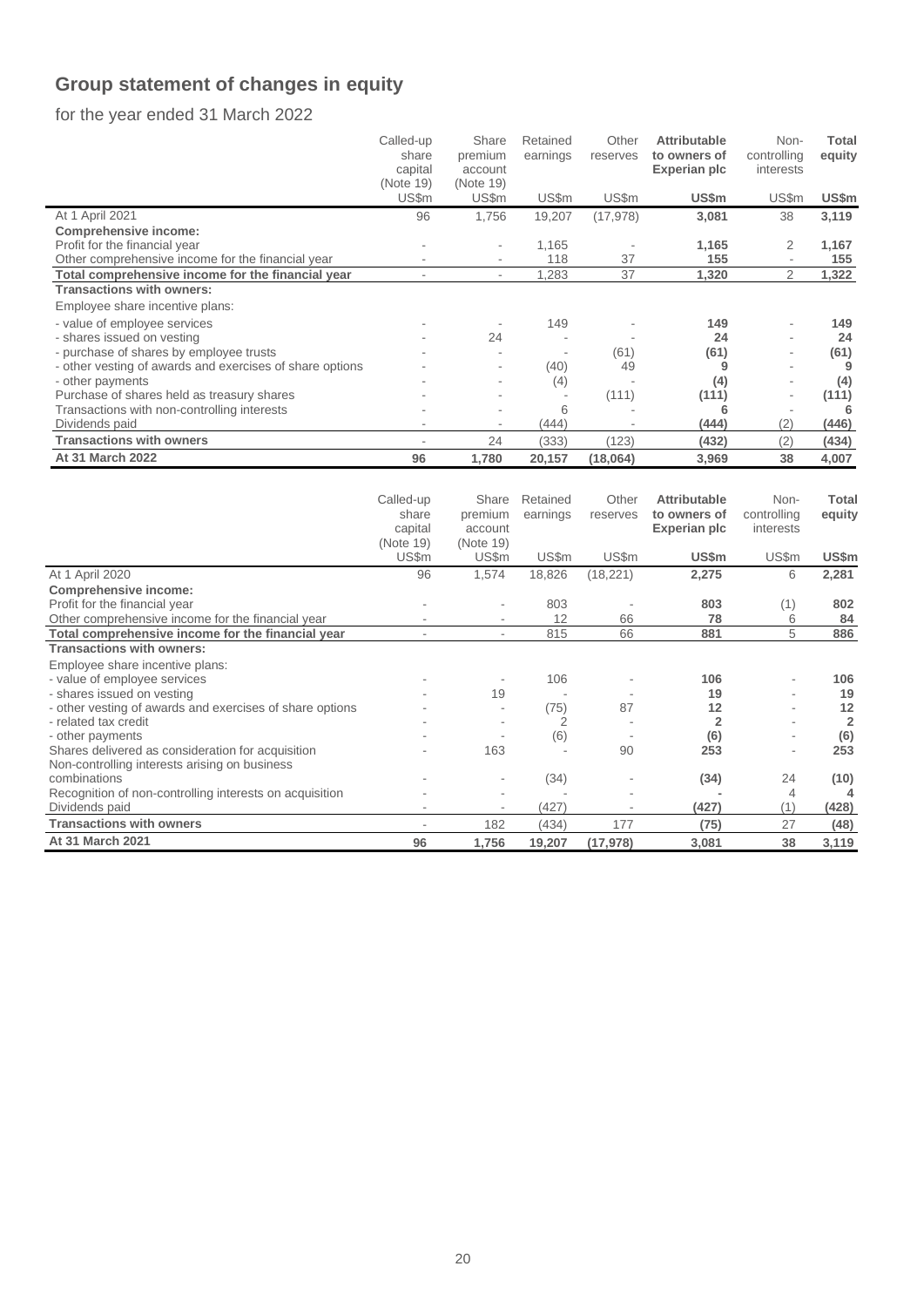# **Group cash flow statement**

for the year ended 31 March 2022

|                                                                                 |              | 2022           | 2021     |
|---------------------------------------------------------------------------------|--------------|----------------|----------|
|                                                                                 | <b>Notes</b> | US\$m          | US\$m    |
| Cash flows from operating activities                                            |              |                |          |
| Cash generated from operations                                                  | 16(a)        | 2,270          | 1,822    |
| Interest paid                                                                   |              | (127)          | (119)    |
| Interest received                                                               |              | 6              | 4        |
| Dividends received from associates                                              |              | 13             | 17       |
| Tax paid                                                                        |              | (366)          | (236)    |
| Net cash inflow from operating activities - continuing operations               |              | 1,796          | 1,488    |
| Net cash inflow from operating activities – discontinued operations             | 10           | 1              |          |
| Net cash inflow from operating activities                                       |              | 1,797          | 1.488    |
|                                                                                 |              |                |          |
| Cash flows from investing activities                                            |              |                |          |
| Purchase of other intangible assets                                             | 16(c)        | (445)          | (374)    |
| Purchase of property, plant and equipment                                       |              | (63)           | (48)     |
| Sale of property, plant and equipment                                           |              | 23             | -1       |
| Purchase of other financial assets                                              |              | (32)           | (31)     |
| Sale of other financial assets                                                  |              | 12             | 24       |
| Distributions received on financial assets held as investments                  |              | $\overline{2}$ |          |
| Acquisition of subsidiaries, net of cash acquired                               | 16(d)        | (736)          | (526)    |
| Disposal of investment in associates                                            | 7(c)         | 12             | 127      |
| Repayment of promissory note and interest by associate                          |              | 110            |          |
| Disposal of operations                                                          |              | (1)            |          |
| Net cash flows used in investing activities                                     |              | (1, 118)       | (827)    |
|                                                                                 |              |                |          |
| Cash flows from financing activities                                            |              |                |          |
| Cash inflow in respect of shares issued                                         | 16(e)        | 24             | 19       |
| Cash outflow in respect of share purchases                                      | 16(e)        | (173)          |          |
| Other payments on vesting of share awards                                       |              | (4)            | (6)      |
| Settlement of put options held over shares in subsidiaries                      |              | (4)            |          |
| Transactions in respect of non-controlling interests                            | 16(d)        | (1)            | (10)     |
| New borrowings                                                                  |              | 571            | 1,011    |
| Repayment of borrowings                                                         |              | (583)          | (1, 337) |
| Principal lease payments                                                        |              | (57)           | (56)     |
| Net (payments)/receipts for cross-currency swaps and foreign exchange contracts |              | (16)           | 54       |
| Net receipts from equity swaps                                                  |              | $\overline{2}$ | 6        |
| Dividends paid                                                                  |              | (446)          | (428)    |
| Net cash flows used in financing activities                                     |              | (687)          | (747)    |
|                                                                                 |              |                |          |
| Net decrease in cash and cash equivalents                                       |              | (8)            | (86)     |
| Cash and cash equivalents at 1 April                                            |              | 170            | 272      |
| Exchange movements on cash and cash equivalents                                 | 16(f)        | 14             | (16)     |
| Cash and cash equivalents at 31 March                                           |              | 176            | 170      |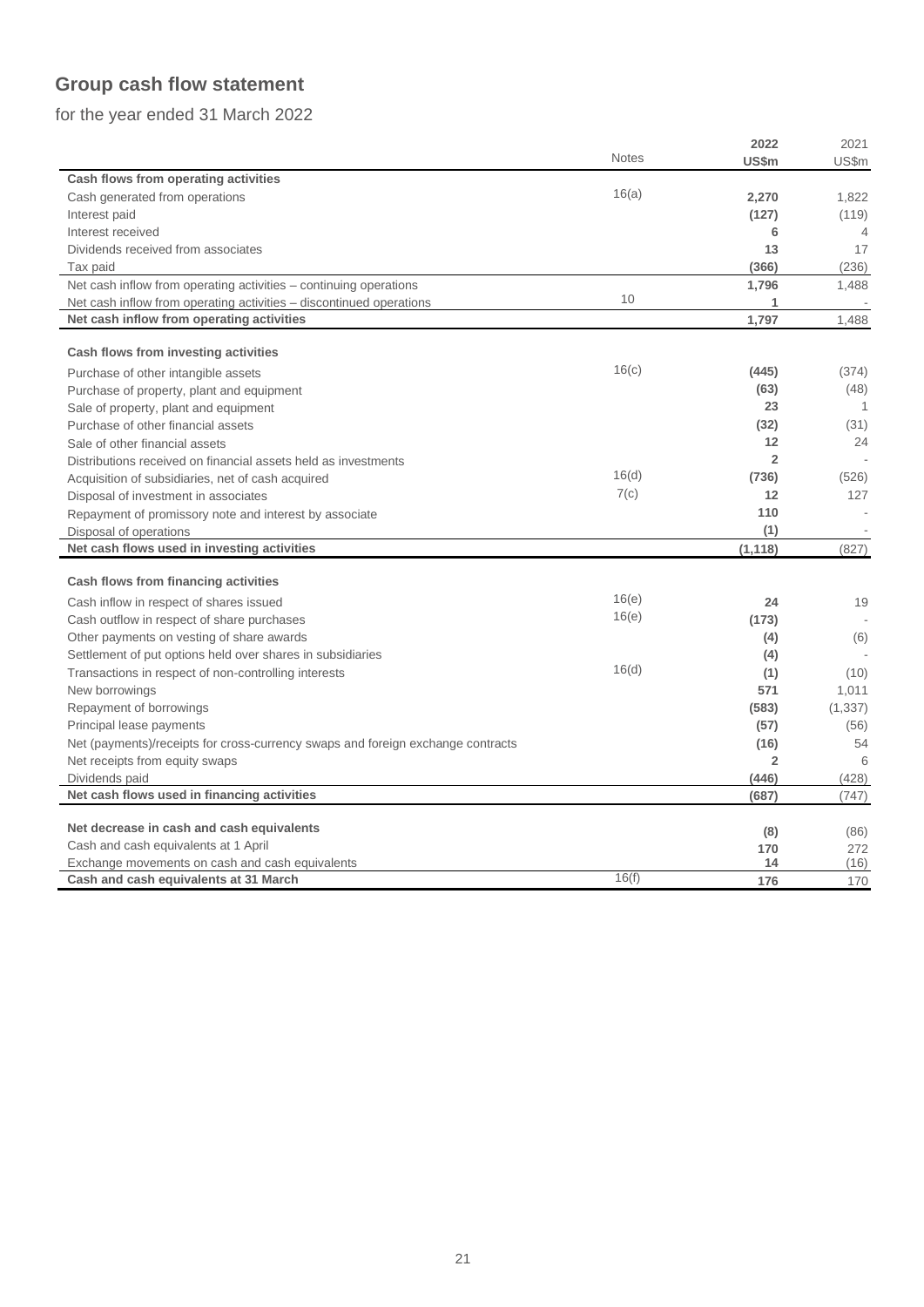## **Notes to the financial statements**

for the year ended 31 March 2022

## **1. Corporate information**

Experian plc (the Company) is the ultimate parent company of the Experian group of companies (Experian or the Group). Experian is a leading global information services group. The Company is incorporated and registered in Jersey as a public company limited by shares and is resident in Ireland. The Company's registered office is at 22 Grenville Street, St Helier, Jersey, JE4 8PX, Channel Islands. The Company's ordinary shares are traded on the London Stock Exchange's Regulated Market and have a Premium Listing.

## **2. Basis of preparation**

The financial information set out in this preliminary announcement does not constitute the Group's statutory financial statements, which comprise the Annual Report and audited financial statements, for the years ended 31 March 2022 and 31 March 2021 but is derived from the statutory financial statements for the year ended 31 March 2022. The Group's statutory financial statements for the year ended 31 March 2022 will be made available to shareholders in June 2022 and delivered to the Jersey Registrar of Companies in due course. The auditor has reported on those financial statements and has given an unqualified report which does not contain a statement under Article 111(2) or Article 111(5) of the Companies (Jersey) Law 1991. The Group's statutory financial statements for the year ended 31 March 2021 have been delivered to the Jersey Registrar of Companies. The auditor reported on those financial statements and gave an unqualified report which did not contain a statement under Article 111(2) or Article 111(5) of the Companies (Jersey) Law 1991.

The Group's statutory financial statements for the year ended 31 March 2022 have been:

- prepared in accordance with the Companies (Jersey) Law 1991 and both UK-adopted International Accounting Standards (UK-IFRS) and International Financial Reporting Standards (IFRS or IFRSs) as adopted for use in the European Union (the EU) and IFRS Interpretations Committee interpretations (together EU-IFRS). The financial statements also comply with IFRS as issued by the International Accounting Standards Board (IASB). UK-IFRS, EU-IFRS and IFRS as issued by the IASB all differ in certain respects from each other, however, the differences have no material impact for the periods presented;
- prepared on the going concern basis and under the historical cost convention, as modified for the revaluation of certain financial assets and financial liabilities;
- presented in US dollars, the most representative currency of the Group's operations, and generally rounded to the nearest million;
- prepared using the principal exchange rates set out on pages 13 and 14; and
- designed to voluntarily include disclosures in line with those parts of the UK Companies Act 2006 applicable to companies reporting under that law.

Other than those disclosed in this preliminary announcement, no significant events impacting the Group have occurred between 31 March 2022 and 17 May 2022 when this preliminary announcement was approved for issue.

This preliminary announcement has been prepared in accordance with the Listing Rules of the UK Financial Conduct Authority, using the accounting policies applied in the preparation of the Group's statutory financial statements for the year ended 31 March 2022. Those policies were published in full in the Group's statutory financial statements for the year ended 31 March 2021 and are available on the corporate website, at [www.experianplc.com.](http://www.experianplc.com/)

### **Going concern**

In adopting the going concern basis for preparing these financial statements, the directors have considered the business activities, the principal risks and uncertainties and the other matters that could threaten the long-term financial stability of the Group. At 31 March 2022, the Group had undrawn committed bank borrowing facilities of US\$2.6bn which have an average remaining tenor of three years.

The directors believe that the Group and the Company are well placed to manage their financing and other business risks satisfactorily, and have a reasonable expectation that the Group and the Company will have adequate resources to continue their operational existence for at least 12 months from the date of signing these financial statements. The directors therefore consider it appropriate to adopt the going concern basis of accounting in preparing the financial statements. In reaching this conclusion, the directors noted the Group's strong cash performance in the year, and its resilience in the face of a viability reverse stress-test scenario.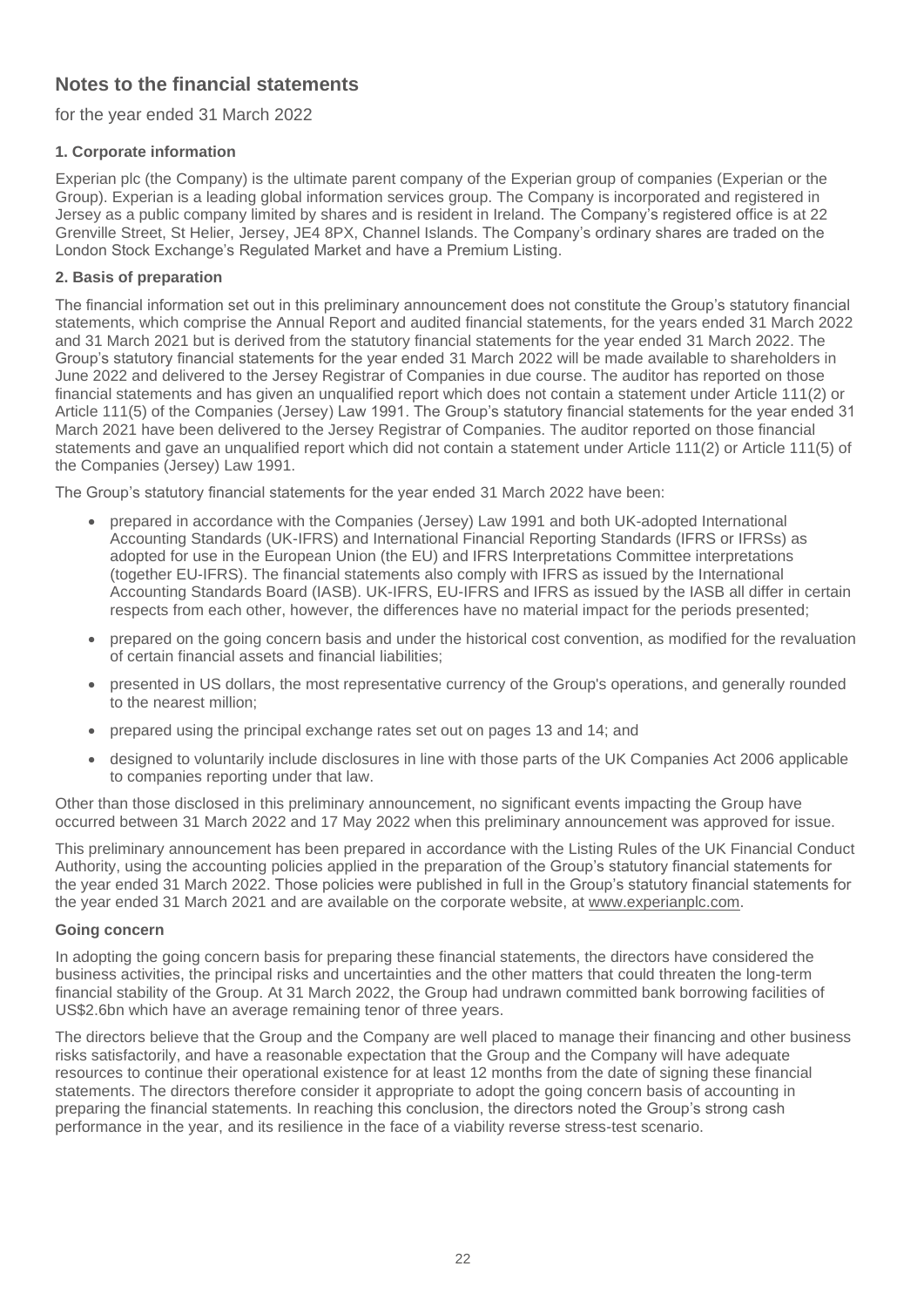## for the year ended 31 March 2022

## **3. Recent accounting developments**

There have been no accounting standards, amendments or interpretations effective for the first time in these financial statements which have had a material impact on the financial statements.

Interest Rate Benchmark Reform – Phase 2, Amendments to IFRS 9 'Financial Instruments', IAS 39 'Financial Instruments: Recognition and Measurement', IFRS 7 'Financial Instruments: Disclosures' and IFRS 16 'Leases' were effective for Experian from 1 April 2021 and had no material impact on the Group's financial results.

Phase 2 amendments provide relief from certain requirements in IFRS Standards. These reliefs relate to modifications of financial instruments, lease contracts or hedging relationships due to the transition from interbank offered rates (IBOR) to alternative benchmark interest rates.

If the basis for determining the contractual cash flows of a financial asset or financial liability measured at amortised cost, changed as a direct consequence of interest rate benchmark reform and the new basis for determining the contractual cash flows is economically equivalent to that immediately preceding the change, the basis for determining the contractual cash flows is updated prospectively by revising the effective interest rate.

When changes are made to hedging instruments, hedged items and hedged risk as a result of interest rate benchmark reform, the Group updates the hedge documentation without discontinuing the hedging relationship and, in the case of a cash flow hedge, the amount accumulated in the cash flow hedge reserve is deemed to be based on the alternative benchmark rate on which the hedged future cash flows are determined.

There are no other new standards, amendments to existing standards, or interpretations that are not yet effective, that are expected to have a material impact on the Group's financial results. Accounting developments are routinely reviewed by the Group and its financial reporting systems are adapted as appropriate.

### **4. Use of non-GAAP measures in the financial statements**

As detailed below, the Group has identified and defined certain measures that it uses to understand and manage its performance. The measures are not defined under IFRS and they may not be directly comparable with other companies' adjusted performance measures. These non-GAAP measures are not intended to be a substitute for any IFRS measures of performance but management has included them as they consider them to be key measures used within the business for assessing the underlying performance of the Group's ongoing businesses.

Following the implementation of IFRS 16, we have reviewed emerging practice and have updated our definitions of Net debt and Net funding to include lease obligations, to more fully align our treatment with the requirements of investors and finance providers. The definition of capital employed has also been updated accordingly.

## **(a) Benchmark profit before tax (Benchmark PBT) (note 5(a))**

Benchmark PBT is disclosed to indicate the Group's underlying profitability. It is defined as profit before amortisation and impairment of acquisition intangibles, impairment of goodwill, acquisition expenses, adjustments to contingent consideration, Exceptional items, financing fair value remeasurements, tax (and interest thereon) and discontinued operations. It includes the Group's share of continuing associates' Benchmark post-tax results.

An explanation of the basis on which we report Exceptional items is provided below. Other adjustments made to derive Benchmark PBT are explained as follows:

- Charges for the amortisation and impairment of acquisition intangibles are excluded from the calculation of Benchmark PBT because these charges are based on judgments about their value and economic life and bear no relation to the Group's underlying ongoing performance. Impairment of goodwill is similarly excluded from the calculation of Benchmark PBT.
- Acquisition and disposal expenses (representing the incidental costs of acquisitions and disposals, one-time integration costs and other corporate transaction expenses) relating to successful, active or aborted acquisitions and disposals are excluded from the definition of Benchmark PBT as they bear no relation to the Group's underlying ongoing performance or to the performance of any acquired businesses. Adjustments to contingent consideration are similarly excluded from the definition of Benchmark PBT.
- Charges and credits for financing fair value remeasurements within finance expense in the Group income statement are excluded from the definition of Benchmark PBT. These include retranslation of intra-Group funding, and that element of the Group's derivatives that is ineligible for hedge accounting, together with gains and losses on put options in respect of acquisitions. Amounts recognised generally arise from market movements and accordingly bear no direct relation to the Group's underlying performance.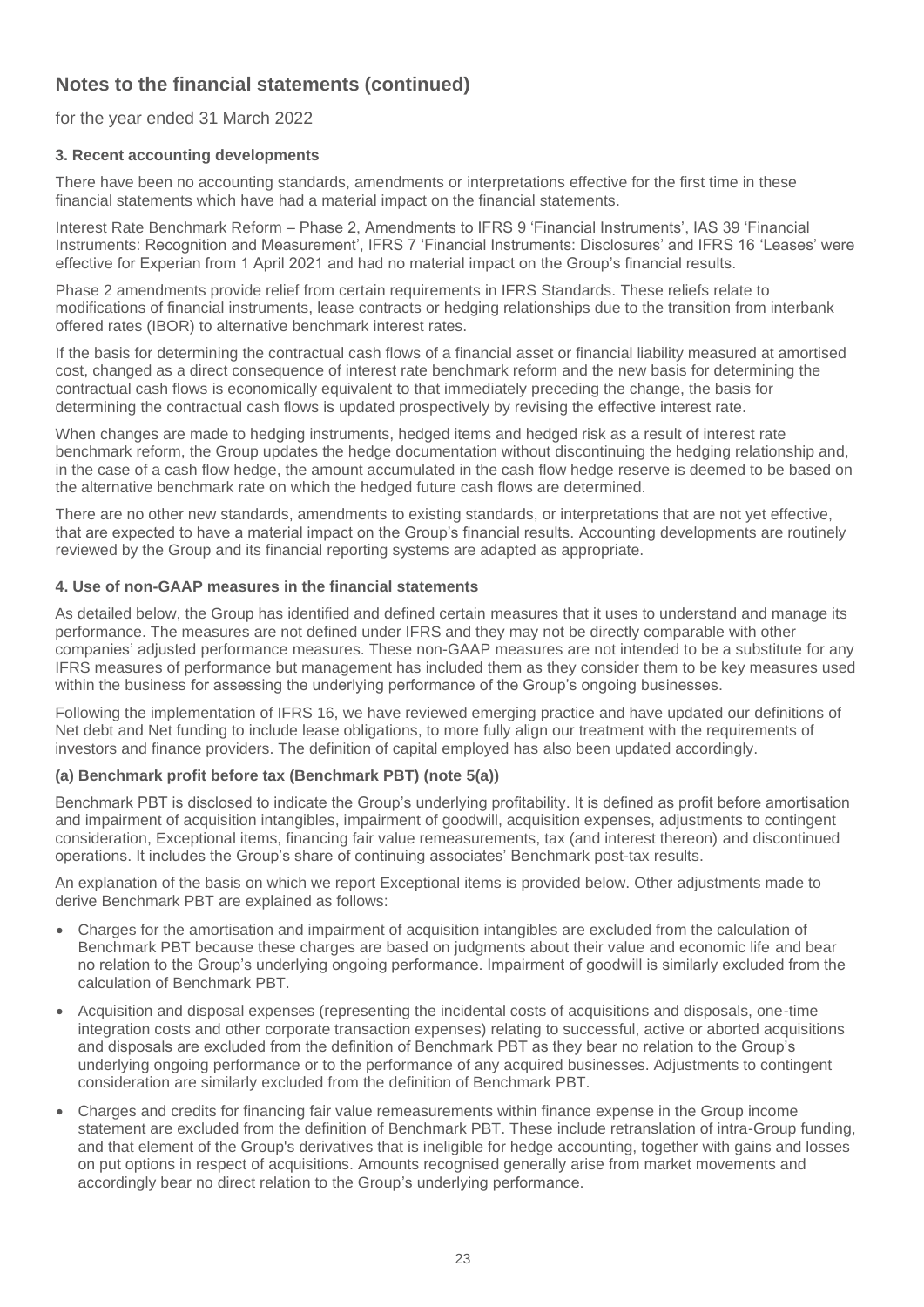for the year ended 31 March 2022

## **4. Use of non-GAAP measures in the financial statements (continued)**

## **(b) Benchmark earnings before interest and tax (Benchmark EBIT) and margin (Benchmark EBIT margin) (note 5(a))**

Benchmark EBIT is defined as Benchmark PBT before the net interest expense charged therein and accordingly excludes Exceptional items as defined below. Benchmark EBIT margin is Benchmark EBIT from ongoing activities expressed as a percentage of revenue from ongoing activities.

## **(c) Benchmark earnings before interest, tax, depreciation and amortisation (Benchmark EBITDA)**

Benchmark EBITDA is defined as Benchmark EBIT before the depreciation and amortisation charged therein.

## **(d) Exited business activities**

Exited business activities are businesses sold, closed or identified for closure during a financial year. These are treated as exited business activities for both revenue and Benchmark EBIT purposes. The results of exited business activities are disclosed separately with the results of the prior period re-presented in the segmental analyses as appropriate. This measure differs from the definition of discontinued operations in IFRS 5.

## **(e) Ongoing activities**

The results of businesses trading at 31 March 2022, which are not disclosed as exited business activities, are reported as ongoing activities.

## **(f) Constant exchange rates**

To highlight our organic performance, we discuss our results in terms of growth at constant exchange rates, unless otherwise stated. This represents growth calculated after translating both years' performance at the prior year's average exchange rates.

## **(g) Total growth (note 5(e))**

This is the year-on-year change in the performance of our activities at actual exchange rates. Total growth at constant exchange rates removes the translational foreign exchange effects arising on the consolidation of our activities and comprises one of our measures of performance at constant exchange rates.

### **(h) Organic revenue growth (note 5(e))**

This is the year-on-year change in the revenue of ongoing activities, translated at constant exchange rates, excluding acquisitions until the first anniversary of their consolidation.

## **(i) Benchmark earnings and Total Benchmark earnings (note 11)**

Benchmark earnings comprises Benchmark PBT less attributable tax and non-controlling interests. The attributable tax for this purpose excludes significant tax credits and charges arising in the year which, in view of their size or nature, are not comparable with previous years, together with tax arising on Exceptional items and on other adjustments made to derive Benchmark PBT. Benchmark PBT less attributable tax is designated as Total Benchmark earnings.

### **(j) Benchmark earnings per share (Benchmark EPS) (note 11(a))**

Benchmark EPS comprises Benchmark earnings divided by the weighted average number of issued ordinary shares, as adjusted for own shares held.

### **(k) Benchmark PBT per share**

Benchmark PBT per share comprises Benchmark PBT divided by the weighted average number of issued ordinary shares, as adjusted for own shares held.

### **(l) Benchmark tax charge and rate (note 9(b))**

The Benchmark tax charge is the tax charge applicable to Benchmark PBT. It differs from the tax charge by tax attributable to Exceptional items and other adjustments made to derive Benchmark PBT, and exceptional tax charges. A reconciliation is provided in note 9(b) to these financial statements. The Benchmark effective rate of tax is calculated by dividing the Benchmark tax charge by Benchmark PBT.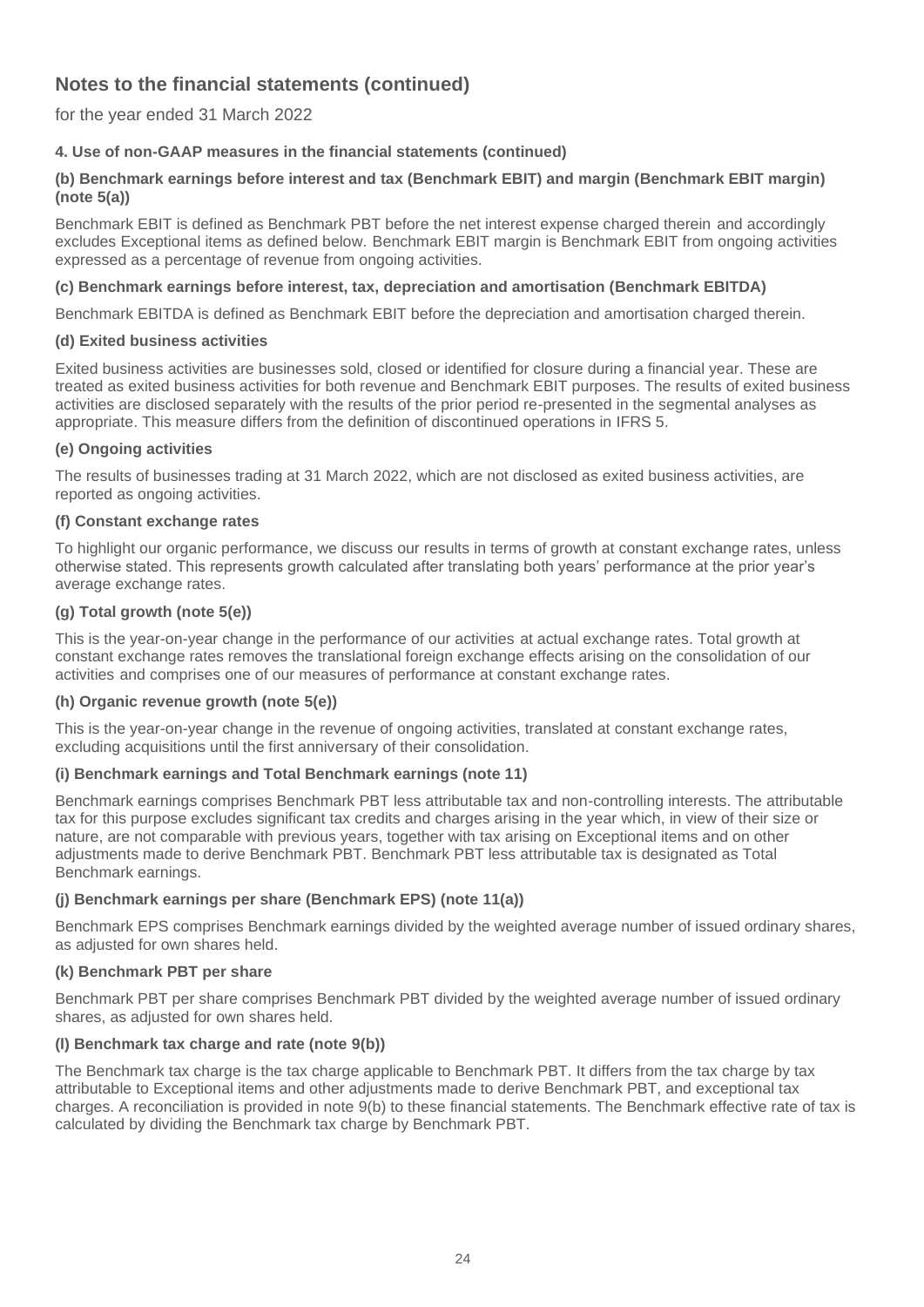for the year ended 31 March 2022

## **4. Use of non-GAAP measures in the financial statements (continued)**

## **(m) Exceptional items (note 7(a))**

The separate reporting of Exceptional items gives an indication of the Group's underlying performance. Exceptional items include those arising from the profit or loss on disposal of businesses, closure costs of major business units, costs of significant restructuring programmes and other financially significant one-off items. All other restructuring costs are charged against Benchmark EBIT, in the segments in which they are incurred.

## **(n) Full-year dividend per share (note 12(a))**

Full-year dividend per share comprises the total of dividends per share announced in respect of the financial year.

## **(o) Benchmark operating and Benchmark free cash flow**

Benchmark operating cash flow is Benchmark EBIT plus amortisation, depreciation and charges in respect of sharebased incentive plans, less capital expenditure net of disposal proceeds and adjusted for changes in working capital, principal lease payments and the Group's share of the Benchmark profit or loss retained in continuing associates. Benchmark free cash flow is derived from Benchmark operating cash flow by excluding net interest, tax paid in respect of continuing operations and dividends paid to non-controlling interests.

## **(p) Cash flow conversion**

Cash flow conversion is Benchmark operating cash flow expressed as a percentage of Benchmark EBIT.

## **(q) Net debt and Net funding (note 17)**

Net debt is borrowings (and the fair value of derivatives hedging borrowings) excluding accrued interest, less cash and cash equivalents and other highly liquid bank deposits with original maturities greater than three months. Net funding is borrowings (and the fair value of the effective portion of derivatives hedging borrowings) excluding accrued interest, less cash held in Group Treasury.

## **(r) Return on capital employed (ROCE)**

ROCE is defined as Benchmark EBIT less tax at the Benchmark rate divided by a three-point average of capital employed, in continuing operations, over the year. Capital employed is net assets less non-controlling interests and right-of-use assets, further adjusted to add or deduct the net tax liability or asset and to add Net debt.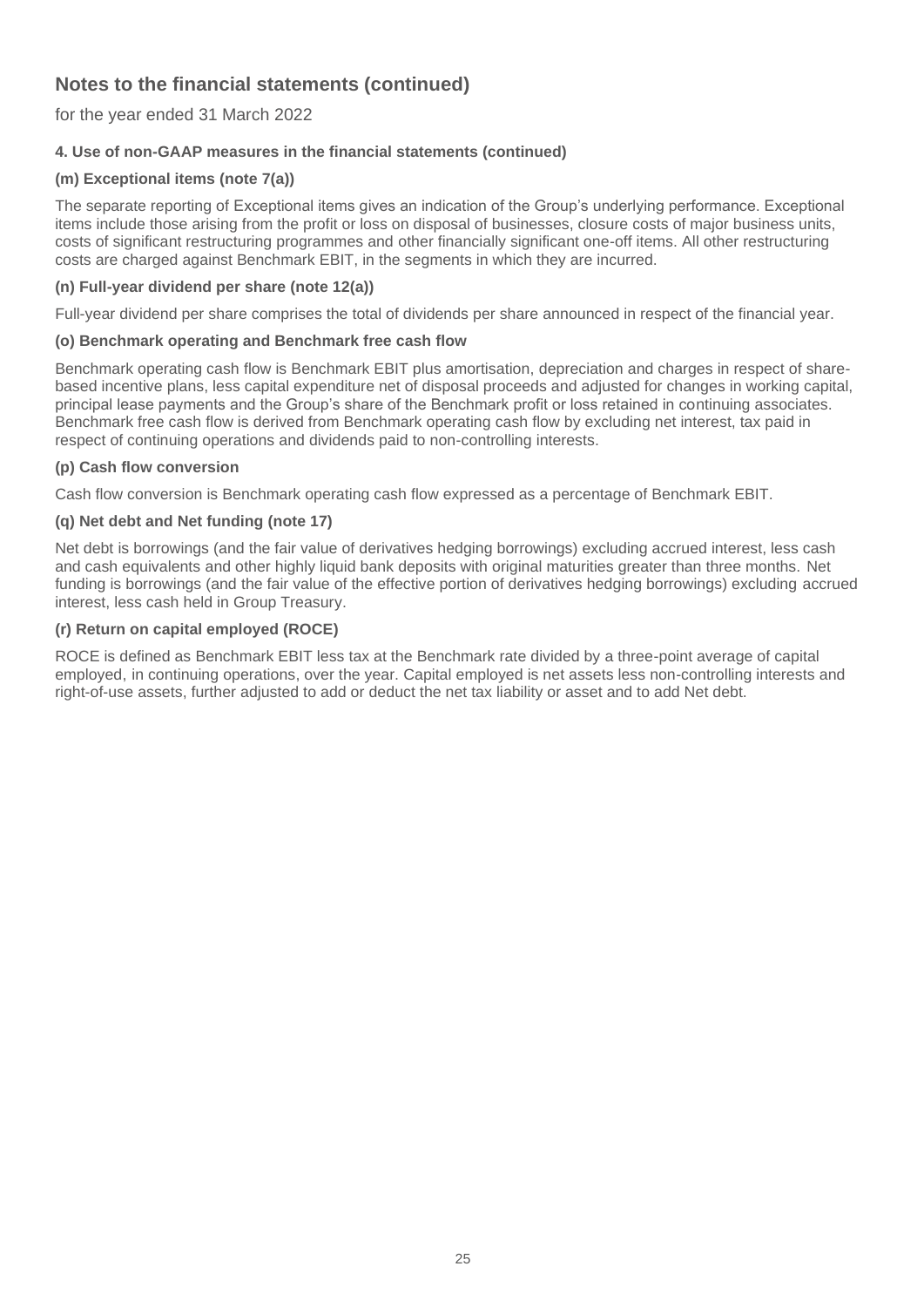for the year ended 31 March 2022

### **5. Segment information**

#### **(a) Income statement**

|                                                                               | North<br>America | Latin<br>America | UK and<br>Ireland | EMEA/<br>Asia Pacific <sup>1</sup> | <b>Total</b><br>operating | Central<br>Activities <sup>2</sup> | <b>Total</b><br>continuing  |
|-------------------------------------------------------------------------------|------------------|------------------|-------------------|------------------------------------|---------------------------|------------------------------------|-----------------------------|
| Year ended 31 March 2022                                                      | US\$m            | US\$m            | US\$m             | US\$m                              | segments<br>US\$m         | US\$m                              | operations<br>US\$m         |
| Revenue from external customers                                               |                  |                  |                   |                                    |                           |                                    |                             |
| Ongoing activities<br>Exited business activities                              | 4,122            | 791              | 847               | 507<br>21                          | 6,267<br>21               |                                    | 6,267<br>21                 |
| <b>Total</b>                                                                  | 4,122            | 791              | 847               | 528                                | 6,288                     | $\overline{\phantom{a}}$           | 6,288                       |
| <b>Reconciliation from Benchmark EBIT to</b>                                  |                  |                  |                   |                                    |                           |                                    |                             |
| profit/(loss) before tax<br><b>Benchmark EBIT</b>                             |                  |                  |                   |                                    |                           |                                    |                             |
| Ongoing activities before transfer pricing and                                |                  |                  |                   |                                    |                           |                                    |                             |
| other adjustments                                                             | 1,418            | 221              | 179               | (23)                               | 1,795                     | (155)                              | 1,640                       |
| Transfer pricing and other allocation adjustments                             | (37)             | $\overline{2}$   | 9                 | 23                                 | (3)                       | 3                                  |                             |
| Ongoing activities                                                            | 1,381            | 223              | 188               | $\overline{\phantom{a}}$           | 1,792                     | (152)                              | 1,640                       |
| Exited business activities                                                    |                  |                  | (4)               | 9                                  | 5                         |                                    | 5                           |
| <b>Total</b><br>Net interest expense included in Benchmark PBT                | 1,381            | 223              | 184               | 9                                  | 1,797                     | (152)                              | 1,645                       |
| (note 8(b))                                                                   | (4)              | (1)              | (1)               | (2)                                | (8)                       | (102)                              | (110)                       |
| <b>Benchmark PBT</b>                                                          | 1,377            | 222              | 183               | $\overline{7}$                     | 1,789                     | (254)                              | 1,535                       |
| Exceptional items (note 7(a))                                                 | 6                |                  |                   | (80)                               | (74)                      | 95                                 | 21                          |
| Amortisation of acquisition intangibles                                       | (110)            | (23)             | (7)               | (34)                               | (174)                     |                                    | (174)                       |
| Acquisition and disposal expenses                                             | (21)             | (7)              | (1)               | (18)                               | (47)                      |                                    | (47)                        |
| Adjustment to the fair value of contingent<br>consideration                   | (8)              | (20)             | 4                 |                                    | (26)                      |                                    | (26)                        |
| Non-benchmark share of post-tax loss of                                       |                  |                  |                   | (2)                                |                           |                                    |                             |
| associates                                                                    |                  |                  | (26)              |                                    | (26)                      | (5)                                | (31)                        |
| Interest on uncertain tax provisions                                          |                  |                  |                   |                                    |                           | 1                                  | 1                           |
| Financing fair value remeasurements                                           |                  |                  |                   |                                    |                           | 168                                | 168                         |
| Profit/(loss) before tax                                                      | 1,244            | 172              | 153               | (127)                              | 1,442                     | 5                                  | 1,447                       |
|                                                                               | North            | Latin            | UK and            | EMEA/                              | <b>Total</b>              | Central                            | <b>Total</b>                |
|                                                                               | America          | America          | Ireland           | Asia Pacific <sup>1</sup>          | operating                 | Activities                         | continuing                  |
|                                                                               |                  |                  |                   |                                    | segments                  |                                    |                             |
|                                                                               |                  |                  |                   |                                    |                           |                                    | operations                  |
| Year ended 31 March 2021 <sup>3</sup>                                         | US\$m            | US\$m            | US\$m             | US\$m                              | US\$m                     | US\$m                              | US\$m                       |
| <b>Revenue from external customers</b>                                        |                  |                  |                   |                                    |                           |                                    |                             |
| Ongoing activities                                                            | 3,530            | 625              | 737               | 450                                | 5,342                     |                                    | 5,342                       |
| Exited business activities                                                    |                  |                  | 12                | 18                                 | 30                        | $\overline{\phantom{a}}$           | 30                          |
| <b>Total</b>                                                                  | 3,530            | 625              | 749               | 468                                | 5,372                     | $\overline{\phantom{a}}$           | 5,372                       |
| <b>Reconciliation from Benchmark EBIT to</b>                                  |                  |                  |                   |                                    |                           |                                    |                             |
| profit/(loss) before tax                                                      |                  |                  |                   |                                    |                           |                                    |                             |
| <b>Benchmark EBIT</b><br>Ongoing activities                                   |                  | 172              | 123               |                                    |                           |                                    |                             |
| <b>Exited business activities</b>                                             | 1,201            |                  | (2)               | (27)<br>9                          | 1,469<br>7                | (90)                               | 1,379<br>7                  |
| <b>Total</b>                                                                  | 1,201            | 172              | 121               | (18)                               | 1,476                     | (90)                               | 1,386                       |
| Net interest expense included in Benchmark PBT                                |                  |                  |                   |                                    |                           |                                    |                             |
| (note 8(b))                                                                   | (5)              | (2)              | (1)               | (2)                                | (10)                      | (111)                              | (121)                       |
| <b>Benchmark PBT</b>                                                          | 1,196            | 170              | 120               | (20)                               | 1,466                     | (201)                              | 1,265                       |
| Exceptional items (note 7(a))                                                 | 112              | (1)              | (63)              | (13)                               | 35                        |                                    | 35                          |
| Impairment of goodwill (note 7(a))<br>Amortisation of acquisition intangibles |                  |                  |                   | (53)                               | (53)                      |                                    | (53)                        |
| Acquisition and disposal expenses                                             | (90)<br>(16)     | (14)<br>(4)      | (7)<br>(1)        | (27)<br>(20)                       | (138)<br>(41)             |                                    |                             |
| Adjustment to the fair value of contingent                                    |                  |                  |                   |                                    |                           |                                    |                             |
| consideration                                                                 |                  |                  |                   | (1)                                | (1)                       |                                    | (1)                         |
| Non-benchmark share of post-tax (loss)/profit of                              |                  |                  |                   |                                    |                           |                                    |                             |
| associates<br>Interest on uncertain tax provisions                            |                  |                  | (3)               |                                    | (3)                       | 19<br>(11)                         | (138)<br>(41)<br>16<br>(11) |
| Financing fair value remeasurements<br>Profit/(loss) before tax               | 1,202            | 151              | 46                | (134)                              | 1,265                     | 5<br>(188)                         | 5<br>1,077                  |

1. EMEA/Asia Pacific represents all other operating segments.

2. The decrease in Central Activities Benchmark EBIT in the year ended 31 March 2022 is primarily attributable to increased employee share incentive plan and bonus costs.

3. Revenue and Benchmark EBIT for the year ended 31 March 2021 have been re-presented for the reclassification to exited business activities of certain B2B businesses.

Additional information by operating segment, including that on total and organic growth at constant exchange rates, is provided within pages 3 to 11.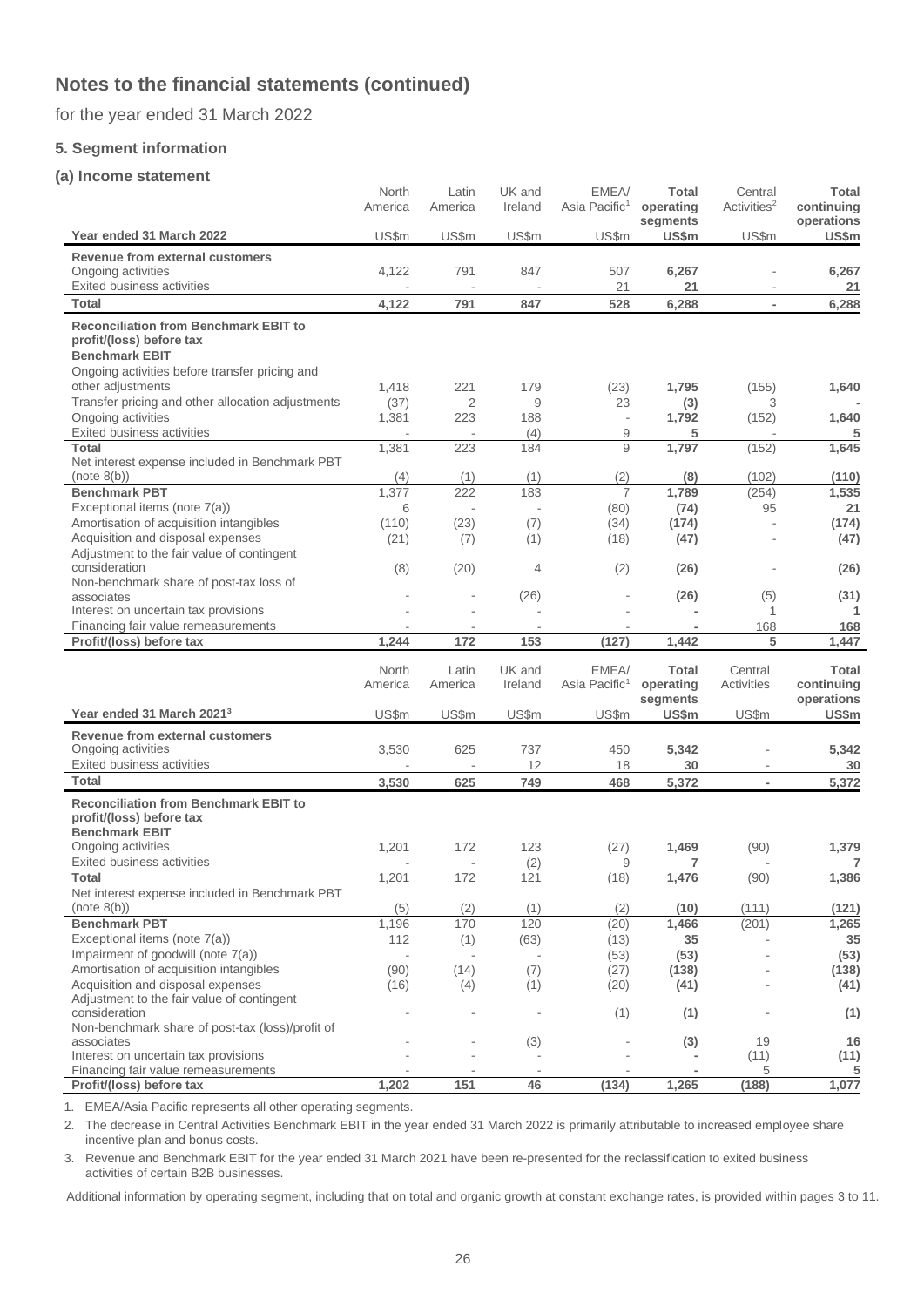for the year ended 31 March 2022

## **5. Segment information (continued)**

## **(b) Revenue by country - continuing operations**

|               | 2022  | 2021  |
|---------------|-------|-------|
|               | US\$m | US\$m |
| <b>USA</b>    | 4,121 | 3,529 |
| UK            | 843   | 744   |
| <b>Brazil</b> | 692   | 546   |
| Germany       | 93    | 81    |
| Colombia      | 68    | 60    |
| South Africa  | 57    | 55    |
| Other         | 414   | 357   |
|               | 6,288 | 5,372 |

Revenue is primarily attributable to countries other than Ireland. No single client accounted for 10% or more of revenue in the current or prior year. Revenue from the USA, the UK and Brazil in aggregate comprises 90% (2021: 90%) of Group revenue.

#### **(c) Disaggregation of revenue from contracts with customers**

| Year ended 31 March 2022        | North<br>America<br>US\$m | Latin<br>America<br>US\$m | UK and<br>Ireland<br>US\$m | EMEA/<br>Asia Pacific<br>US\$m | <b>Total operating</b><br>segments<br>US\$m |
|---------------------------------|---------------------------|---------------------------|----------------------------|--------------------------------|---------------------------------------------|
| Revenue from external customers |                           |                           |                            |                                |                                             |
| Data                            | 2,033                     | 528                       | 409                        | 343                            | 3,313                                       |
| Decisioning                     | 784                       | 149                       | 244                        | 164                            | 1,341                                       |
| <b>Business-to-Business</b>     | 2,817                     | 677                       | 653                        | 507                            | 4,654                                       |
| <b>Consumer Services</b>        | 1,305                     | 114                       | 194                        | $\overline{\phantom{a}}$       | 1,613                                       |
| <b>Total ongoing activities</b> | 4.122                     | 791                       | 847                        | 507                            | 6,267                                       |

|                                       | North   | ∟atin   | UK and  | EMEA/        | <b>Total operating</b> |
|---------------------------------------|---------|---------|---------|--------------|------------------------|
|                                       | America | America | Ireland | Asia Pacific | segments               |
| Year ended 31 March 2021 <sup>1</sup> | US\$m   | US\$m   | US\$m   | US\$m        | US\$m                  |
| Revenue from external customers       |         |         |         |              |                        |
| Data                                  | 1.761   | 457     | 361     | 284          | 2,863                  |
| Decisioning                           | 694     | 92      | 220     | 166          | 1.172                  |
| <b>Business-to-Business</b>           | 2.455   | 549     | 581     | 450          | 4,035                  |
| <b>Consumer Services</b>              | 1.075   | 76      | 156     | $\,$         | 1,307                  |
| <b>Total ongoing activities</b>       | 3.530   | 625     | 737     | 450          | 5.342                  |

1. Revenue for the year ended 31 March 2021 has been re-presented for the reclassification to exited business activities of certain B2B businesses.

Total revenue comprises revenue from ongoing activities as well as revenue from exited business activities. Revenue in respect of exited business activities of US\$21m (2021: US\$30m) comprised UK and Ireland Data revenue of US\$nil (2021: US\$12m), EMEA/Asia Pacific Data revenue of US\$8m (2021: US\$3m) and EMEA/Asia Pacific Decisioning revenue of US\$13m (2021: US\$15m).

Data is predominantly transactional revenue with a portion from licence fees.

Decisioning revenue is derived from:

- software and system sales, and includes recurring licence fees, consultancy and implementation fees, and transactional charges;
- credit score fees which are primarily transactional; and
- analytics income comprising a mix of consultancy and professional fees as well as transactional revenue.

Consumer Services revenue primarily comprises monthly subscription and one-off fees, and referral fees for credit products and white-label partnerships.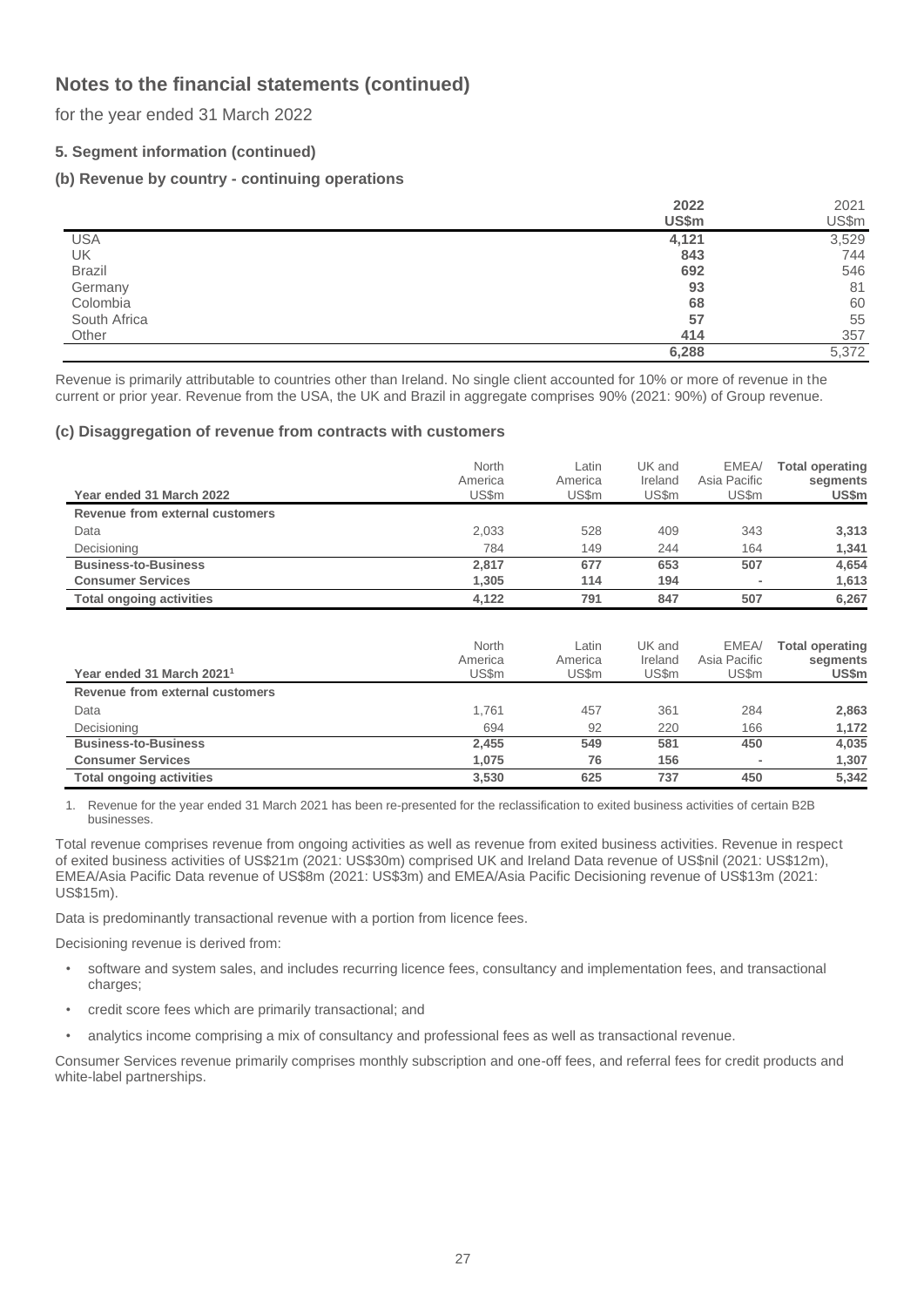## for the year ended 31 March 2022

## **5. Segment information (continued)**

#### **(d) Revenue by business segment**

The additional analysis of revenue from external customers provided to the chief operating decision-maker and accordingly reportable under IFRS 8 'Operating Segments' is given within note 6. This is supplemented by voluntary disclosure of the profitability of groups of service lines. For ease of reference, we continue to use the term 'business segments' when discussing the results of groups of service lines.

### **(e) Reconciliation of revenue from ongoing activities**

|                                                                     | North<br>America | Latin<br>America | UK and<br>Ireland | EMEA/<br>Asia Pacific | Total<br>ongoing    |
|---------------------------------------------------------------------|------------------|------------------|-------------------|-----------------------|---------------------|
|                                                                     | US\$m            | US\$m            | US\$m             | US\$m                 | activities<br>US\$m |
| Revenue for the year ended 31 March 2021 <sup>1</sup>               | 3,530            | 625              | 737               | 450                   | 5,342               |
| Adjustment to constant exchange rates                               |                  |                  | (9)               | (5)                   | (14)                |
| Revenue at constant exchange rates for the year ended 31 March 2021 | 3,531            | 624              | 728               | 445                   | 5,328               |
| Organic revenue growth                                              | 464              | 105              | 77                | 13                    | 659                 |
| Revenue from acquisitions                                           | 127              | 54               |                   | 46                    | 228                 |
| Revenue at constant exchange rates for the year ended 31 March 2022 | 4,122            | 783              | 806               | 504                   | 6,215               |
| Adjustment to actual exchange rates                                 | ۰                | 8                | 41                | 3                     | 52                  |
| Revenue for the year ended 31 March 2022                            | 4,122            | 791              | 847               | 507                   | 6,267               |
|                                                                     |                  |                  |                   |                       |                     |
| Organic revenue growth at constant exchange rates                   | 13%              | 17%              | 11%               | 3%                    | 12%                 |
| Revenue growth at constant exchange rates                           | 17%              | 25%              | 11%               | 13%                   | 17%                 |

1. Revenue for the year ended 31 March 2021 has been re-presented for the reclassification to exited business activities of certain B2B businesses.

The table above demonstrates the application of the methodology set out in note 4 in determining organic and total revenue growth at constant exchange rates. Revenue at constant exchange rates is reported for both years using the average exchange rates applicable for the year ended 31 March 2021.

### **(f) Balance sheet**

| Net assets/(liabilities)<br>(i)    | North<br>America | Latin<br>America | UK and<br>Ireland | EMEA/<br>Asia Pacific | <b>Total</b><br>operating<br>segments | Central<br>Activities<br>and other | Total<br>Group |
|------------------------------------|------------------|------------------|-------------------|-----------------------|---------------------------------------|------------------------------------|----------------|
| At 31 March 2022                   | US\$m            | US\$m            | US\$m             | US\$m                 | US\$m                                 | US\$m                              | US\$m          |
| Goodwill                           | 3.546            | 760              | 694               | 737                   | 5.737                                 | ٠                                  | 5.737          |
| Investments in associates          | 4                |                  |                   |                       | 4                                     | $\overline{\phantom{a}}$           | 4              |
| Right-of-use assets                | 83               | 14               | 24                | 27                    | 148                                   | 5                                  | 153            |
| Assets classified as held-for-sale |                  | ۰                | 29                |                       | 29                                    | 12                                 | 41             |
| Other assets                       | 2.191            | 674              | 528               | 619                   | 4.012                                 | 947                                | 4,959          |
| <b>Total assets</b>                | 5,824            | 1.448            | 1.275             | 1,383                 | 9,930                                 | 964                                | 10,894         |
| Lease obligations                  | (105)            | (17)             | (25)              | (30)                  | (177)                                 | (3)                                | (180)          |
| Other liabilities                  | (1, 129)         | (327)            | (300)             | (364)                 | (2, 120)                              | (4, 587)                           | (6,707)        |
| <b>Total liabilities</b>           | (1.234)          | (344)            | (325)             | (394)                 | (2, 297)                              | (4,590)                            | (6, 887)       |
| Net assets/(liabilities)           | 4,590            | 1,104            | 950               | 989                   | 7,633                                 | (3,626)                            | 4,007          |

|                           | North<br>America | Latin<br>America | UK and<br>Ireland | EMEA/<br>Asia Pacific | Total<br>operating<br>segments | Central<br>Activities<br>and other | Total<br>Group |
|---------------------------|------------------|------------------|-------------------|-----------------------|--------------------------------|------------------------------------|----------------|
| At 31 March 2021          | US\$m            | US\$m            | US\$m             | US\$m                 | US\$m                          | US\$m                              | US\$m          |
| Goodwill                  | 3,133            | 611              | 718               | 799                   | 5.261                          | ۰                                  | 5.261          |
| Investments in associates | 4                |                  | 61                | 9                     | 74                             | 54                                 | 128            |
| Right-of-use assets       | 89               | 12               | 32                | 34                    | 167                            | 5                                  | 172            |
| Other assets              | 1,880            | 483              | 471               | 681                   | 3,515                          | 995                                | 4,510          |
| Total assets              | 5,106            | 1.106            | 1,282             | 1,523                 | 9,017                          | 1.054                              | 10,071         |
| Lease obligations         | (113)            | (14)             | (34)              | (37)                  | (198)                          | (4)                                | (202)          |
| Other liabilities         | (881)            | 196)             | (311)             | (457)                 | (1, 845)                       | (4,905)                            | (6, 750)       |
| Total liabilities         | (994)            | (210)            | (345)             | (494)                 | (2,043)                        | (4,909)                            | (6, 952)       |
| Net assets/(liabilities)  | 4.112            | 896              | 937               | 1.029                 | 6.974                          | (3, 855)                           | 3.119          |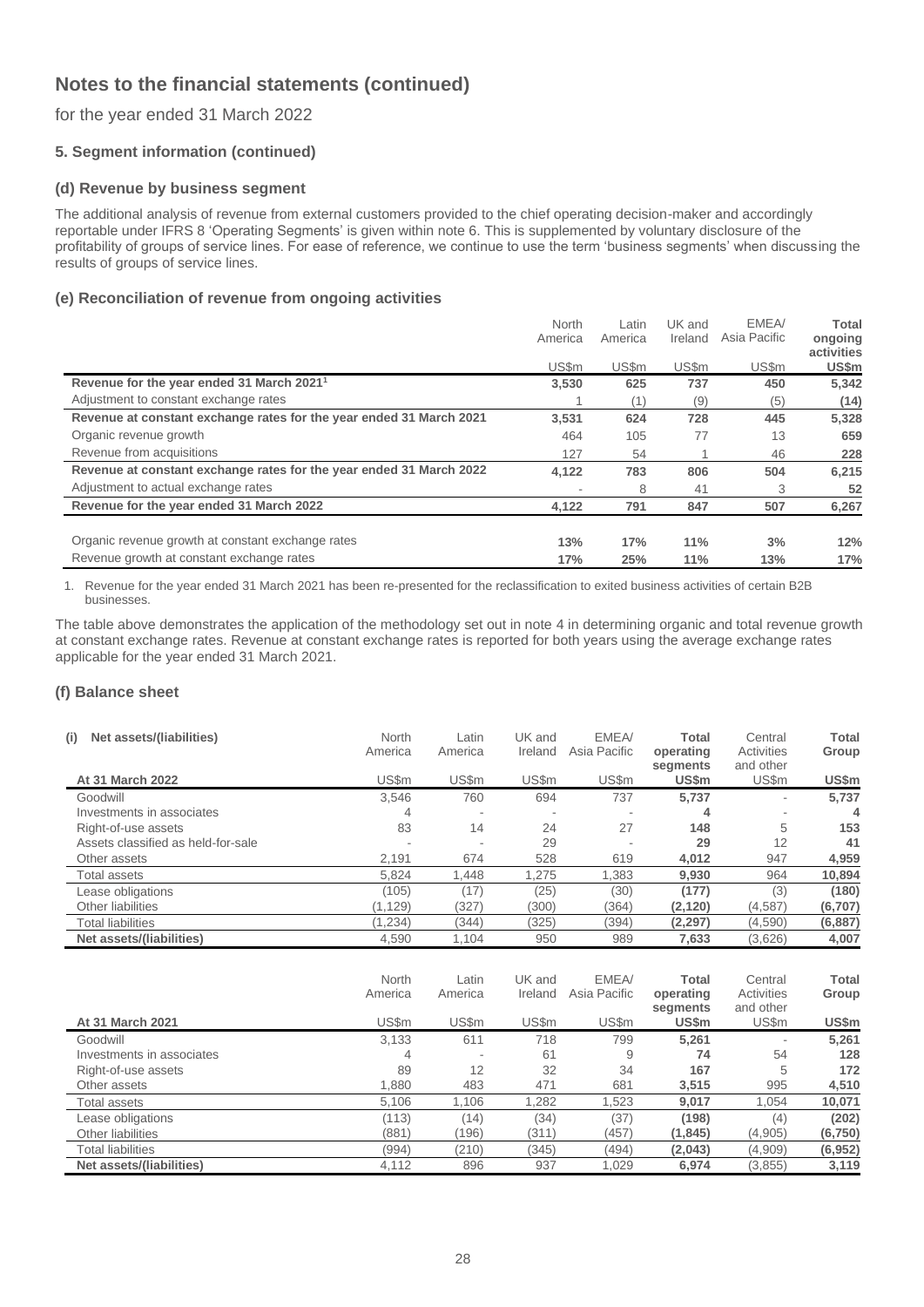for the year ended 31 March 2022

## **5. Segment information (continued)**

#### **(f) Balance sheet (continued)**

#### **(ii) Central Activities and other comprises:**

|                           |                | 2022        |                              |        | 2021        |                              |
|---------------------------|----------------|-------------|------------------------------|--------|-------------|------------------------------|
|                           | <b>Assets</b>  | Liabilities | Net assets/<br>(liabilities) | Assets | Liabilities | Net assets/<br>(liabilities) |
|                           | <b>US\$m</b>   | US\$m       | US\$m                        | US\$m  | US\$m       | US\$m                        |
| <b>Central Activities</b> | 682            | (155)       | 527                          | 583    | (245)       | 338                          |
| Investments in associates | $\blacksquare$ |             | $\blacksquare$               | 54     |             | 54                           |
| Net debt <sup>1</sup>     | 199            | (3, 973)    | (3, 774)                     | 297    | (4, 127)    | (3,830)                      |
| Tax                       | 83             | (462)       | (379)                        | 120    | (537)       | (417)                        |
|                           | 964            | (4,590)     | (3,626)                      | 1.054  | (4,909)     | (3, 855)                     |

1. Total Net debt comprises Net debt included within Central Activities plus lease obligations, net of interest, included in operating segments of US\$176m (2021: US\$196m). We have updated our definition of Net debt to include lease obligations and Net debt for the year ended 31 March 2021 is restated accordingly (note 4).

#### **(iii) Capital employed**

|                                                                   |              | 2021       |
|-------------------------------------------------------------------|--------------|------------|
|                                                                   |              | (Restated) |
|                                                                   | 2022         | (Note 4)   |
|                                                                   | <b>US\$m</b> | US\$m      |
| North America                                                     | 4,590        | 4,112      |
| Latin America                                                     | 1,104        | 896        |
| UK and Ireland                                                    | 950          | 937        |
| EMEA/Asia Pacific                                                 | 989          | 1,029      |
| Total operating segments                                          | 7,633        | 6,974      |
| <b>Central Activities</b>                                         | 527          | 392        |
| Add: lease obligations in operating segments                      | 177          | 198        |
| Less: accrued interest on lease obligations in operating segments | (1)          | (2)        |
| Less: right-of-use assets                                         | (153)        | (172)      |
| Less: non-controlling interests                                   | (38)         | (38)       |
| Capital employed attributable to owners                           | 8,145        | 7.352      |

The three-point average capital employed figure of US\$7,774m (2021 restated: US\$6,901m), used in our calculation of ROCE, is determined by calculating the arithmetic average of capital employed at 31 March 2022, 30 September 2021 and 31 March 2021.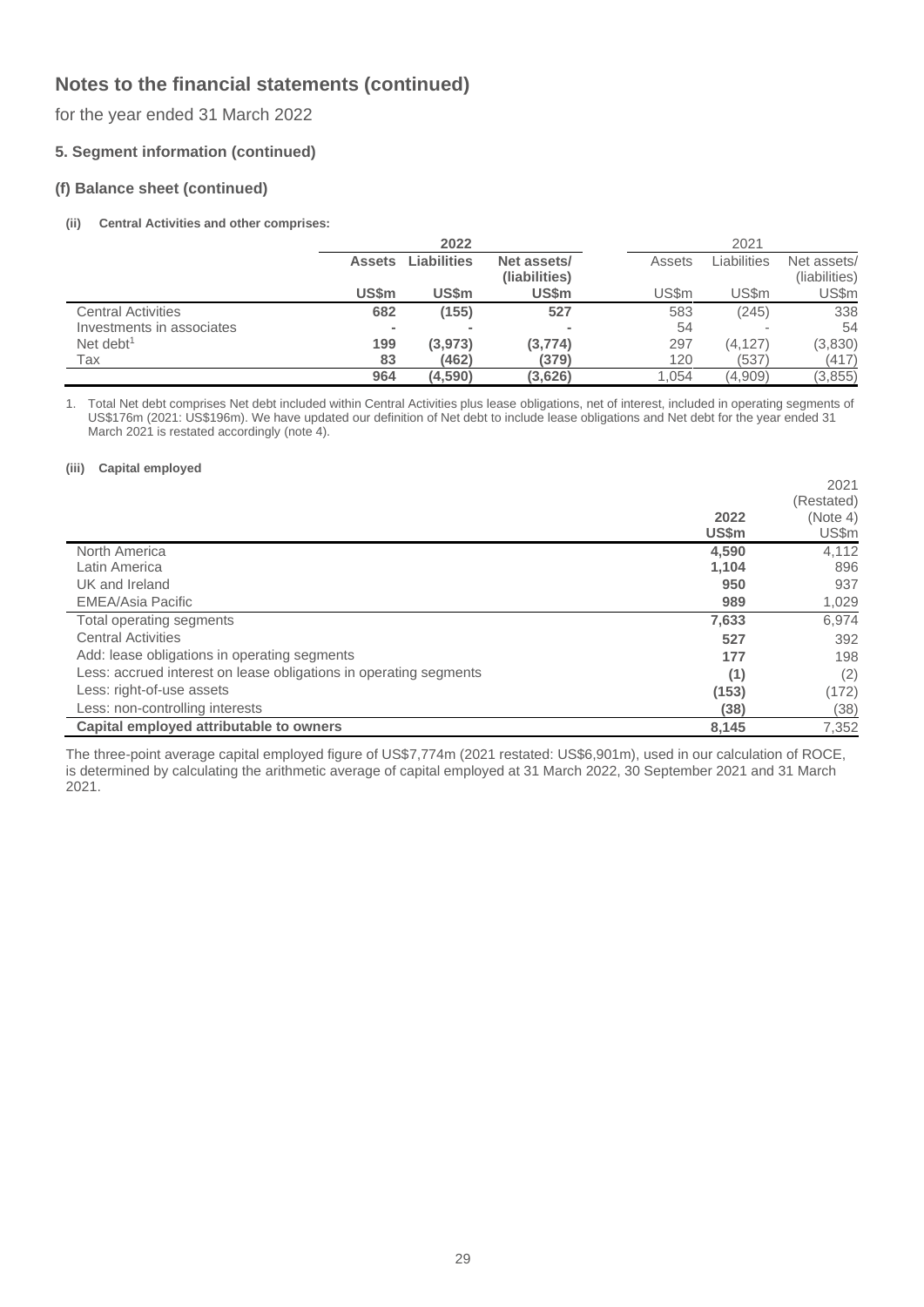for the year ended 31 March 2022

## **6. Information on business segments (including non-GAAP disclosures)**

|                                                                                  | Business-to-<br><b>Business</b> | Consumer<br>Services | <b>Total</b><br>business<br>segments | Central<br>Activities <sup>1</sup> | <b>Total</b><br>continuing<br>operations |
|----------------------------------------------------------------------------------|---------------------------------|----------------------|--------------------------------------|------------------------------------|------------------------------------------|
| Year ended 31 March 2022                                                         | US\$m                           | US\$m                | US\$m                                | US\$m                              | US\$m                                    |
| Revenue from external customers                                                  |                                 |                      |                                      |                                    |                                          |
| Ongoing activities                                                               | 4,654                           | 1,613                | 6,267                                |                                    | 6,267                                    |
| Exited business activities                                                       | 21                              |                      | 21                                   |                                    | 21                                       |
| Total                                                                            | 4,675                           | 1,613                | 6,288                                | $\overline{\phantom{a}}$           | 6,288                                    |
| Reconciliation from Benchmark EBIT to profit before tax<br><b>Benchmark EBIT</b> |                                 |                      |                                      |                                    |                                          |
| Ongoing activities before transfer pricing and other adjustments                 | 1,409                           | 386                  | 1,795                                | (155)                              | 1,640                                    |
| Transfer pricing and other allocation adjustments                                | 9                               | (12)                 | (3)                                  | 3                                  |                                          |
| Ongoing activities                                                               | 1,418                           | 374                  | 1,792                                | (152)                              | 1,640                                    |
| Exited business activities                                                       | 8                               | (3)                  | 5                                    |                                    | 5                                        |
| <b>Total</b>                                                                     | 1,426                           | 371                  | 1,797                                | (152)                              | 1,645                                    |
| Net interest expense included in Benchmark PBT (note 8(b))                       | (6)                             | (2)                  | (8)                                  | (102)                              | (110)                                    |
| <b>Benchmark PBT</b>                                                             | 1,420                           | 369                  | 1,789                                | (254)                              | 1,535                                    |
| Exceptional items (note 7(a))                                                    | (74)                            |                      | (74)                                 | 95                                 | 21                                       |
| Amortisation of acquisition intangibles                                          | (145)                           | (29)                 | (174)                                |                                    | (174)                                    |
| Acquisition and disposal expenses                                                | (34)                            | (13)                 | (47)                                 |                                    | (47)                                     |
| Adjustment to the fair value of contingent consideration                         | (26)                            |                      | (26)                                 |                                    | (26)                                     |
| Non-benchmark share of post-tax loss of associates                               |                                 | (26)                 | (26)                                 | (5)                                | (31)                                     |
| Interest on uncertain tax provisions                                             |                                 |                      |                                      |                                    |                                          |
| Financing fair value remeasurements                                              |                                 |                      |                                      | 168                                | 168                                      |
| Profit before tax                                                                | 1,141                           | 301                  | 1,442                                | 5                                  | 1,447                                    |

|                                                                                         | Business-to-<br><b>Business</b> | Consumer<br>Services | Total<br>business<br>segments | Central<br><b>Activities</b> | Total<br>continuing<br>operations |
|-----------------------------------------------------------------------------------------|---------------------------------|----------------------|-------------------------------|------------------------------|-----------------------------------|
| Year ended 31 March 2021 <sup>2</sup>                                                   | US\$m                           | US\$m                | US\$m                         | US\$m                        | US\$m                             |
| Revenue from external customers                                                         |                                 |                      |                               |                              |                                   |
| Ongoing activities                                                                      | 4,035                           | 1,307                | 5,342                         |                              | 5,342                             |
| <b>Exited business activities</b>                                                       | 30                              |                      | 30                            |                              | 30                                |
| <b>Total</b>                                                                            | 4,065                           | 1,307                | 5,372                         | $\overline{\phantom{a}}$     | 5,372                             |
| Reconciliation from Benchmark EBIT to profit/(loss) before tax<br><b>Benchmark EBIT</b> |                                 |                      |                               |                              |                                   |
| Ongoing activities                                                                      | 1,184                           | 285                  | 1,469                         | (90)                         | 1,379                             |
| <b>Exited business activities</b>                                                       | 9                               | (2)                  |                               |                              |                                   |
| Total                                                                                   | 1,193                           | 283                  | 1,476                         | (90)                         | 1,386                             |
| Net interest expense included in Benchmark PBT (note 8(b))                              | (8)                             | (2)                  | (10)                          | (111)                        | (121)                             |
| <b>Benchmark PBT</b>                                                                    | 1,185                           | 281                  | 1,466                         | (201)                        | 1,265                             |
| Exceptional items (note 7(a))                                                           | 35                              |                      | 35                            |                              | 35                                |
| Impairment of goodwill (note 7(a))                                                      | (53)                            |                      | (53)                          |                              | (53)                              |
| Amortisation of acquisition intangibles                                                 | (118)                           | (20)                 | (138)                         |                              | (138)                             |
| Acquisition and disposal expenses                                                       | (40)                            | (1)                  | (41)                          |                              | (41)                              |
| Adjustment to the fair value of contingent consideration                                | (1)                             |                      | (1)                           |                              | (1)                               |
| Non-benchmark share of post-tax (loss)/profit of associates                             |                                 | (3)                  | (3)                           | 19                           | 16                                |
| Interest on uncertain tax provisions                                                    |                                 |                      |                               | (11)                         | (11)                              |
| Financing fair value remeasurements                                                     |                                 |                      |                               | 5                            | 5                                 |
| Profit/(loss) before tax                                                                | 1,008                           | 257                  | 1,265                         | (188)                        | 1,077                             |

1. The decrease in Central Activities Benchmark EBIT in the year ended 31 March 2022 is primarily attributable to increased employee share incentive plan and bonus costs.

2. Revenue and Benchmark EBIT for the year ended 31 March 2021 have been re-presented for the reclassification to exited business activities of certain B2B businesses.

Additional information by business segment, including that on total and organic growth at constant exchange rates, is provided within pages 3 to 11 and within Appendix 3 on page 14.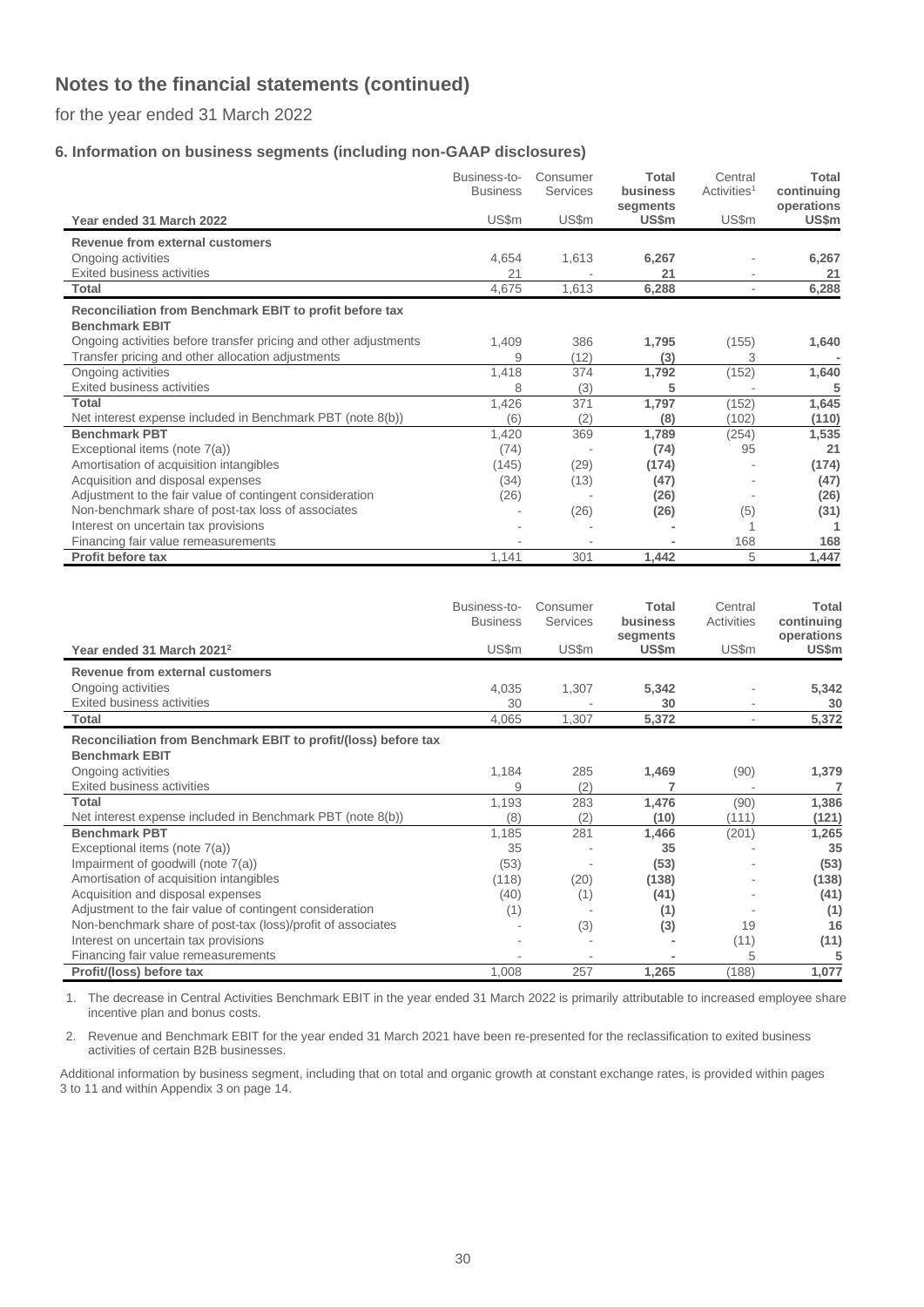for the year ended 31 March 2022

## **7. Exceptional items and other adjustments made to derive Benchmark PBT – continuing operations**

## **(a) Net charge for Exceptional items and other adjustments made to derive Benchmark PBT**

|                                                                                               | <b>Notes</b>       | 2022<br><b>US\$m</b> | 2021<br>US\$m |
|-----------------------------------------------------------------------------------------------|--------------------|----------------------|---------------|
| Exceptional items:                                                                            |                    |                      |               |
| Loss on disposal of business                                                                  | $7(b)$ , 13(a), 22 | 43                   |               |
| Net profit on disposal of associates                                                          | 7(c)               | (90)                 | (120)         |
| <b>Restructuring costs</b>                                                                    | 7(d)               | 20                   | 50            |
| Impairment of intangible assets <sup>1</sup>                                                  | 7(e)               |                      | 27            |
| Legal provisions movements <sup>1</sup>                                                       | 7(f)               | 6                    | 8             |
| <b>Net credit for Exceptional items</b>                                                       |                    | (21)                 | (35)          |
| Other adjustments made to derive Benchmark PBT:                                               |                    |                      |               |
| Amortisation of acquisition intangibles                                                       |                    | 174                  | 138           |
| Impairment of goodwill <sup>1</sup>                                                           |                    |                      | 53            |
| Acquisition and disposal expenses <sup>2</sup>                                                |                    | 47                   | 41            |
| Adjustment to the fair value of contingent consideration <sup>1</sup>                         |                    | 26                   | 1             |
| Non-benchmark share of post-tax loss/(profit) of associates                                   |                    | 31                   | (16)          |
| Interest on uncertain tax provisions                                                          |                    | (1)                  | 11            |
| Financing fair value remeasurements                                                           |                    | (168)                | (5)           |
| Net charge for other adjustments made to derive Benchmark PBT                                 |                    | 109                  | 223           |
| Net charge for Exceptional items and other adjustments made to derive                         |                    |                      |               |
| <b>Benchmark PBT</b>                                                                          |                    | 88                   | 188           |
| By income statement caption:                                                                  |                    |                      |               |
| Labour costs                                                                                  |                    | 11                   | 30            |
| Amortisation and depreciation charges                                                         |                    | 174                  | 138           |
| Other operating charges                                                                       |                    | 88                   | 150           |
| Loss on disposal of business                                                                  |                    | 43                   |               |
| Net profit on disposal of associates                                                          |                    | (90)                 | (120)         |
| Within operating profit                                                                       |                    | 226                  | 198           |
| Within share of post-tax loss/(profit) of associates                                          |                    | 31                   | (16)          |
| Within finance expense                                                                        |                    | (169)                | 6             |
| Net charge for Exceptional items and other adjustments made to derive<br><b>Benchmark PBT</b> |                    | 88                   | 188           |

1. Included in other operating charges.

2. Acquisition and disposal expenses represent professional fees and expenses associated with completed, ongoing and terminated acquisition and disposal processes, as well as the integration and separation costs associated with completed deals. Of the total, US\$9m (2021: US\$2m) is recorded within labour costs in the Group income statement, and US\$38m (2021: US\$39m) is included within other operating charges.

### **(b) Loss on disposal of business**

During the year we have ceased the operations of a small UK subsidiary undertaking whose principal business activity was the provision and support of decision analytics software to corporate clients in Russia. As a result of recent geopolitical tensions we no longer continue to operate in the region, and consequently the related business and assets have been written off, resulting in a loss of US\$43m.

### **(c) Net profit on disposal of associates**

On 4 February 2022, Vector CM Holdings (Cayman) L.P., an associate undertaking, completed a merger with the CM Group involving its Cheetah Digital business. As a result of the merger, the Group no longer has significant influence over Vector and accordingly our interest in this company has been recognised as a trade investment from that date. We recognised a fair value gain on the associate disposal of US\$95m and the promissory note and associated interest due to Experian of US\$110m were also repaid.

We no longer have significant influence over our Russian associate United Credit Bureau, and consequently have recognised a disposal, writing off our investment, recording a loss of US\$17m.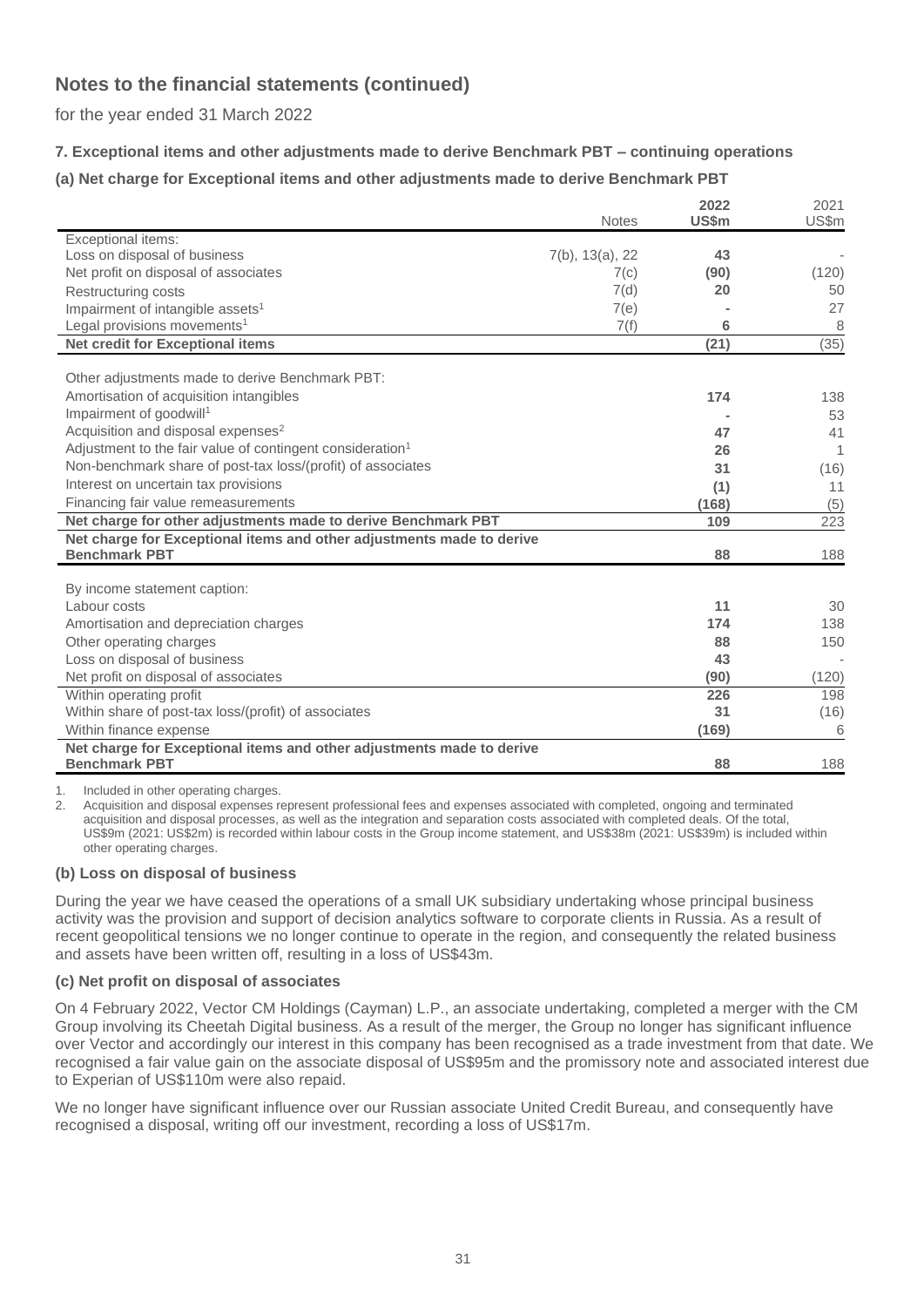for the year ended 31 March 2022

### **7. Exceptional items and other adjustments made to derive Benchmark PBT – continuing operations (continued)**

## **(c) Net profit on disposal of associates (continued)**

In the year ended 31 March 2021, the Group disposed of its 18.6% interest in Finicity Corporation for US\$127m recognising a gain on disposal of US\$120m. During the year ended 31 March 2022 further consideration of US\$12m was received in respect of earnout arrangements, the payout of which was not anticipated at 31 March 2021.

### **(d) Restructuring costs**

Costs of US\$20m have been recognised in the year associated with a strategic review and early planning for restructuring, and the refocussing of activities, in EMEA/Asia Pacific. Of the charge, US\$2m was labour related, and US\$18m is included within other operating charges in the Group income statement. The associated cash outflow was US\$14m.

A charge of US\$50m was incurred in the year ended 31 March 2021, in respect of a transformation programme principally in the UK and Ireland, with a related cash outflow of US\$39m. Of the charge, US\$28m related to redundancy costs, and US\$22m related to other restructuring and consultancy costs included within other operating charges in the Group income statement.

#### **(e) Impairment of intangible assets**

During the year ended 31 March 2021 internally generated software assets with a net book value of US\$27m were identified as requiring impairment due to the upgrade of our technology estate.

#### **(f) Legal provisions movements**

During the current and prior year there was an increase in provisions in respect of a number of historical legal claims, some of which are in the process of being settled.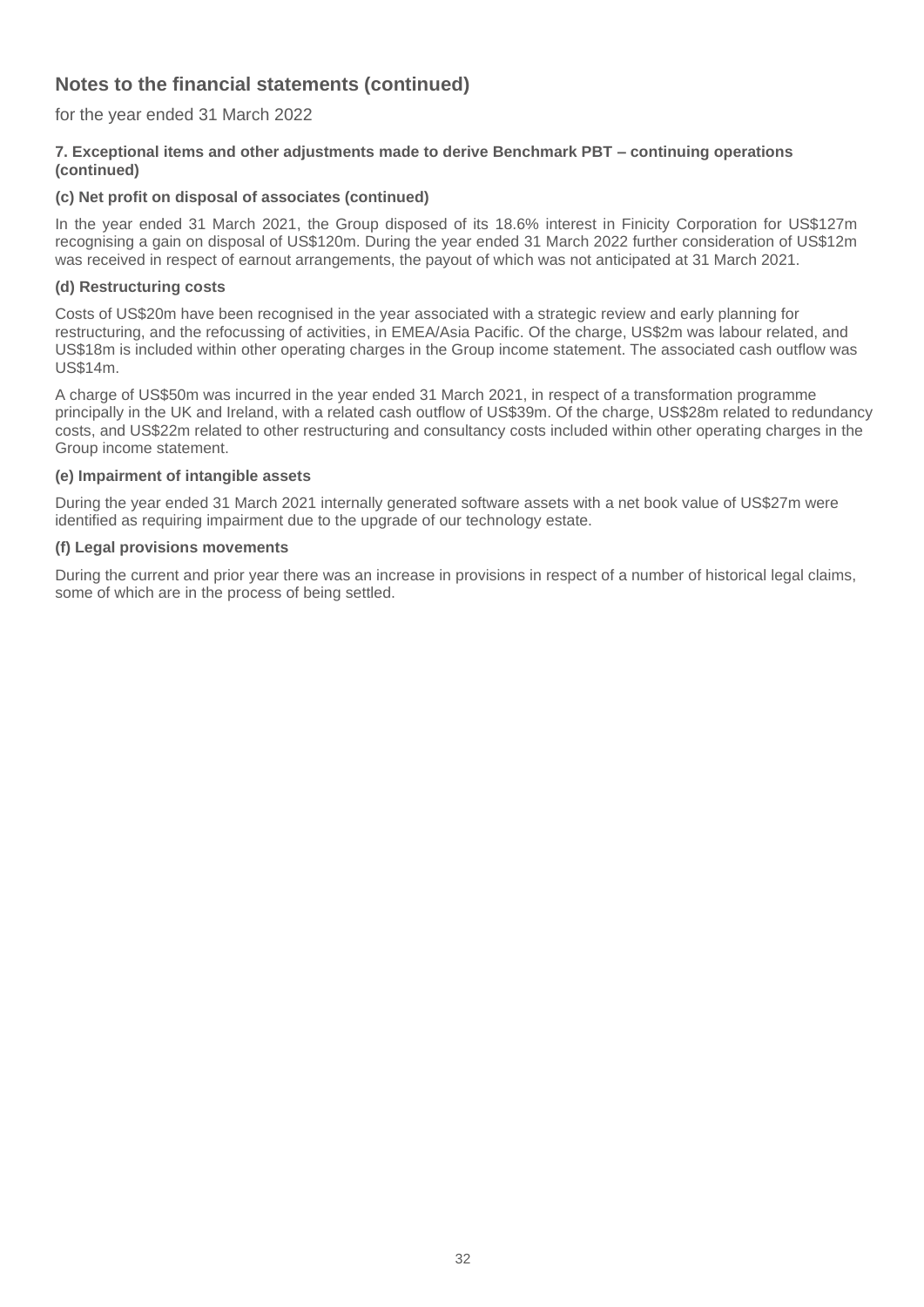for the year ended 31 March 2022

### **8. Net finance costs**

## **(a) Net finance costs included in profit before tax**

|                                                          | 2022  | 2021  |
|----------------------------------------------------------|-------|-------|
|                                                          | US\$m | US\$m |
| Interest income:                                         |       |       |
| Bank deposits, short-term investments and loan notes     | (14)  | (11)  |
| Interest on pension plan assets                          |       |       |
| Interest income                                          | (15)  | (12)  |
| Net non-benchmark finance income <sup>1</sup>            | (169) |       |
| Finance income                                           | (184) | (12)  |
| Finance expense:                                         |       |       |
| Interest expense                                         | 125   | 133   |
| Net non-benchmark finance expense <sup>1</sup>           |       | 6     |
| Finance expense                                          | 125   | 139   |
| Net finance (income)/costs included in profit before tax | (59)  | 127   |

1. Net non-benchmark finance income and expense comprises financing fair value remeasurements and interest on uncertain tax provisions.

#### **(b) Net interest expense included in Benchmark PBT**

|                                                | 2022  | 2021  |
|------------------------------------------------|-------|-------|
|                                                | US\$m | JS\$m |
| Interest income                                | (15)  | (12)  |
| Interest expense                               | 125   | 133   |
| Net interest expense included in Benchmark PBT | 110   | 121   |

#### **9. Tax – ongoing activities**

#### **(a) Tax charge and effective rate of tax**

|                                                  | 2022  | 2021  |
|--------------------------------------------------|-------|-------|
|                                                  | US\$m | US\$m |
| Tax charge <sup>1</sup>                          | 296   | 275   |
| Profit before tax                                | 1.447 | .077  |
| Effective rate of tax based on profit before tax | 20.5% | 25.5% |

1. The tax charge comprises a current tax charge of US\$314m (2021: US\$195m) and a deferred tax credit of US\$18m (2021: charge of US\$80m).

In the normal course of business, the Group has a number of open tax returns with various tax authorities with whom it is in active dialogue. At 31 March 2022, the Group held current provisions of US\$293m (2021: US\$350m) in respect of uncertain tax positions.

During FY22, Experian was in discussions with the US Internal Revenue Service and Her Majesty's Revenue and Customs to seek clarity on Experian's transfer pricing and financing related issues. The net decrease in recognised provisions during the year was driven by agreement of open tax issues in North America and adjustments to our provisions on the utilisation of historical UK tax losses.

Liabilities relating to these open and judgmental matters are based on an assessment as to whether additional taxes will be due, after taking into account external advice where appropriate. The resolution of these tax matters may take many years. While the timing of developments in resolving these matters is inherently uncertain, the Group does not expect to materially increase its uncertain tax provisions in the next 12 months, however if an opportunity arose to resolve the matters for less than the amounts provided, a settlement may be made with a corresponding reduction in the provision.

#### **(b) Reconciliation of the tax charge to the Benchmark tax charge**

|                                                                                    | 2022<br><b>US\$m</b> | 2021<br>US\$m |
|------------------------------------------------------------------------------------|----------------------|---------------|
| Tax charge                                                                         | 296                  | 275           |
| Tax relief on Exceptional items and other adjustments made to derive Benchmark PBT | 98                   | 53            |
| Benchmark tax charge                                                               | 394                  | 328           |
|                                                                                    |                      |               |
| <b>Benchmark PBT</b>                                                               | 1.535                | 1,265         |
| <b>Benchmark tax rate</b>                                                          | 25.7%                | 25.9%         |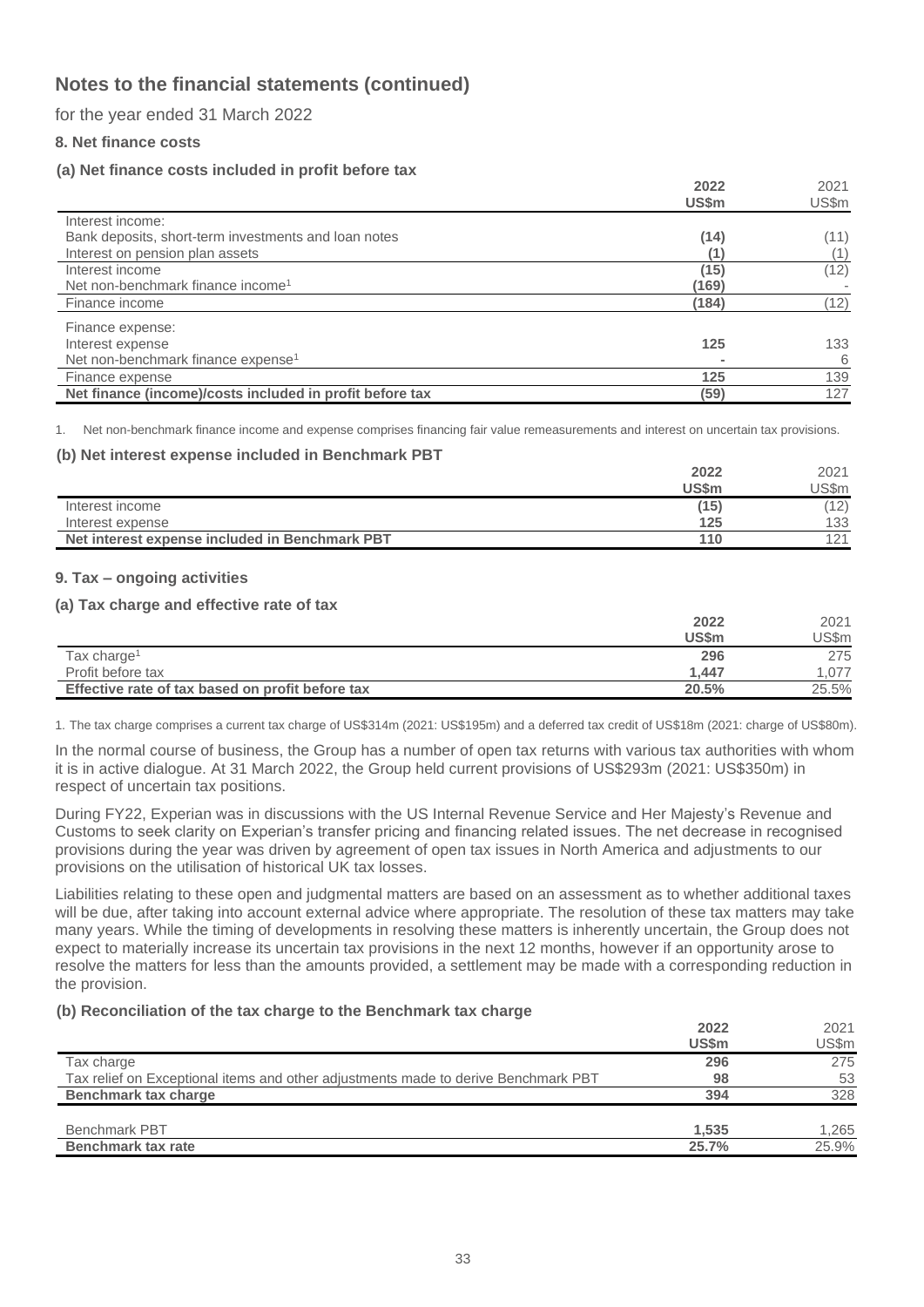for the year ended 31 March 2022

## **9. Tax – ongoing activities (continued)**

## **(c) Tax recognised in other comprehensive income and directly in equity**

Other comprehensive income of US\$155m (2021: US\$84m) is stated after a deferred tax charge of US\$22m (2021: US\$1m), relating to remeasurement gains on post-employment benefit assets and obligations.

A tax credit relating to employee share incentive plans of US\$nil (2021: US\$2m) is recognised in equity and reported as appropriate within transactions with owners. This amount comprised a current tax charge of US\$1m (2021: credit of US\$5m) and a deferred tax credit of US\$1m (2021: charge of US\$3m).

#### **10. Discontinued operations**

There have been no material divestments of subsidiaries during the year ended 31 March 2022. The profit from discontinued operations of US\$16m comprises the release of historical tax provisions relating to the disposal of the Group's comparison shopping and lead generation businesses in FY13, with the likelihood of any residual tax liability now considered remote, plus the expected net benefit on conclusion of an enquiry into our email/cross channel marketing business (CCM) which was disposed of in FY18.

The cash inflow from operating activities of US\$1m (2021: US\$nil) relates to the disposal of CCM.

### **11. Earnings per share disclosures**

### **(a) Earnings per share (EPS)**

|                                                             | <b>Basic</b>    |          | <b>Diluted</b>  |          |
|-------------------------------------------------------------|-----------------|----------|-----------------|----------|
|                                                             | 2022            | 2021     | 2022            | 2021     |
|                                                             | <b>US cents</b> | US cents | <b>US cents</b> | US cents |
| <b>Continuing and discontinued operations</b>               | 127.5           | 88.2     | 126.5           | 87.6     |
| Less: profit from discontinued operations                   | (1.8)           |          | (1.7)           |          |
| <b>Continuing operations</b>                                | 125.7           | 88.2     | 124.8           | 87.6     |
| Add: Exceptional items and other adjustments made to derive |                 |          |                 |          |
| Benchmark PBT, net of related tax                           | (1.2)           | 14.9     | (1.2)           | 14.7     |
| Benchmark EPS (non-GAAP measure)                            | 124.5           | 103.1    | 123.6           | 102.3    |

#### **(b) Analysis of earnings**

### **(i) Attributable to owners of Experian plc**

|                                                                                               | 2022         | 2021  |
|-----------------------------------------------------------------------------------------------|--------------|-------|
|                                                                                               | <b>US\$m</b> | US\$m |
| Continuing and discontinued operations                                                        | 1.165        | 803   |
| Less: profit from discontinued operations                                                     | (16)         |       |
| <b>Continuing operations</b>                                                                  | 1.149        | 803   |
| Add: Exceptional items and other adjustments made to derive Benchmark PBT, net of related tax | (11)         | 135   |
| Benchmark earnings attributable to owners of Experian plc (non-GAAP measure)                  | 1.138        | 938   |

#### **(ii) Attributable to non-controlling interests**

|                                                                                                            | 2022  | 2021  |
|------------------------------------------------------------------------------------------------------------|-------|-------|
|                                                                                                            | US\$m | US\$m |
| Profit/(loss) for the financial year attributable to non-controlling interests                             |       |       |
| Add: amortisation of acquisition intangibles attributable to non-controlling interests, net of related tax |       |       |
| Benchmark earnings attributable to non-controlling interests (non-GAAP measure)                            |       |       |

#### **(c) Reconciliation of Total Benchmark earnings to profit for the financial year**

|                                                                                                             | 2022         | 2021                     |
|-------------------------------------------------------------------------------------------------------------|--------------|--------------------------|
|                                                                                                             | <b>US\$m</b> | US\$m                    |
| Total Benchmark earnings (non-GAAP measure)                                                                 | 1.141        | 937                      |
| Profit from discontinued operations                                                                         | 16           |                          |
| Loss from Exceptional items and other adjustments made to derive Benchmark PBT, net of related tax          |              | (135)                    |
| Less: amortisation of acquisition intangibles attributable to non-controlling interests, net of related tax |              | $\overline{\phantom{a}}$ |
| <b>Profit for the financial year</b>                                                                        | 1.167        | 802                      |

### **(d) Weighted average number of ordinary shares**

|                                                                             | 2022    | 2021    |
|-----------------------------------------------------------------------------|---------|---------|
|                                                                             | million | million |
| Weighted average number of ordinary shares                                  | 914     | 910     |
| Add: dilutive effect of share incentive awards, options and share purchases |         |         |
| Diluted weighted average number of ordinary shares                          | 921     | 917     |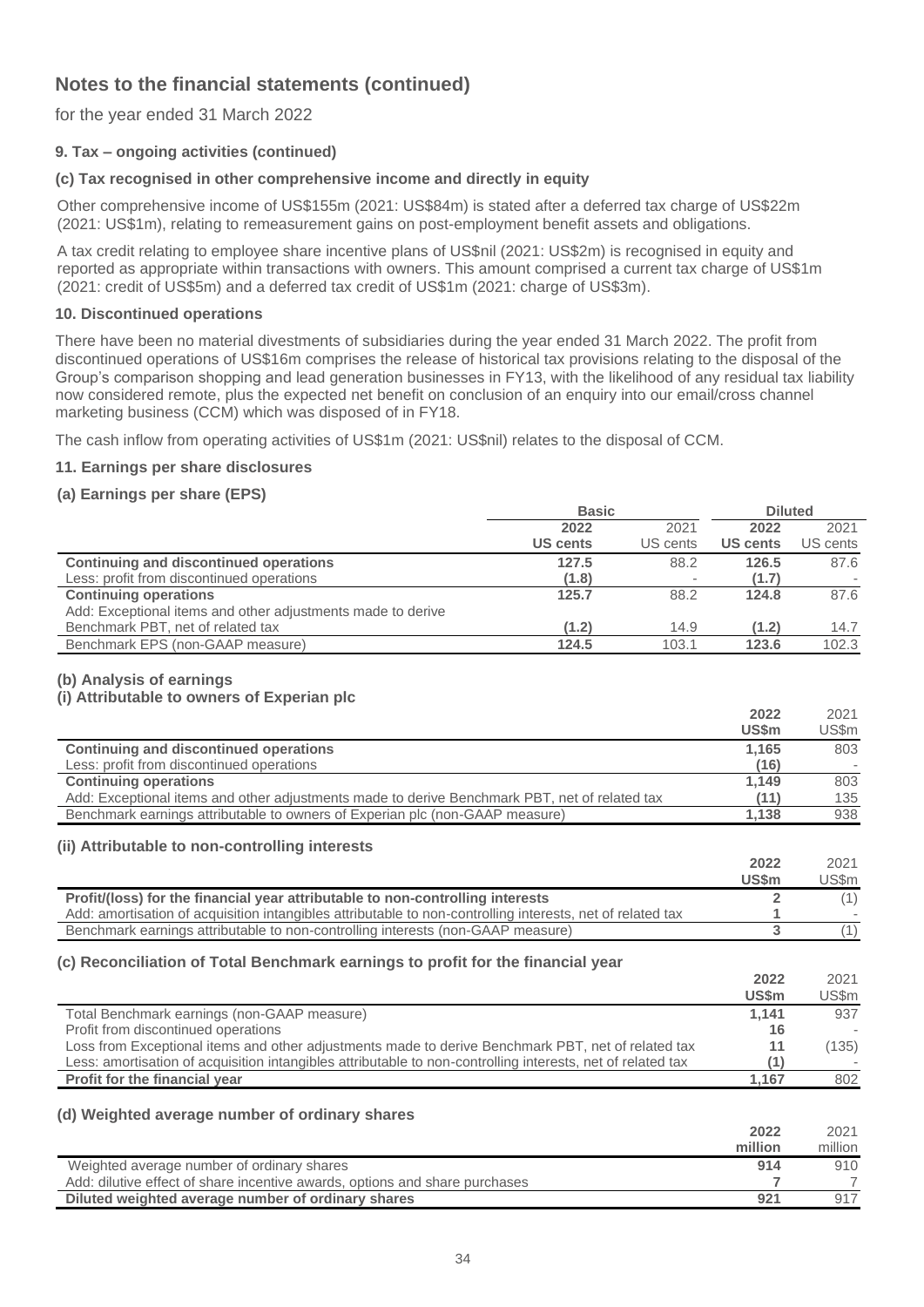for the year ended 31 March 2022

## **12. Dividends on ordinary shares**

## **(a) Dividend information**

|                                                             | 2022                         |       | 2021                  |       |
|-------------------------------------------------------------|------------------------------|-------|-----------------------|-------|
|                                                             | <b>US cents</b><br>per share | US\$m | US cents<br>per share | US\$m |
| Amounts recognised and paid during the financial year:      |                              |       |                       |       |
| First interim – paid in February 2022 (2021: February 2021) | 16.00                        | 147   | 14.50                 | 133   |
| Second interim – paid in July 2021 (2021: July 2020)        | 32.50                        | 297   | 32.50                 | 294   |
| Dividends paid on ordinary shares                           | 48.50                        | 444   | 47.00                 | 427   |
| Full-year dividend for the financial year                   | 51.75                        | 474   | 47.00                 | 430   |

A second interim dividend in respect of the year ended 31 March 2022 of 35.75 US cents per ordinary share will be paid on 22 July 2022, to shareholders on the register at the close of business on 24 June 2022. This dividend is not included as a liability in these financial statements. This second interim dividend and the first interim dividend paid in February 2022 comprise the full-year dividend for the financial year of 51.75 US cents per ordinary share. Further administrative information on dividends is given in the Shareholder and corporate information section. Dividend amounts are quoted gross.

In the year ended 31 March 2022, the employee trusts waived their entitlements to dividends of US\$4m (2021: US\$2m). There is no entitlement to dividends in respect of own shares held as treasury shares.

### **(b) Income Access Share (IAS) arrangements**

As its ordinary shares are listed on the London Stock Exchange, the Company has a large number of UK resident shareholders. In order that shareholders may receive Experian dividends from a UK source, should they wish, the IAS arrangements have been put in place. The purpose of the IAS arrangements is to preserve the tax treatment of dividends paid to Experian shareholders in the UK, in respect of dividends paid by the Company. Shareholders who elect, or are deemed to elect, to receive their dividends via the IAS arrangements will receive their dividends from a UK source (rather than directly from the Company) for UK tax purposes.

Shareholders who hold 50,000 or fewer Experian plc shares on the first dividend record date after they become shareholders, unless they elect otherwise, will be deemed to have elected to receive their dividends under the IAS arrangements.

Shareholders who hold more than 50,000 shares and who wish to receive their dividends from a UK source must make an election to receive dividends via the IAS arrangements. All elections remain in force indefinitely unless revoked.

Unless shareholders have made an election to receive dividends via the IAS arrangements, or are deemed to have made such an election, dividends will be received from an Irish source and will be taxed accordingly. The final date for submission of elections to receive UK sourced dividends via the IAS arrangements is 24 June 2022. The Company offers a Dividend Reinvestment Plan (DRIP) to shareholders who receive their dividends under the IAS arrangements, and the final date for submission of DRIP elections is also 24 June 2022.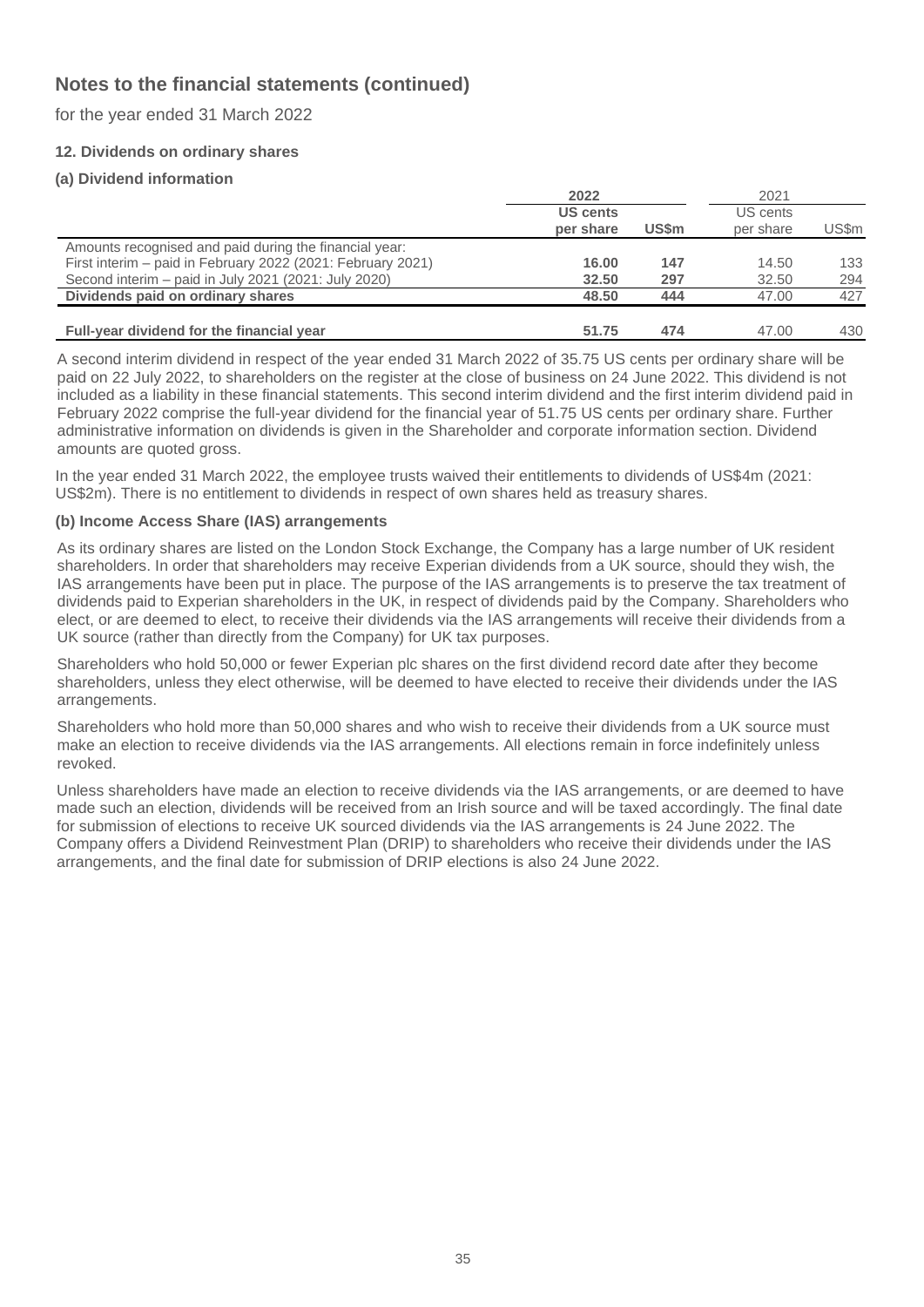for the year ended 31 March 2022

## **13. Goodwill**

## **(a) Movements in goodwill**

|                                                   | 2022  | 2021  |
|---------------------------------------------------|-------|-------|
|                                                   | US\$m | US\$m |
| Cost                                              |       |       |
| At 1 April                                        | 5,314 | 4,543 |
| Differences on exchange                           | 40    | 114   |
| Additions through business combinations (note 21) | 469   | 657   |
| Disposal of business (note 22)                    | (33)  |       |
| At 31 March                                       | 5,790 | 5,314 |
| Accumulated impairment                            |       |       |
| At 1 April                                        | 53    |       |
| Impairment charge                                 |       | 53    |
| At 31 March                                       | 53    | 53    |
| Net book amount at 1 April                        | 5,261 | 4,543 |
| Net book amount at 31 March                       | 5,737 | 5,261 |
|                                                   |       |       |
| (b) Goodwill by cash-generating unit (CGU)        | 2022  | 2021  |
|                                                   | US\$m | US\$m |
| North America                                     | 3,546 | 3,133 |
| Latin America                                     | 760   | 611   |
| UK and Ireland                                    | 694   | 718   |
| <b>EMEA</b>                                       | 649   | 711   |
| Asia Pacific                                      | 88    | 88    |

#### **At 31 March 5,737** 5,261

### **(c) Key assumptions for value-in-use calculations by CGU**

|                | 2022            |             | 2021            |             |
|----------------|-----------------|-------------|-----------------|-------------|
|                | <b>Discount</b> | Long-term   | <b>Discount</b> | Long-term   |
|                | rate            | growth rate | rate            | growth rate |
|                | $%$ p.a.        | $%$ p.a.    | % p.a.          | % p.a.      |
| North America  | 9.3             | 2.3         | 9.1             | 2.3         |
| Latin America  | 13.5            | 4.7         | 12.8            | 4.7         |
| UK and Ireland | 9.1             | 2.3         | 8.9             | 2.3         |
| <b>EMEA</b>    | 10.6            | 3.9         | 10.4            | 3.9         |
| Asia Pacific   | 8.6             | 5.3         | 9.4             | 5.3         |

As indicated in note 5(a) of the Group's statutory financial statements for the year ended 31 March 2021, value-inuse calculations are underpinned by financial budgets looking forward up to five years, which continue to reflect our current assessment of the impact of climate change and associated commitments the Group has made. Management's key assumptions in setting the financial budgets for the initial five-year period were as follows:

- forecast revenue growth rates were based on past experience, adjusted for the strategic opportunities within each CGU; the forecasts typically used average nominal growth rates of up to 14%;
- Benchmark EBIT was forecast based on historic margins. These were expected to improve modestly throughout the period in the mature CGUs, and improve annually by a low- to mid-single-digit amount in EMEA and Asia Pacific; and
- forecast Benchmark operating cash flow conversion rates were based on historical experience and performance expectations with rates of up to 90% unless a Benchmark EBIT loss was forecast. In these circumstances, cash outflows were forecast to exceed the Benchmark EBIT loss.

Further details of the principles used in determining the basis of allocation by CGU and annual impairment testing are given in note 5(a) of the Group's statutory financial statements for the year ended 31 March 2021.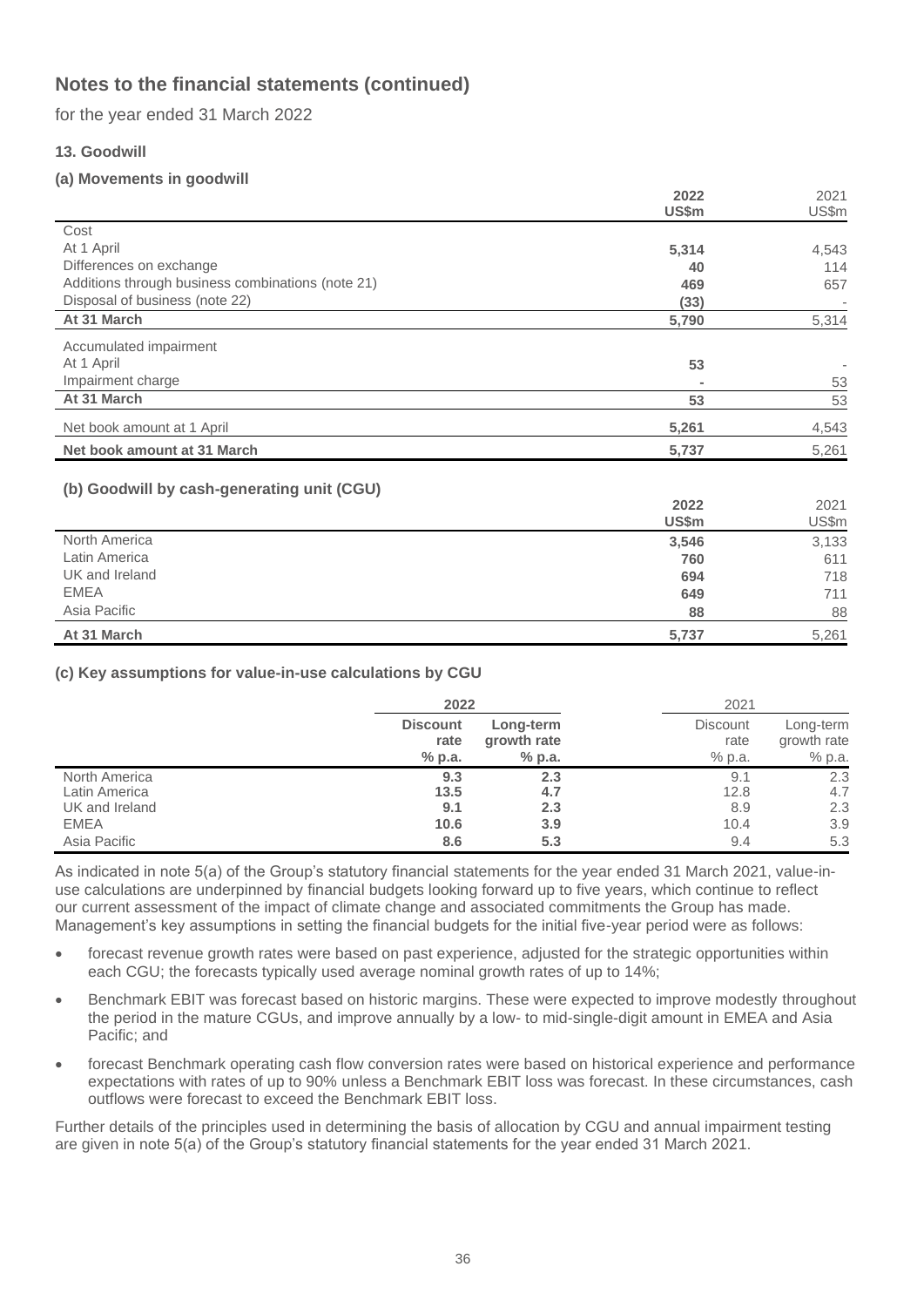for the year ended 31 March 2022

## **13. Goodwill (continued)**

## **(d) Results of annual impairment review as at 31 March 2022**

The review for the EMEA CGU indicated that the recoverable amount exceeded the carrying value by US\$201m and that any decline in estimated value-in-use in excess of that amount would result in the recognition of an impairment charge. The sensitivities, which result in the recoverable amount being equal to the carrying value, can be summarised as follows:

- an absolute increase of 1.4 percentage points in the discount rate, from 10.6% to 12.0%; or
- an absolute reduction of 1.8 percentage points in the long-term growth rate, from growth of 3.9% to growth of 2.1%; or
- a reduction of 4.7 percentage points in the forecast terminal profit margin, from 22.9% to 18.2%. A reduction in the annual margin improvement of approximately 0.9 percentage points per year over the five-year forecast period would also reduce the recoverable amount to the carrying value.

The review for the Asia Pacific CGU indicated that the recoverable amount exceeded the carrying value by US\$154m and that any decline in estimated value-in-use in excess of that amount would result in the recognition of an impairment charge. The sensitivities, which result in the recoverable amount being equal to the carrying value, can be summarised as follows:

- an absolute increase of 2.4 percentage points in the discount rate, from 8.6% to 11.0%; or
- an absolute reduction of 2.9 percentage points in the long-term growth rate, from growth of 5.3% to growth of 2.4%; or
- a reduction of 3.5 percentage points in the forecast terminal profit margin, from 8.9% to 5.4%. A reduction in the annual margin improvement of approximately 0.7 percentage points per year over the five-year forecast period would also reduce the recoverable amount to the carrying value.

The recoverable amount of all other CGUs exceeded their carrying value, on the basis of the assumptions set out in note 13(c) and any reasonably possible changes thereof.

## **14. Capital expenditure, disposals and capital commitments**

| (d) Additions       |       |       |
|---------------------|-------|-------|
|                     | 2022  | 2021  |
|                     | US\$m | JS\$m |
| Capital expenditure | 508   | 422   |
| Right-of-use-assets | 39    | 57    |
|                     | 547   | 479   |

### **b) Disposal of other intangible assets and property, plant and equipment**

The book value of other intangible fixed assets and purchased property, plant and equipment disposed of in the year was US\$19m (2021: US\$4m) and the amount realised was US\$23m (2021: US\$1m). Right-of-use assets with a book value of US\$5m (2021: US\$24m) were also disposed of, largely as a result of early termination and restructuring of leases The disposal of right-of-use assets in the year ended 31 March 2021 primarily related to sublease arrangements.

### **(c) Capital commitments**

**(a) Additions**

|                                                           | 2022         | 2021  |
|-----------------------------------------------------------|--------------|-------|
|                                                           | <b>US\$m</b> | US\$m |
| Capital expenditure for which contracts have been placed: |              |       |
| Other intangible assets                                   | 64           |       |
| Property, plant and equipment                             | 17           | 10    |
|                                                           | 81           | 16    |

Capital commitments at 31 March 2022 included US\$2m (2021: US\$1m) in respect of right-of-use assets. Capital commitments at 31 March 2022 included commitments of US\$56m not expected to be incurred before 31 March 2023. All commitments at 31 March 2021 were expected to be incurred before 31 March 2022. There were no material leases committed to that had not yet started at 31 March 2022 or 31 March 2021.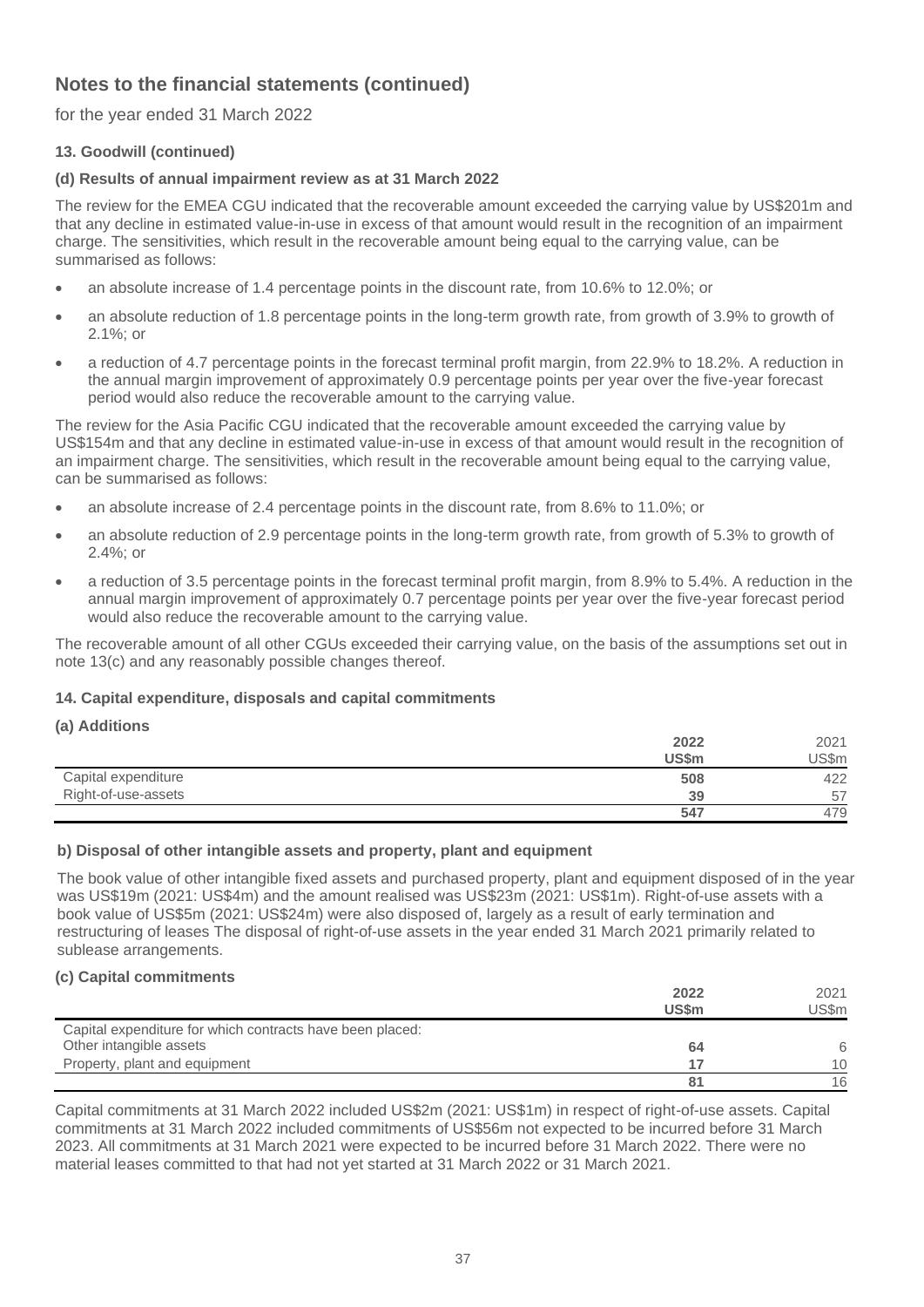for the year ended 31 March 2022

## **15. Post-employment benefits – IAS 19 information**

### **(a) Balance sheet assets/(obligations)**

|                                                                         | 2022  | 2021     |
|-------------------------------------------------------------------------|-------|----------|
|                                                                         | US\$m | US\$m    |
| Retirement benefit assets/(obligations) - funded defined benefit plans: |       |          |
| Fair value of funded plans' assets                                      | 1,214 | 1,274    |
| Present value of funded plans' obligations                              | (998) | (1, 172) |
| Assets in the Group balance sheet for funded defined benefit pensions   | 216   | 102      |
|                                                                         |       |          |
| Obligations for unfunded post-employment benefits:                      |       |          |
| Present value of defined benefit pensions - unfunded plans              | (48)  | (51)     |
| Present value of post-employment medical benefits                       | (4    | (4)      |
| Liabilities in the Group balance sheet                                  | (52)  | (55)     |
| Net post-employment benefit assets                                      | 164   | 47       |

Pension assets are deemed to be recoverable and there are no adjustments in respect of minimum funding requirements as, under the rules of the UK Experian Pension Scheme, future economic benefits are available to the Group in the form of reductions in future contributions or refunds of surplus.

#### **(b) Movements in net post-employment benefit assets recognised in the Group balance sheet**

|                                                                  | 2022<br><b>US\$m</b> | 2021<br>US\$m   |
|------------------------------------------------------------------|----------------------|-----------------|
| At 1 April                                                       | 47                   | 35              |
| Differences on exchange                                          |                      | 5               |
| Charge to the Group income statement                             |                      | (5)             |
| Remeasurement gains recognised within Other comprehensive income | 121                  |                 |
| Contributions paid by the Group and employees                    | 10                   | 10 <sup>1</sup> |
| At 31 March                                                      | 164                  | 47              |

There was a small funding deficit at the date of the 2016 full actuarial valuation of the Experian Pension Scheme. To correct the shortfall the employer agreed to pay additional contributions of US\$4m per annum over five years from 1 April 2017. The employer agreed to continue to pay these contributions notwithstanding the small surplus recognised following the 2019 full actuarial valuation, and the final additional contribution was paid in the year.

On 1 September 2021, the outcome of a consultation with active members of the Experian Pension Scheme, on the proposal to cease future accrual of new benefits, was determined. The plan was closed to the future accrual of new benefits from 1 April 2022, and active member benefits were crystallised as deferred pensions from that date. No material impact on the Group's net post-employment benefit assets resulted from this change. All UK employees were offered membership of the Group's UK defined contribution plan from April 2022.

As a result of the closure of the Experian Pension Scheme to future accrual, the employer has agreed to pay an additional voluntary contribution equal to 20% of the base salary of participating employees. This payment will be paid either to the Experian Pension Scheme or to the Group's UK defined contribution plan, at the employees' option, and US\$1m is currently expected to be paid to the Experian Pension Scheme during the year ending 31 March 2023.

#### **(c) Income statement charge**

|                                                 | 2022<br><b>US\$m</b> | 2021<br>US\$m |
|-------------------------------------------------|----------------------|---------------|
|                                                 |                      |               |
| By nature of expense:                           |                      |               |
| Current service cost                            |                      |               |
| Administration expenses                         |                      |               |
| Charge within labour costs and operating profit |                      | 6             |
| Interest income                                 |                      |               |
| Total net charge to the Group income statement  |                      |               |

The income statement charge and the remeasurement recognised in the Statement of comprehensive income relate to defined benefit pension plans.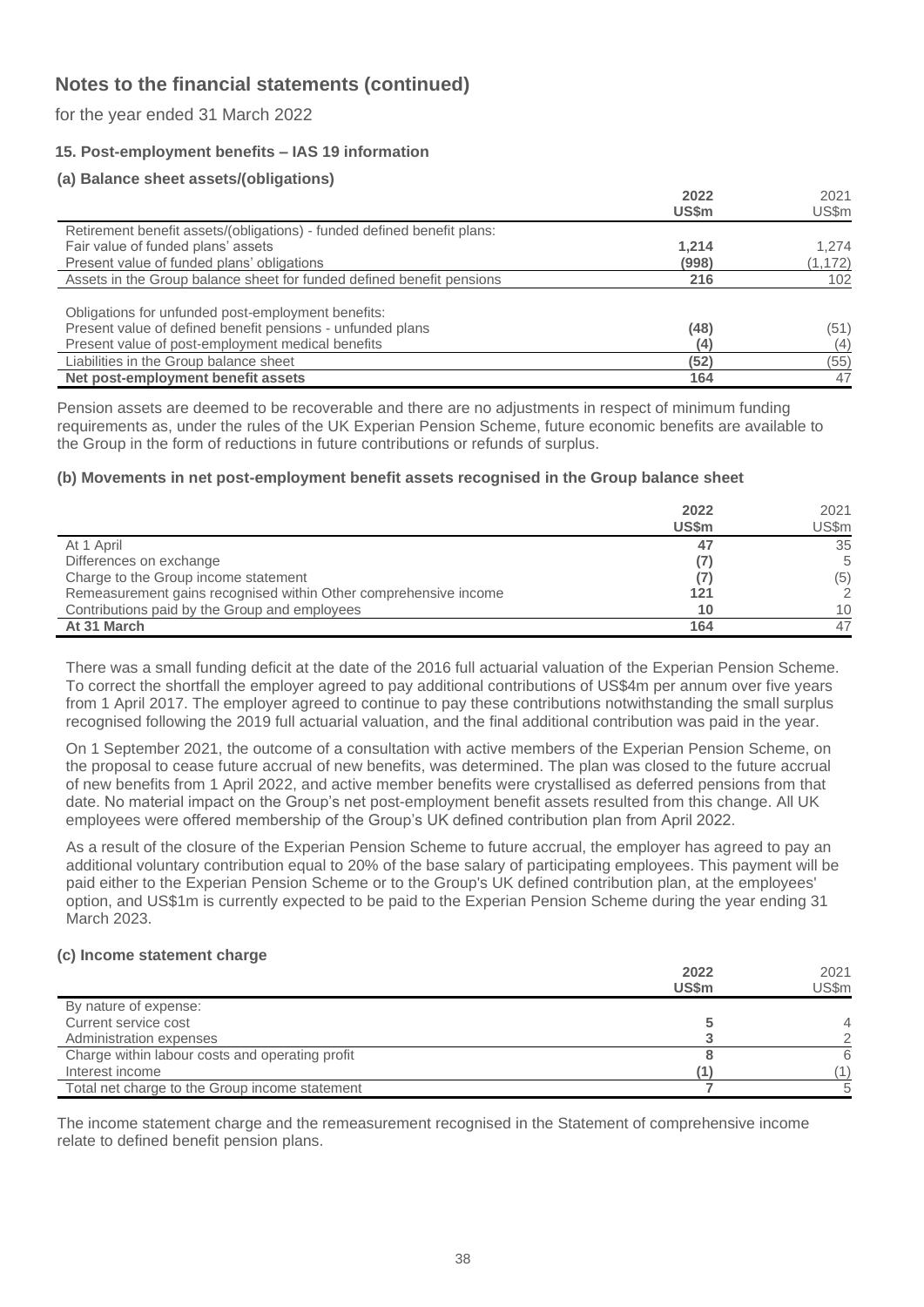for the year ended 31 March 2022

## **15. Post-employment benefits – IAS 19 information (continued)**

## **(d) Financial actuarial assumptions**

|                                                                                 | 2022     | 2021   |
|---------------------------------------------------------------------------------|----------|--------|
|                                                                                 | $%$ p.a. | % p.a. |
| Discount rate                                                                   | 2.8      | 2.0    |
| Inflation rate – based on the UK Retail Prices Index (the RPI)                  | 3.8      | 3.3    |
| Inflation rate – based on the UK Consumer Prices Index (the CPI)                | 3.3      | 2.8    |
| Increase in salaries                                                            | n/a      | 2.8    |
| Increase for pensions in payment – element based on the RPI (where cap is 5%)   | 3.4      | 3.0    |
| Increase for pensions in payment – element based on the CPI (where cap is 2.5%) | 2.0      | 1.9    |
| Increase for pensions in payment – element based on the CPI (where cap is 3%)   | 2.3      | 2.2    |
| Increase for pensions in deferment                                              | 3.3      | 2.8    |
| Inflation in medical costs                                                      | 6.8      | 6.3    |

The principal financial assumption is the real discount rate, which is the excess of the discount rate over the rate of inflation. The discount rate is based on the market yields on high-quality corporate bonds of a currency and term appropriate to the defined benefit obligations. In the case of the Experian Pension Scheme, the obligations are in pounds sterling and have a maturity on average of 16 years. If the real discount rate increased/decreased by 0.1%, the defined benefit obligations at 31 March 2022 would decrease/increase by approximately US\$16m and the fair value of plan assets would decrease/increase by approximately US\$18m. There would be no impact on any future annual current service cost, due to the closure of the plan to accrual from 1 April 2022.

The pension increase assumption is affected by the way that future volatility of the inflation assumption is modelled. Following guidance from our actuarial advisors, this model has been revised in the year ended 31 March 2022 to be consistent with the model used by the Experian Pension Scheme Trustee for funding purposes. The change in estimation approach reduced retirement benefit obligations at 31 March 2022 by approximately US\$3m.

The rates of increase for pensions in payment reflect the separate arrangements applying to different groups of Experian's pensioners. If the inflation rate underlying the pension increases (both in payment and in deferment) increased/decreased by 0.1%, the defined benefit obligations at 31 March 2022 would increase/decrease by approximately US\$13m.

The other methods and assumptions used are consistent with those used in the prior year, with the exception of the assumption for increase in salaries. The Scheme was closed to the future accrual of new benefits from 1 April 2022 and consequently no further assumption is required for future pensionable salary growth.

The mortality and other demographic assumptions used at 31 March 2022 remain broadly unchanged from those utilised at 31 March 2021 and disclosed in the Group's statutory financial statements for the year then ended. While COVID-19 has had an impact on mortality in FY22, the impact on future mortality trends is currently unknown and consequently no adjustment has been made to mortality assumptions in this regard.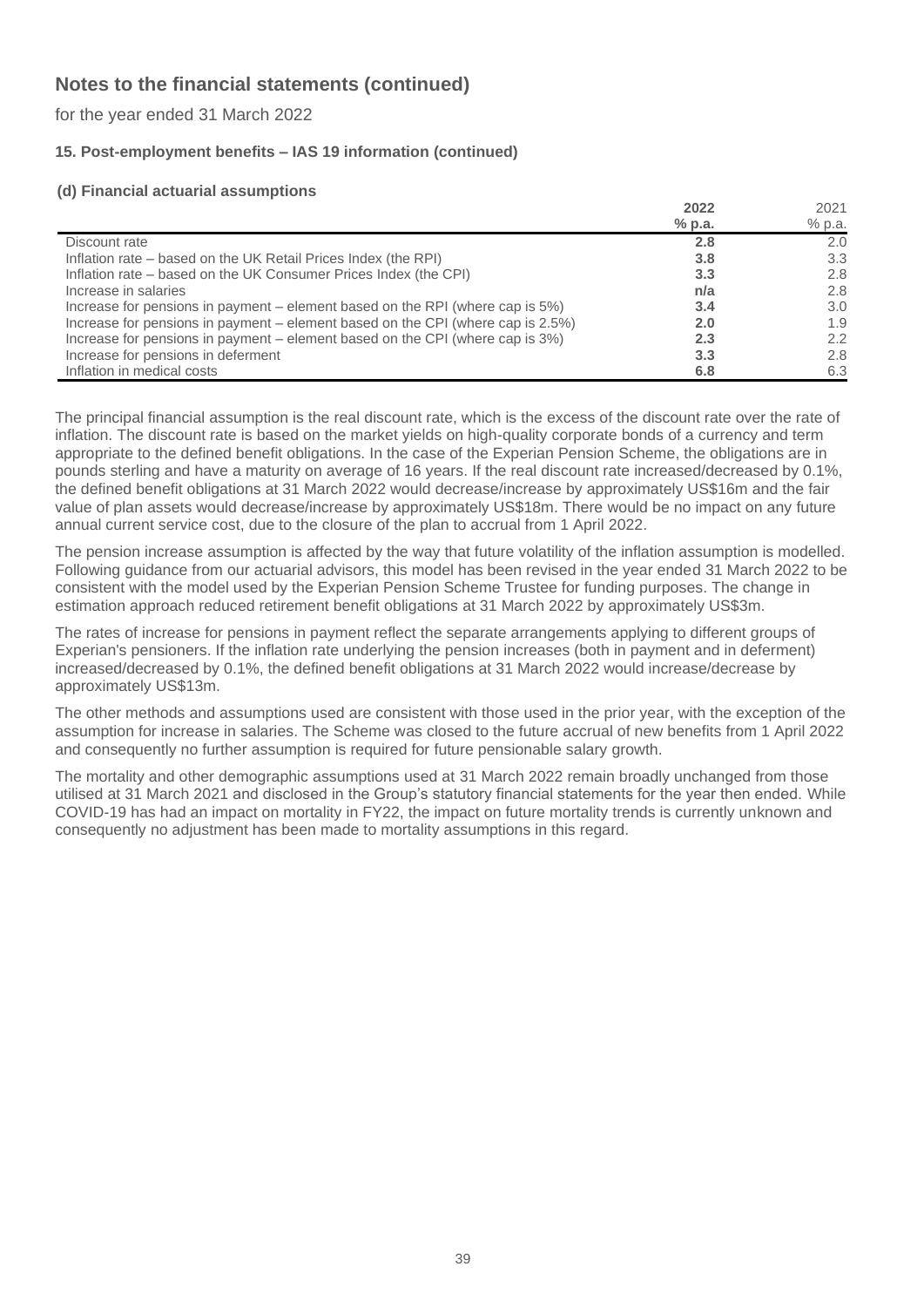for the year ended 31 March 2022

## **16. Notes to the Group cash flow statement**

## **(a) Cash generated from operations**

|                                                                                   | 2022  | 2021  |
|-----------------------------------------------------------------------------------|-------|-------|
|                                                                                   | US\$m | US\$m |
| Profit before tax                                                                 | 1,447 | 1.077 |
| Share of post-tax loss/(profit) of associates                                     | 28    | (21)  |
| Net finance (income)/costs                                                        | (59)  | 127   |
| Operating profit                                                                  | 1,416 | 1,183 |
| (Profit)/loss on disposal of property, plant and equipment                        | (4)   | 3     |
| Loss on disposal of business                                                      | 43    |       |
| Net profit on disposal of associates                                              | (90)  | (120) |
| Impairment of goodwill                                                            |       | 53    |
| Impairment of other intangible assets                                             |       | 33    |
| Impairment of property, plant and equipment                                       |       | 4     |
| Amortisation and depreciation <sup>1</sup>                                        | 658   | 591   |
| Charge in respect of share incentive plans                                        | 149   | 106   |
| Decrease/(increase) in working capital (note 16(b))                               | 58    | (13)  |
| Acquisition expenses – difference between income statement charge and amount paid |       | (9)   |
| Adjustment to the fair value of contingent consideration                          | 26    |       |
| Movement in Exceptional and other non-benchmark items included in working capital |       | (10)  |
| <b>Cash generated from operations</b>                                             | 2,270 | 1,822 |

1. Amortisation and depreciation includes amortisation of acquisition intangibles of US\$174m (2021: US\$138m) which is excluded from Benchmark PBT.

## **(b) Decrease/(increase) in working capital**

| $\sqrt{2}$ = 001 0000/11101 00000/111 11 01 111119 00 p1101 | 2022<br><b>US\$m</b> | 2021<br>US\$m |
|-------------------------------------------------------------|----------------------|---------------|
| Trade and other receivables                                 | (143)                | (31)          |
| Trade and other payables                                    | 201                  | 18            |
| Decrease/(increase) in working capital                      | 58                   | 13)           |

## **(c) Purchase of other intangible assets**

|                                     | 2022         | 2021  |
|-------------------------------------|--------------|-------|
|                                     | <b>US\$m</b> | US\$m |
| Databases                           | 180          | 147   |
| Internally generated software       | 236          | 197   |
| Internal use software               | 29           | 30    |
| Purchase of other intangible assets | 445          | 374   |

### **(d) Cash flows on acquisitions (non-GAAP measure)**

|                                                            | 2022         | 2021  |
|------------------------------------------------------------|--------------|-------|
|                                                            | <b>US\$m</b> | US\$m |
| Purchase of subsidiaries (note 21(a))                      | 706          | 568   |
| Less: net cash acquired with subsidiaries                  | (17)         | (47)  |
| Settlement of deferred and contingent consideration        | 47           | 5     |
| As reported in the Group cash flow statement               | 736          | 526   |
| Acquisition expenses paid                                  | 40           | 47    |
| Settlement of put options held over shares in subsidiaries |              |       |
| Transactions in respect of non-controlling interests       |              | 10    |
| Cash outflow for acquisitions (non-GAAP measure)           | 781          | 583   |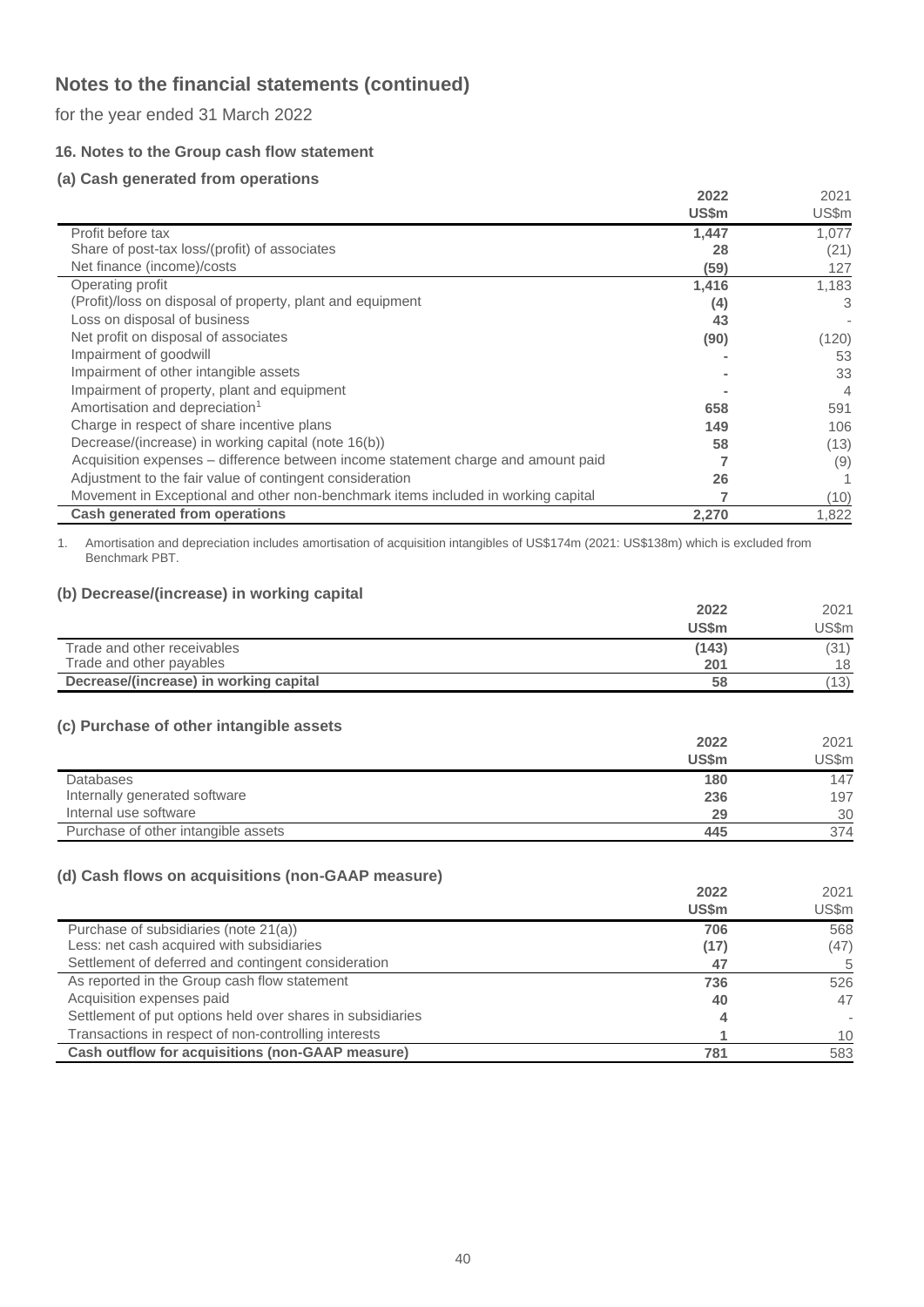for the year ended 31 March 2022

## **16. Notes to the Group cash flow statement (continued)**

## **(e) Cash outflow/(inflow) in respect of net share purchases (non-GAAP measure)**

| $\mathcal{L}$ , which can be a finite and in the position of the control parameter $\mathcal{L}$ and $\mathcal{L}$ in the control of | 2022  | 2021  |
|--------------------------------------------------------------------------------------------------------------------------------------|-------|-------|
|                                                                                                                                      |       |       |
|                                                                                                                                      | US\$m | US\$m |
| Issue of ordinary shares                                                                                                             | (24)  | (19)  |
| Purchase of shares by employee trusts                                                                                                | 61    |       |
| Purchase of shares held as treasury shares                                                                                           | 109   |       |
| Purchase of shares for Co-Investment Plan delivery                                                                                   |       |       |
| Cash outflow/(inflow) in respect of net share purchases (non-GAAP measure)                                                           | 149   | (19)  |
| As reported in the Group cash flow statement:                                                                                        |       |       |
| Cash inflow in respect of shares issued                                                                                              | (24)  | (19)  |
| Cash outflow in respect of share purchases                                                                                           | 173   |       |
| Cash outflow/(inflow) in respect of net share purchases (non-GAAP measure)                                                           | 149   | (19)  |

### **(f) Analysis of cash and cash equivalents**

|                                                            | 2022  | 2021  |
|------------------------------------------------------------|-------|-------|
|                                                            | US\$m | US\$m |
| Cash and cash equivalents in the Group balance sheet       | 179   | 180   |
| <b>Bank overdrafts</b>                                     |       | (10)  |
| Cash and cash equivalents in the Group cash flow statement | 176   | 170   |

#### **(g) Reconciliation of Cash generated from operations to Benchmark operating cash flow (non-GAAP measure)**

|                                                                    | 2022         | 2021  |
|--------------------------------------------------------------------|--------------|-------|
|                                                                    | <b>US\$m</b> | US\$m |
| Cash generated from operations (note 16(a))                        | 2,270        | 1.822 |
| Purchase of other intangible assets (note 16(c))                   | (445)        | (374) |
| Purchase of property, plant and equipment                          | (63)         | (48)  |
| Sale of property, plant and equipment                              | 23           |       |
| Principal lease payments                                           | (57)         | (56)  |
| Acquisition expenses paid                                          | 40           | 47    |
| Dividends received from associates                                 | 13           | 17    |
| Cash flows in respect of Exceptional and other non-benchmark items | 19           | 67    |
| Benchmark operating cash flow (non-GAAP measure)                   | 1,800        | 1,476 |

Cash flow conversion for the year ended 31 March 2022 was 109% (2021: 106%). Benchmark free cash flow for the year ended 31 March 2022 was US\$1,311m (2021: US\$1,124m).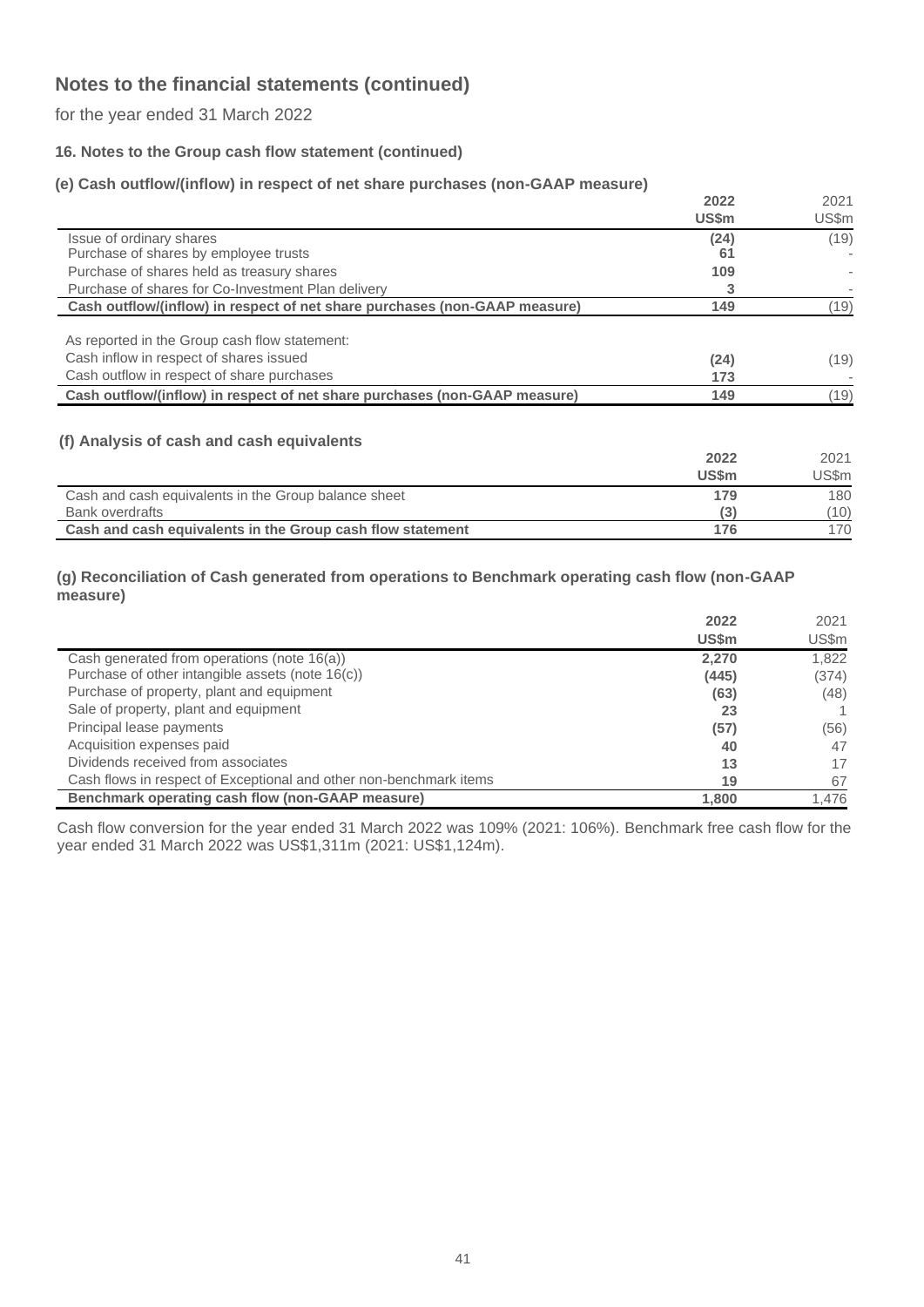for the year ended 31 March 2022

## **17. Net debt (non-GAAP measure)**

## **(a) Analysis by nature**

|                                                       |         | 2021       |
|-------------------------------------------------------|---------|------------|
|                                                       |         | (Restated) |
|                                                       | 2022    | (Note 4)   |
|                                                       | US\$m   | US\$m      |
| Cash and cash equivalents (net of overdrafts)         | 176     | 170        |
| Debt due within one year - commercial paper           |         | (25)       |
| Debt due within one year – bonds and notes            |         | (554)      |
| Debt due within one year - lease obligations          | (53)    | (56)       |
| Debt due after more than one year – bonds and notes   | (3,903) | (3,526)    |
| Debt due after more than one year - bank loans        | (2)     | (2)        |
| Debt due after more than one year - lease obligations | (126)   | (144)      |
| Derivatives hedging loans and borrowings              | (42)    | 111        |
|                                                       | (3,950) | (4,026)    |

## **(b) Analysis by balance sheet caption**

|                                                                    |         | 2021       |
|--------------------------------------------------------------------|---------|------------|
|                                                                    |         | (Restated) |
|                                                                    | 2022    | (Note 4)   |
|                                                                    | US\$m   | US\$m      |
| Cash and cash equivalents                                          | 179     | 180        |
| Current borrowings                                                 | (57)    | (655)      |
| Non-current borrowings                                             | (4,039) | (3,682)    |
| <b>Borrowings</b>                                                  | (4,096) | (4, 337)   |
| Total of Group balance sheet line items                            | (3,917) | (4, 157)   |
| Accrued interest reported within borrowings excluded from Net debt | 9       | 20         |
| Derivatives reported within Other financial assets                 | 20      | 117        |
| Derivatives reported within Other financial liabilities            | (62)    | (6)        |
|                                                                    | (3,950) | (4,026)    |

At 31 March 2022, the fair value of borrowings was US\$4,089 (2021: US\$4,476m) and includes lease obligations of US\$180m (2021: US\$202m) recognised in respect of right-of-use assets.

### **(c) Analysis of movements in Net debt**

.

|                           | 1 April  |            | 31 March<br>Movements in the year ended 31 March 2022 |                          |                          |                          |                          |           |          |
|---------------------------|----------|------------|-------------------------------------------------------|--------------------------|--------------------------|--------------------------|--------------------------|-----------|----------|
|                           | 2021     | <b>Net</b> | Non-cash                                              | Principal                | Net share                | Additions                | Fair                     | Exchange  | 2022     |
|                           |          | cash flow  | lease                                                 | lease                    | purchases                | through                  | value                    | and other |          |
|                           |          |            | obligation                                            | payments                 |                          | business                 | gains/                   | movements |          |
|                           |          |            | movements                                             |                          |                          | combinations             | (losses)                 |           |          |
|                           | US\$m    | US\$m      | US\$m                                                 | US\$m                    | US\$m                    | US\$m                    | US\$m                    | US\$m     | US\$m    |
| Derivatives hedging       |          |            |                                                       |                          |                          |                          |                          |           |          |
| loans and borrowings      | 111      | 16         |                                                       | $\overline{\phantom{a}}$ |                          |                          | (65)                     | (104)     | (42)     |
| Borrowings <sup>1,2</sup> | (4, 337) | 80         | (35)                                                  | $\,$                     | $\overline{\phantom{a}}$ | (2)                      | 44                       | 154       | (4,096)  |
| Liabilities from          |          |            |                                                       |                          |                          |                          |                          |           |          |
| financing activities      | (4,226)  | 96         | (35)                                                  | $\overline{\phantom{a}}$ | $\overline{\phantom{a}}$ | (2)                      | (21)                     | 50        | (4, 138) |
| Accrued interest          | 20       | (11)       |                                                       |                          | $\sim$                   | $\overline{\phantom{a}}$ |                          |           |          |
| Cash and cash             |          |            |                                                       |                          |                          |                          |                          |           |          |
| equivalents               | 180      | 86         |                                                       | 57                       | (149)                    |                          | $\overline{\phantom{a}}$ | 5         | 179      |
| Net debt <sup>1</sup>     | (4,026)  | 171        | (35)                                                  | 57                       | (149)                    | (2)                      | (21)                     | 55        | (3,950)  |

1. Following the implementation of IFRS 16, we have reviewed emerging practice and have updated our definition of Net debt to include lease obligations. The opening position has been revised to include lease liabilities, net of accrued interest of US\$200m.

2. Non-cash lease obligation movements include additions of US\$39m and disposals of US\$4m.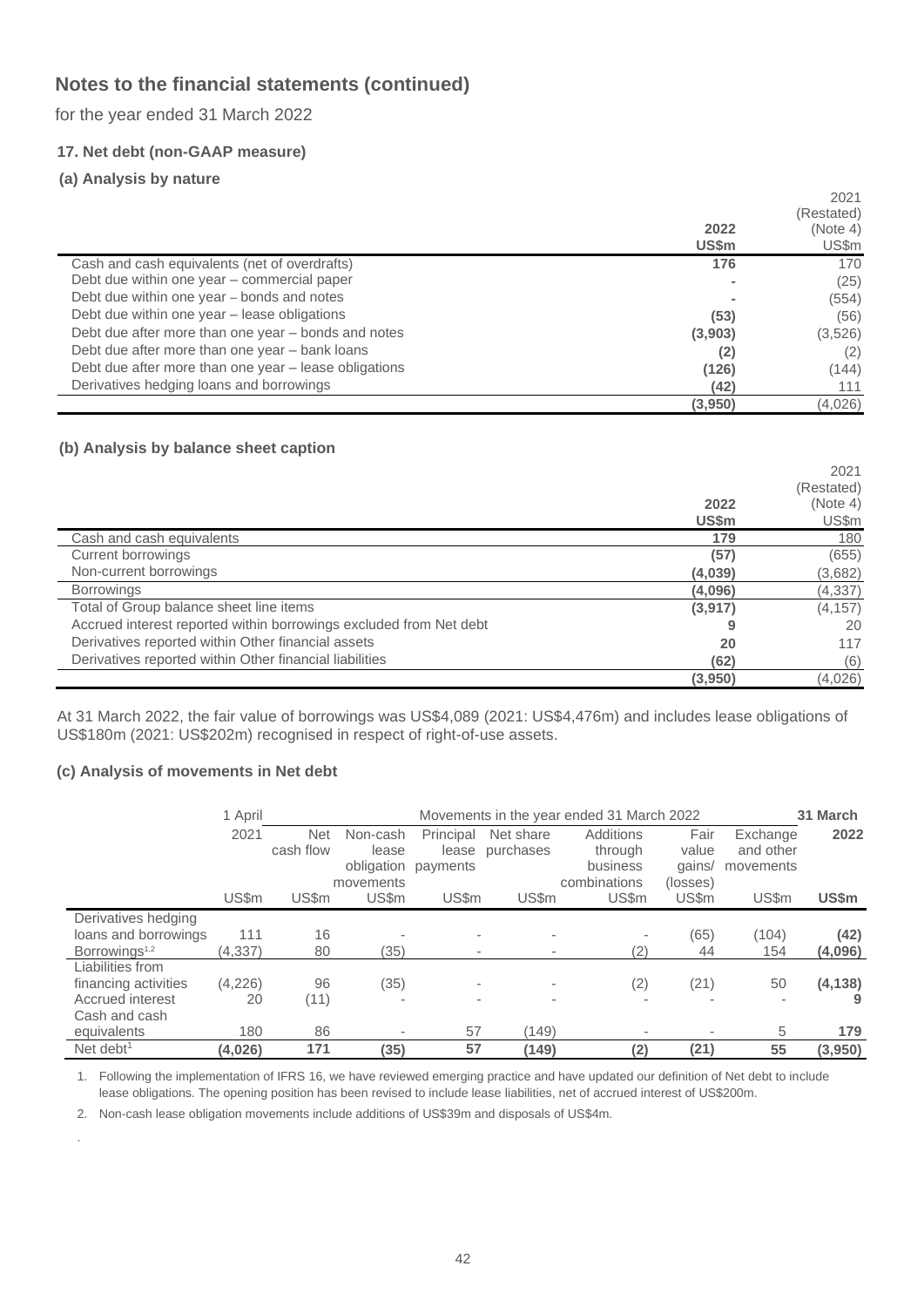for the year ended 31 March 2022

## **18. Undrawn committed bank borrowing facilities**

|                         | 2022                     | 2021  |
|-------------------------|--------------------------|-------|
|                         | US\$m                    | US\$m |
| Facilities expiring in: |                          |       |
| Less than one year      |                          |       |
| One to two years        | 400                      | 400   |
| Two to three years      | 250                      | 300   |
| Three to four years     | 1,950                    | ٠     |
| Four to five years      | $\overline{\phantom{a}}$ | 1,950 |
|                         | 2,600                    | 2,650 |

These facilities are at variable interest rates and are in place for general corporate purposes, including the financing of acquisitions and the refinancing of other borrowings.

### **19. Called-up share capital and share premium account**

|                                                       | Number of<br>shares<br>million | Called-up<br>share<br>capital<br><b>US\$m</b> | <b>Share</b><br>premium<br>account<br>US\$m |
|-------------------------------------------------------|--------------------------------|-----------------------------------------------|---------------------------------------------|
| At 1 April 2020                                       | 968.7                          | 96                                            | 1,574                                       |
| Shares issued under employee share incentive plans    | 0.9                            |                                               | 19                                          |
| Premium on treasury shares delivered as consideration |                                |                                               | 163                                         |
| At 31 March 2021                                      | 969.6                          | 96                                            | 1.756                                       |
| Shares issued under employee share incentive plans    | 1.0                            |                                               | 24                                          |
| At 31 March 2022                                      | 970.6                          | 96                                            | 1.780                                       |

| 20. Own shares held                                    | Number of<br>shares | Cost<br>of shares |
|--------------------------------------------------------|---------------------|-------------------|
|                                                        | million             | US\$m             |
| At 1 April 2020                                        | 67.8                | 1.183             |
| Shares delivered as consideration for acquisition      | (7.2)               | (90)              |
| Other vesting of awards and exercises of share options | (4.6)               | (87)              |
| At 31 March 2021                                       | 56.0                | 1,006             |
| Purchase of shares held as treasury shares             | 2.7                 | 111               |
| Purchase of shares by employee trusts                  | 1.7                 | 61                |
| Other vesting of awards and exercises of share options | (3.7)               | (49)              |
| <b>At 31 March 2022</b>                                | 56.7                | 1,129             |

Own shares held at 31 March 2022 included 48.5 million shares (2021: 52.3 million) held as treasury shares and 8.2 million (2021: 3.7 million) shares held by employee trusts.

During the year ended 31 March 2022, 6.0 million shares held as treasury shares were transferred to an employee trust.

The total cost of own shares held at 31 March 2022 of US\$1,129m (2021: US\$1,006m) is deducted from Other reserves in the Group balance sheet.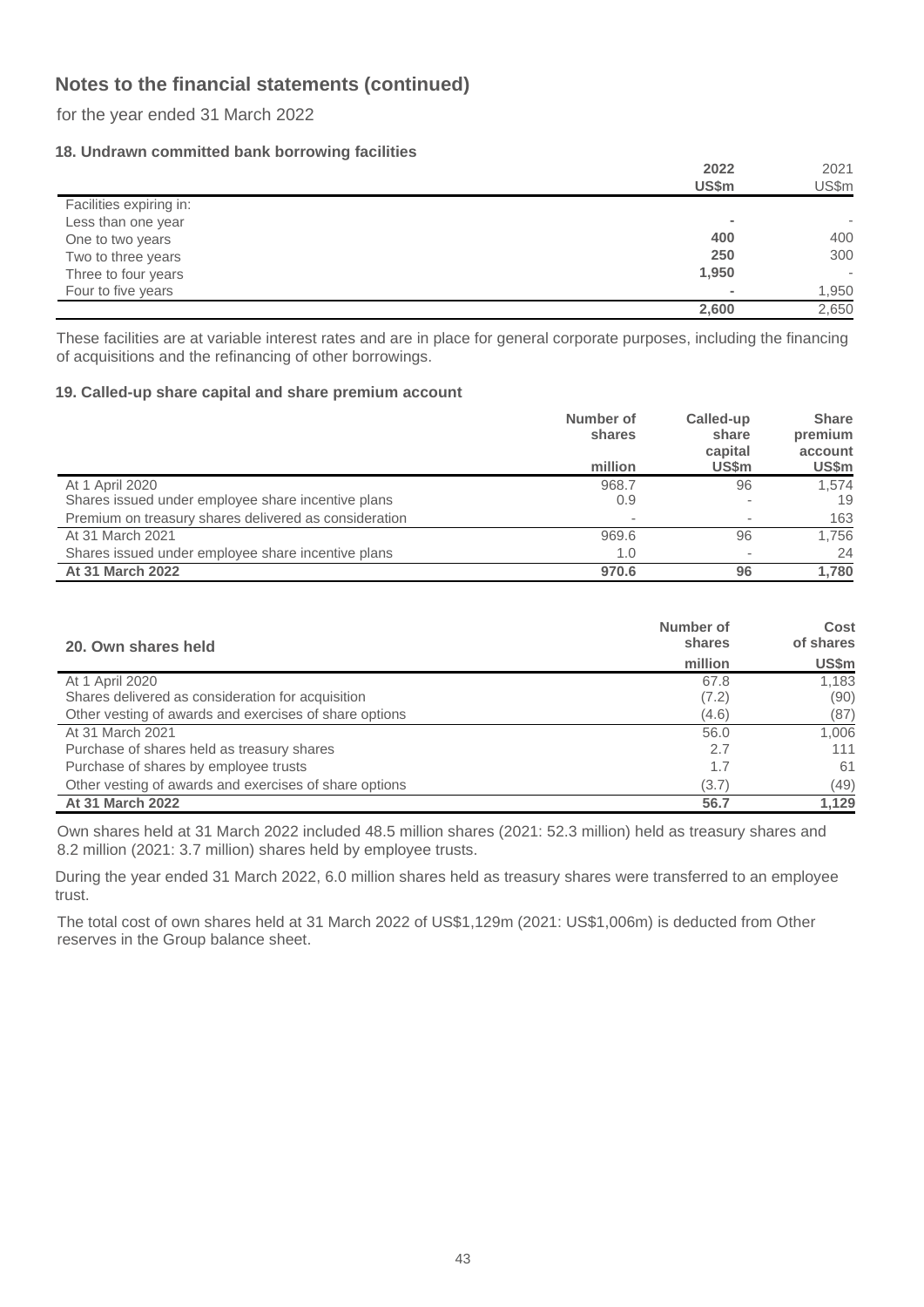for the year ended 31 March 2022

## **21. Acquisitions**

## **(a) Acquisitions in the year**

The Group made six acquisitions during the year ended 31 March 2022, including Gabi Personal Insurance Agency, Inc. (Gabi) in the USA on 21 October 2021 for US\$322m. This wholly owned digital insurance agency allows us to expand our presence in the auto and home insurance vertical. We also acquired the trade and assets of Tax Credit Co., LLC (TCC) in the USA on 13 April 2021, for a cash consideration of US\$252m and contingent consideration of up to US\$110m, determined by revenue and profit performance. This acquisition augments our expansion into income and employment verification services and the release of our new suite of real-time products, Experian Verify.

In total provisional goodwill of US\$469m was recognised based on the fair value of the net assets acquired of US\$305m.

Net assets acquired, goodwill and acquisition consideration are analysed below.

|                                           | Gabi<br>US\$m | <b>TCC</b><br>US\$m | <b>Other</b><br>US\$m | <b>Total</b><br>US\$m |
|-------------------------------------------|---------------|---------------------|-----------------------|-----------------------|
| Intangible assets:                        |               |                     |                       |                       |
| Customer and other relationships          | 87            | 75                  | 45                    | 207                   |
| Software development                      | 53            | 31                  | 21                    | 105                   |
| Marketing-related acquisition intangibles |               |                     | 7                     | 9                     |
| Other non-acquisition intangibles         |               |                     | (6)                   | (6)                   |
| Intangible assets                         | 141           | 107                 | 67                    | 315                   |
| Property, plant and equipment             |               |                     | 3                     | 4                     |
| Trade and other receivables               |               | 6                   | 36                    | 43                    |
| Cash and cash equivalents (note 16(d))    | 6             | 2                   | 9                     | 17                    |
| Trade and other payables                  | (5)           | (6)                 | (39)                  | (50)                  |
| <b>Borrowings</b>                         |               | (1)                 | (1)                   | (2)                   |
| Deferred tax liabilities                  | (31)          |                     | 9                     | (22)                  |
| Total identifiable net assets             | 112           | 109                 | 84                    | 305                   |
| Goodwill                                  | 214           | 165                 | 90                    | 469                   |
| Total                                     | 326           | 274                 | 174                   | 774                   |
| Satisfied by:                             |               |                     |                       |                       |
| Cash and cash equivalents (note 16(d))    | 322           | 252                 | 132                   | 706                   |
| Put options                               |               |                     | 11                    | 11                    |
| Deferred consideration                    |               |                     | 11                    | 11                    |
| Contingent consideration                  | 4             | 22                  | 20                    | 46                    |
| Total                                     | 326           | 274                 | 174                   | 774                   |

These provisional fair values are determined by using established estimation techniques such as discounted cash flow and option valuation models; the most significant assumption being the retention rates for customers. Provisional fair values contain amounts which will be finalised no later than one year after the date of acquisition. Provisional amounts, predominantly for intangible assets and associated tax balances, have been included at 31 March 2022, as a consequence of the timing and complexity of the acquisitions. Goodwill represents the synergies, assembled workforces and future growth potential of the acquired businesses. The goodwill in relation to TCC and one other acquisition is currently deductible for tax purposes.

Other also includes adjustments to goodwill of US\$10m in respect of prior year acquisition provisional amounts, principally for a reduction of US\$15m to the deferred tax liability for BrScan Processamento de Dados e Tecnologia Ltda, and a reduction of US\$6m to the other non-acquisition intangibles of Tapad, Inc, both acquired in FY21.

There have been no other material gains, losses, corrections or other adjustments recognised in the year ended 31 March 2022 that relate to acquisitions in the current or earlier years.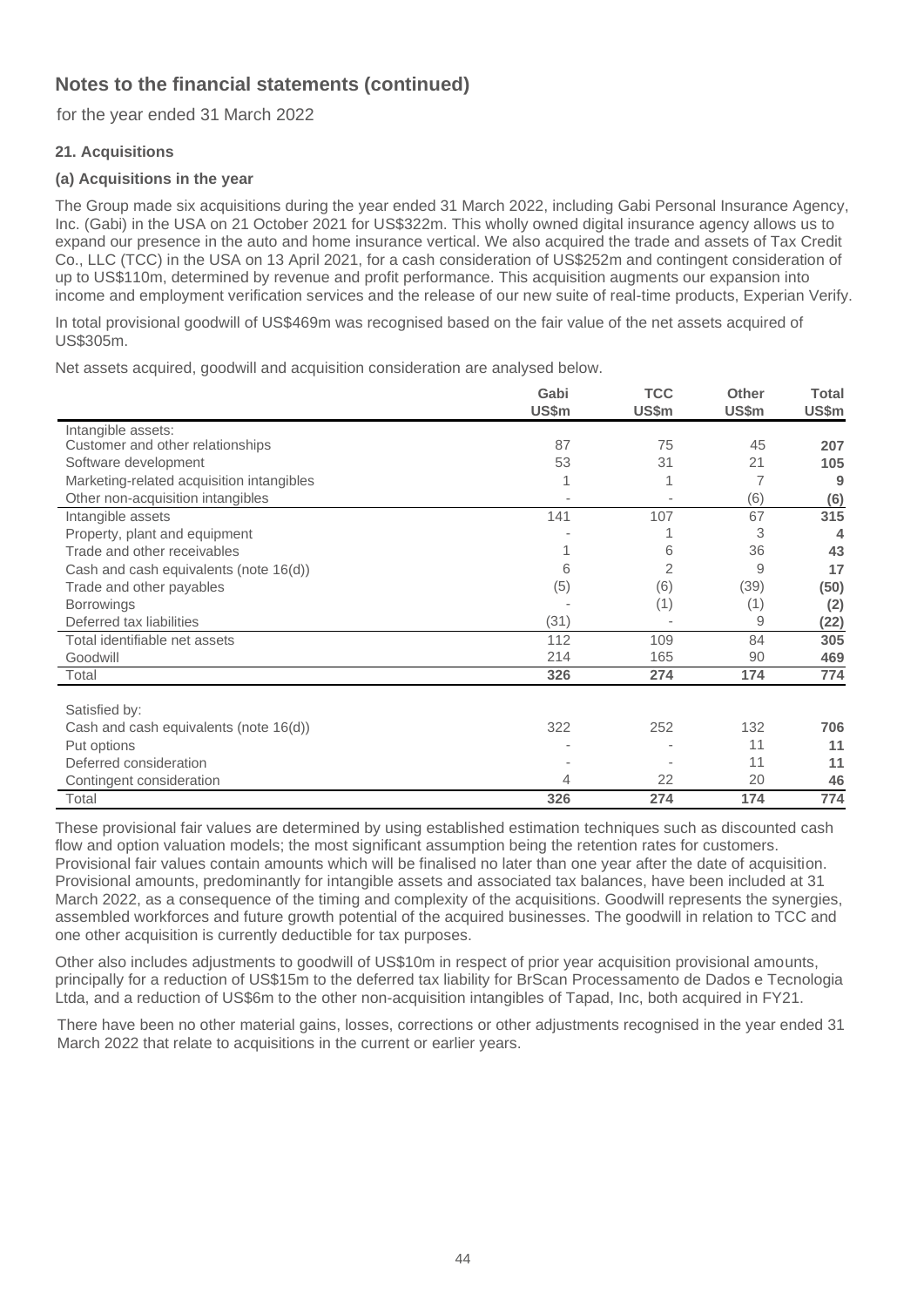for the year ended 31 March 2022

## **21. Acquisitions (continued)**

## **(b) Additional information**

## **(i) Current year acquisitions**

|                                                                                             | Gabi<br>US\$m | <b>TCC</b><br><b>US\$m</b> | Other<br>US\$m | Total<br>US\$m |
|---------------------------------------------------------------------------------------------|---------------|----------------------------|----------------|----------------|
| Increase/(decrease) in book value of net assets from provisional fair value<br>adjustments: |               |                            |                |                |
| Intangible assets                                                                           | 141           | 103                        | 73             | 317            |
| Trade and other payables                                                                    | (1)           | (2)                        | (4)            | (7)            |
| Deferred tax liabilities                                                                    | (31)          |                            | 9              | (22)           |
| Increase in book value of net assets from provisional fair value<br>adiustments             | 109           | 101                        | 78             | 288            |
| Gross contractual amounts receivable in respect of trade and other receivables              |               | 6                          | 34             | 41             |
| Pro-forma revenue from 1 April 2021 to date of acquisition                                  | 6             |                            | 12             | 18             |
| Revenue from date of acquisition to 31 March 2022                                           | 5             | 59                         | 29             | 93             |
| Profit/(loss) before tax from date of acquisition to 31 March 2022                          | 2)            | 15                         | 4              | 17             |

At the dates of acquisition, the gross contractual amounts receivable in respect of trade and other receivables of US\$41m were expected to be collected in full.

If the transactions had occurred on the first day of the financial year, the estimated additional contribution to profit before tax would have been US\$3m.

#### **(ii) Prior years' acquisitions**

Deferred consideration of US\$4m was settled in the year in respect of Corporate Cost Control, Inc., and a further US\$8m was settled in respect of the acquisition of Axesor businesses. Both acquisitions completed in FY21. In addition, US\$31m was settled in respect of the FY20 acquisition of Look Who's Charging Pty Ltd. In the year ended 31 March 2021 US\$5m was settled in respect of acquisitions made in earlier years, principally in relation to the FY18 acquisitions of Clarity Services, Inc. and Runpath Group Limited.

The Group made seven acquisitions in the year ended 31 March 2021 which included the acquisition of a 60% stake in the Risk Management division of Arvato Financial Solutions (AFS) and the whole of the issued share capital of Tapad, Inc. and BrScan Processamento de Dados e Tecnologia Ltda. A cash outflow of US\$521m was reported in the Group cash flow statement for that year, after deduction of US\$47m in respect of net cash acquired.

### **(iii) Post balance sheet acquisitions**

On 1 April 2022 the Group completed the acquisition of the entire share capital of BillFixers, LLC, a provider of consumer bill negotiation services in the USA for US\$5m, on 4 April 2022 we completed the acquisition of the entire share capital of CIC Plus, Inc. and its affiliate Tayvah, LLC, providers of Affordable Care Act compliance and related employer services, for a purchase consideration of US\$187m, and on 5 May 2022 we completed the acquisition of the trade and assets comprising Salary Finance Limited's Work Report and National Employer Database in the UK for US\$29m with contingent consideration of US\$14m payable on achievement of a number of integration and data coverage objectives.

On 15 May 2022 we agreed to acquire a majority stake in MOVA Sociedade de Empréstimo entre Pessoas S.A. (MOVA), a leading FinTech in Brazil that provides credit capabilities and technology solutions to lenders in the SME market, for R\$40m (c. US\$8m), and contingent consideration based on MOVA's calendar year 2024 net revenues, the fair value of which is yet to be determined. We expect the transaction to complete in FY23, subject to regulatory approval.

We have also signed an agreement to acquire a majority stake in APC Buró in Panama, with completion expected in FY23.

The fair values of goodwill, software development, customer relationships and other assets and liabilities in respect of these acquisitions will be reported in the Experian Annual Report 2023, following completion of the initial accounting.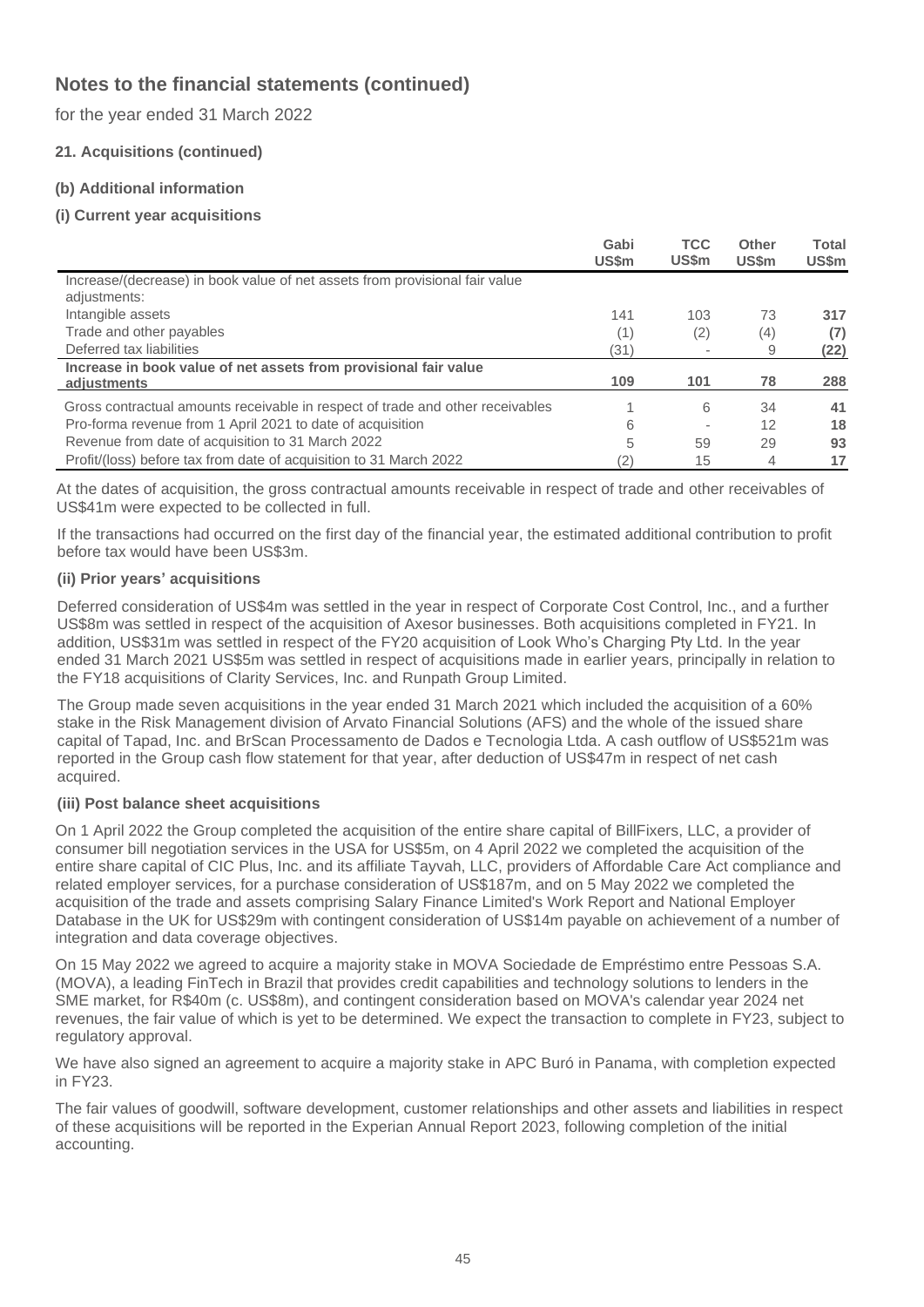for the year ended 31 March 2022

### **22. Disposal**

During the year we have ceased the operations of a small UK subsidiary undertaking whose principal business activity was the provision and support of decision analytics software to corporate clients in Russia. As a result of recent geopolitical tensions we no longer continue to operate in the region, and consequently the related business and assets of this undertaking have been written off, resulting in a loss of US\$43m, and a cash outflow of US\$1m.

#### **23. Assets classified as held-for-sale**

The Group has reclassified a UK associate as held-for-sale. Additionally, Experian is planning to sell part of its existing UK property portfolio and it is anticipated that this transaction will be completed in the year ending 31 March 2023. The assets relating to these transactions, shown below, have been reclassified at 31 March 2022 as held-for-sale. Any gain or loss on disposal will be recognised in the year ending 31 March 2023.

|                                     | US\$m |
|-------------------------------------|-------|
| Assets classified as held-for-sale: |       |
| Investment in associate             | 29    |
| Property, plant and equipment       | 12    |
| Assets classified as held-for-sale  |       |

#### **24. Financial risk management**

#### **(a) Financial risk factors**

The Group's activities expose it to a variety of financial risks. These are market risk, including foreign exchange risk and interest rate risk, credit risk and liquidity risk. The nature of these risks and the policies adopted by way of mitigation are unchanged from those reported in the Annual Report and Group financial statements for the year ended 31 March 2021. Full information and disclosures were contained in that document.

#### **(b) Analysis by valuation method for put options and items measured at fair value**

### **(i) At 31 March 2022**

|                                                                    | Level 1                  | Level 2                  | Level 3 | <b>Total</b> |
|--------------------------------------------------------------------|--------------------------|--------------------------|---------|--------------|
|                                                                    | US\$m                    | US\$m                    | US\$m   | US\$m        |
| Financial assets:                                                  |                          |                          |         |              |
| Non-hedging derivatives                                            |                          | 69                       |         | 69           |
| Other financial assets at fair value through profit or loss (FVPL) |                          |                          | 18      | 18           |
| Financial assets at fair value through profit or loss              | $\overline{\phantom{a}}$ | 69                       | 18      | 87           |
| Derivatives used for hedging $-$ cash flow hedge <sup>1</sup>      | $\overline{\phantom{a}}$ | 13                       |         | 13           |
| Listed and trade investments                                       | 67                       | $\overline{\phantom{a}}$ | 295     | 362          |
| Financial assets revalued through OCI                              | 67                       | 13                       | 295     | 375          |
|                                                                    | 67                       | 82                       | 313     | 462          |
| Financial liabilities:                                             |                          |                          |         |              |
| Derivatives used for hedging - fair value hedges <sup>1</sup>      |                          | (34)                     |         | (34)         |
| Non-hedging derivatives                                            |                          | (24)                     |         | (24)         |
| Other liabilities at fair value through profit or loss             |                          |                          | (107)   | (107)        |
| Financial liabilities at fair value through profit or loss         |                          | (58)                     | (107)   | (165)        |
| Options in respect of non-controlling interests                    |                          |                          | (190)   | (190)        |
|                                                                    |                          | (58)                     | (297)   | (355)        |
| <b>Net financial assets</b>                                        | 67                       | 24                       | 16      | 107          |

1. Derivatives used for hedging are in documented hedge accounting relationships.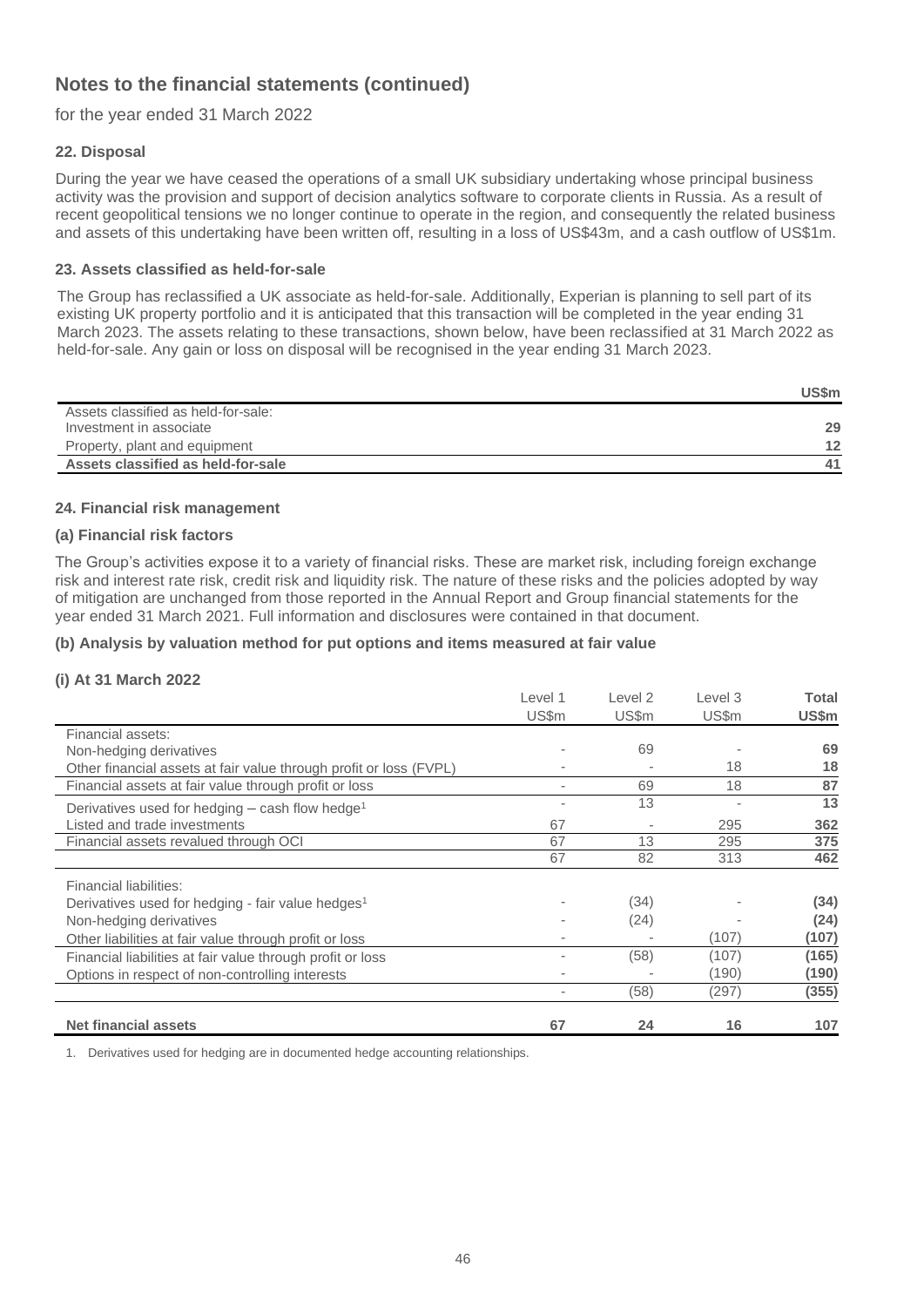for the year ended 31 March 2022

## **24. Financial risk management (continued)**

## **(b) Analysis by valuation method for put options and items measured at fair value (continued)**

#### **(ii) At 31 March 2021**

|                                                               | Level 1                  | Level 2 | Level 3 | Total |
|---------------------------------------------------------------|--------------------------|---------|---------|-------|
|                                                               | US\$m                    | US\$m   | US\$m   | US\$m |
| Financial assets:                                             |                          |         |         |       |
| Derivatives used for hedging-fair value hedges <sup>1</sup>   | ٠                        | 86      |         | 86    |
| Non-hedging derivatives                                       | ٠                        | 42      |         | 42    |
| Other financial assets at fair value through profit or loss   |                          |         | 12      | 12    |
| Financial assets at fair value through profit or loss         | $\blacksquare$           | 128     | 12      | 140   |
| Derivatives used for hedging $-$ cash flow hedge <sup>1</sup> | $\overline{\phantom{a}}$ | 37      |         | 37    |
| Listed and trade investments                                  | 44                       |         | 164     | 208   |
| Financial assets revalued through OCI                         | 44                       | 37      | 164     | 245   |
|                                                               | 44                       | 165     | 176     | 385   |
| Financial liabilities:                                        |                          |         |         |       |
| Non-hedging derivatives                                       |                          | (74)    |         | (74)  |
| Other liabilities at fair value through profit or loss        |                          |         | (66)    | (66)  |
| Financial liabilities at fair value through profit or loss    | $\overline{\phantom{a}}$ | (74)    | (66)    | (140) |
| Options in respect of non-controlling interests               | $\overline{\phantom{a}}$ |         | (220)   | (220) |
|                                                               | $\overline{\phantom{a}}$ | (74)    | (286)   | (360) |
| Net financial assets/(liabilities)                            | 44                       | 91      | (110)   | 25    |

1. Derivatives used for hedging are in documented hedge accounting relationships.

Financial assets at fair value through profit or loss are reported within Other financial assets in the Group balance sheet. Other financial assets include financial assets held at amortised cost of US\$1m (2021: US\$103m).

Contingent consideration is reported within trade and other payables in the Group balance sheet. Put options and other financial liabilities at fair value through profit or loss are reported within Other financial liabilities in the Group balance sheet.

The fair values of derivative financial instruments and other financial assets and liabilities are determined by using market data and established estimation techniques such as discounted cash flow and option valuation models. The fair value of foreign exchange contracts is based on a comparison of the contractual and year end exchange rates. The fair values of other derivative financial instruments are estimated by discounting the future cash flows to net present values using appropriate market rates prevailing at the year end. There have been no changes in valuation techniques during the year under review.

The levels used in the above tables are defined in IFRS 13 'Fair Value Measurement' and are summarised here for completeness:

- assets and liabilities whose valuations are based on unadjusted quoted prices in active markets for identical assets and liabilities are classified as Level 1;
- assets and liabilities which are not traded in an active market, and whose valuations are derived from available market data that is observable for the asset or liability, are classified as Level 2; and
- assets and liabilities whose valuations are derived from inputs not based on observable market data are classified as Level 3.

Level 3 items principally comprise minority shareholdings in unlisted businesses, trade investments, contingent consideration and put options associated with corporate transactions.

Unlisted equity investments, initially measured at cost, are revalued where sufficient indicators are identified that a change in the fair value has occurred. The inputs to any subsequent valuations are based on a combination of observable evidence from external transactions in the investee's equity and estimated discounted cash flows that will arise from the investment. Valuations of material contingent consideration, and put options associated with corporate transactions are based on Monte Carlo simulations using the most recent management expectations of relevant business performance, reflecting the different contractual arrangements in place.

There would be no material effect on the amounts stated from any reasonably possible change in such inputs at 31 March 2022. During the year ended 31 March 2022 a Level 3 investment has been reclassified to Level 1. Further details are provided in note 24(c). There were no transfers between levels during the prior year.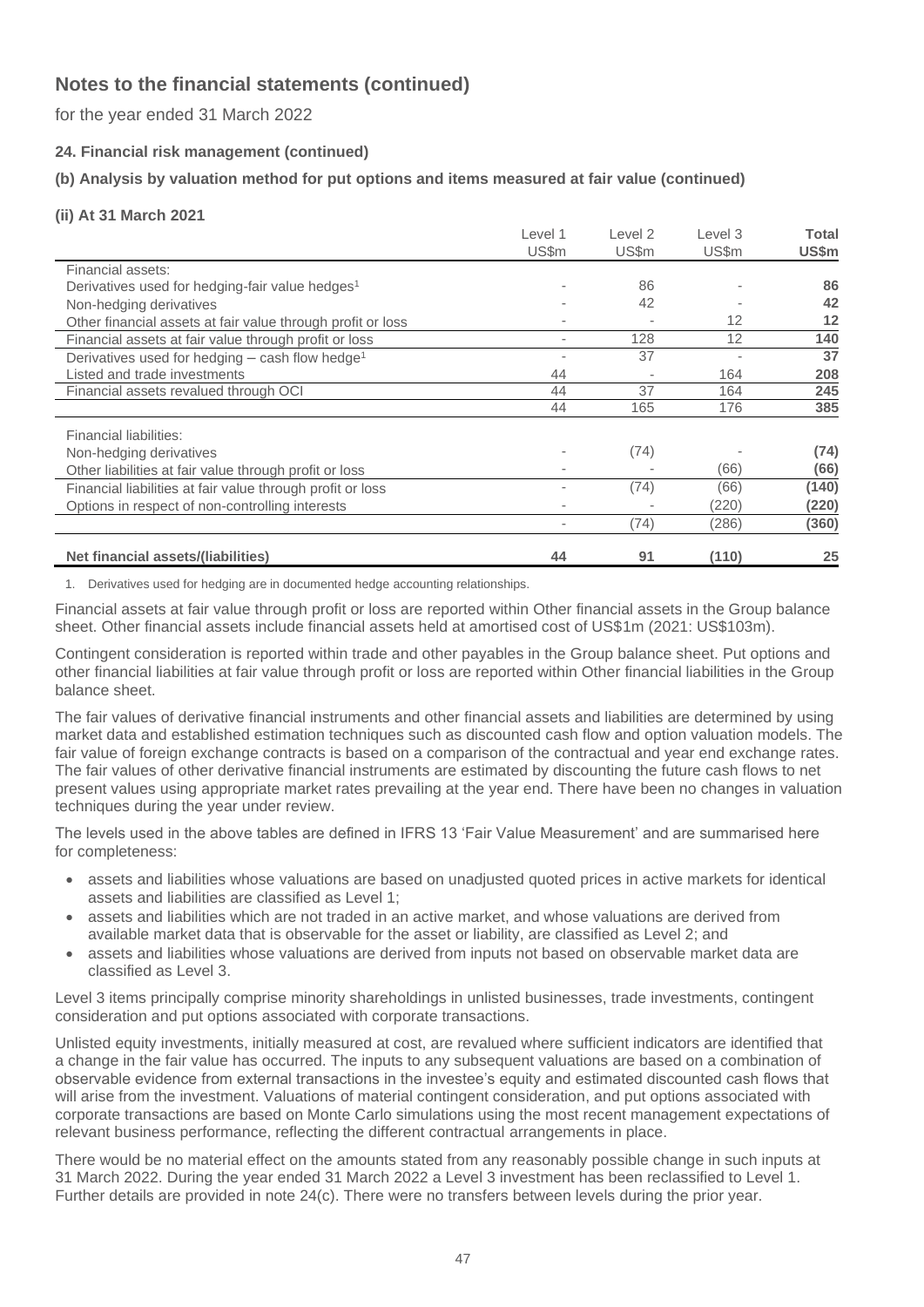for the year ended 31 March 2022

**24. Financial risk management (continued)**

## **(c) Analysis of movements in Level 3 net financial assets/(liabilities)**

**(i) Year ended 31 March 2022**

|                                                                | Financial   | Other       | Contingent    | Put                      | Total |
|----------------------------------------------------------------|-------------|-------------|---------------|--------------------------|-------|
|                                                                | assets      | financial   | consideration | options                  |       |
|                                                                | revalued    | assets at   |               |                          |       |
|                                                                | through OCI | <b>FVPL</b> |               |                          |       |
|                                                                | US\$m       | US\$m       | US\$m         | US\$m                    | US\$m |
| At 1 April 2021                                                | 164         | 12          | (66)          | (220)                    | (110) |
| Additions <sup>1,2</sup>                                       | 24          | 8           | (46)          | (11)                     | (25)  |
| Reclassification of associate to trade investment              | 138         | $\sim$      |               |                          | 138   |
| Reclassification of Level 3 investment to Level 1 <sup>3</sup> | (30)        |             |               | ۰                        | (30)  |
| Disposals                                                      | (12)        |             |               | ٠                        | (12)  |
| Settlement of contingent consideration                         |             |             | 36            |                          | 36    |
| Cash payment on exercise of put option                         |             |             |               | 4                        | 4     |
| Adjustment to the fair value of contingent consideration       |             |             | (26)          | $\overline{\phantom{a}}$ | (26)  |
| Valuation gains recognised in the                              |             |             |               |                          |       |
| Group income statement <sup>4</sup>                            |             |             |               | 29                       | 29    |
| Valuation gains recognised in OCI                              | 10          |             |               |                          | 10    |
| Currency translation gains/(losses) recognised directly in OCI | (2)         |             | (6)           | 8                        |       |
| Other                                                          | 3           | (2)         |               |                          | 2     |
| <b>At 31 March 2022</b>                                        | 295         | 18          | (107)         | (190)                    | 16    |

### **(ii) Year ended 31 March 2021**

|                                                                                               | Financial<br>assets<br>revalued<br>through OCI | Other<br>financial<br>assets at<br><b>FVPL</b> | Contingent<br>consideration | Put<br>options | Total        |
|-----------------------------------------------------------------------------------------------|------------------------------------------------|------------------------------------------------|-----------------------------|----------------|--------------|
|                                                                                               | US\$m                                          | US\$m                                          | US\$m                       | US\$m          | US\$m        |
| At 1 April 2020<br>Additions <sup>1,2</sup>                                                   | 139<br>24                                      | 26                                             | (29)<br>(33)                | (13)<br>(208)  | 123<br>(210) |
| <b>Disposals</b>                                                                              |                                                | (24)                                           |                             | ٠              | (24)         |
| Adjustment to the fair value of contingent consideration<br>Valuation gains recognised in the |                                                |                                                | (1)                         | ٠              | (1)          |
| Group income statement <sup>4</sup>                                                           |                                                | 3                                              |                             | 13             | 16           |
| Currency translation gains/(losses) recognised directly in OCI                                |                                                | $\,$                                           | (3)                         | (12)           | (14)         |
| <b>At 31 March 2021</b>                                                                       | 164                                            | 12                                             | (66)                        | (220)          | (110)        |

1. Additions to put options in the year ended 31 March 2022 included US\$13m in respect of the acquisition of Servicios de Información Avanzada Comercial Y Financiera S.A. (Sinacofi Buró), and in the year ended 31 March 2021 comprised US\$201m in respect of the acquisition of the Risk Management division of AFS, and US\$7m for the acquisition of Brain Soluções de Tecnologia Digital Ltda.

2. Additions to contingent consideration comprised US\$46m (2021: US\$33m) in respect of acquisitions.

3. Our investment in Grab Holdings Limited has been reclassified as a Level 1 investment following Nasdaq listing.

4. Movements in the present value of expected future payments for put options are unrealised and are recognised in financing fair value remeasurements in the Group income statement.

### **(d) Fair value methodology**

Information in respect of the carrying amounts and the fair value of borrowings is included in note 17(b). There are no material differences between the carrying value of the Group's other financial assets and liabilities not measured at fair value and their estimated fair values. The following assumptions and methods are used to estimate the fair values:

- the fair values of receivables, payables and cash and cash equivalents are considered to approximate to the carrying amounts;
- the fair values of short-term borrowings, other than bonds, are considered to approximate to the carrying amounts due to the short maturity terms of such instruments;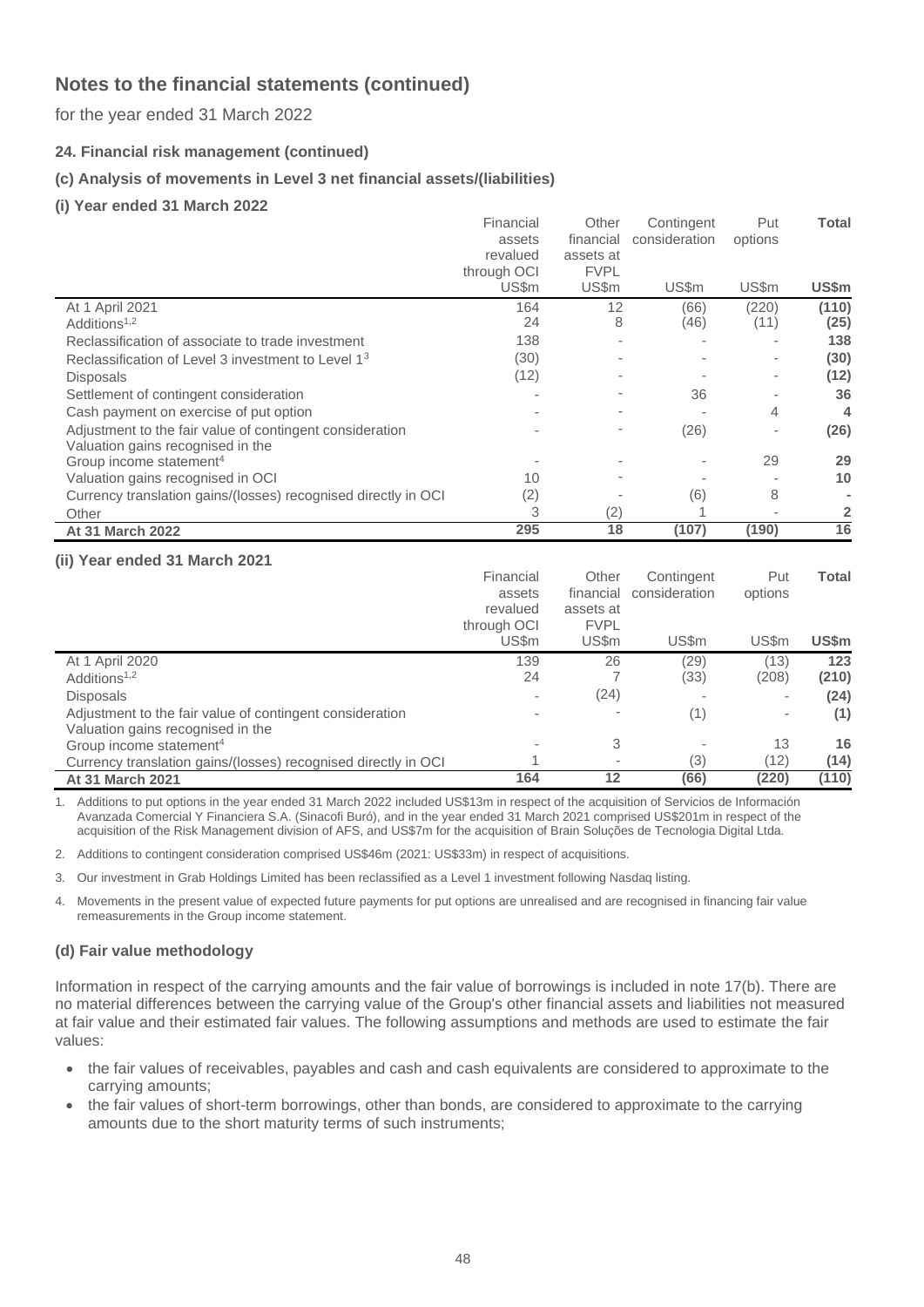for the year ended 31 March 2022

## **24. Financial risk management (continued)**

### **(d) Fair value methodology (continued)**

- the fair value of that portion of bonds carried at amortised cost is based on quoted market prices, employing a valuation methodology falling within Level 1 of the IFRS 13 fair value hierarchy
- the fair values of long-term variable rate bank loans and lease obligations are considered to approximate to the carrying amount; and
- the fair values of other financial assets and liabilities are calculated based on a discounted cash flow analysis, using a valuation methodology falling within Level 2 of the IFRS 13 fair value hierarchy, apart from the fair value of trade investments and contingent consideration which use a valuation methodology falling within Level 3 of the IFRS 13 fair value hierarchy.

### **(e) Carrying value of financial assets and liabilities**

There have been no unusual changes in economic or business circumstances that have affected the carrying value of the Group's financial assets and liabilities at 31 March 2022.

### **25. Related party transactions**

The Group's related parties were disclosed in the Group's statutory financial statements for the year ended 31 March 2021.

Following the divestment of CCM in the year ended 31 March 2018 the Group owns 23.1% of the issued share capital of Vector CM Holdings (Cayman), L.P. (Vector). Vector completed a merger with the CM Group involving its Cheetah Digital business on 4 February 2022. At the date of merger, a promissory note and associated interest due to Experian totalled US\$110m (31 March 2021: US\$102m). This was repaid in full as a result of the merger. The Group no longer has significant influence over Vector and accordingly our interest in this company has been recognised as a trade investment from 4 February 2022. Interest of US\$8m (2021: US\$8m) was received on the promissory note in the year.

Transactions with associates are made on normal market terms and in the year ended 31 March 2022 comprised the provision and receipt of services to other associates of US\$10m (2021: US\$3m) and US\$7m (2021: US\$12m) respectively. At 31 March 2022 and 31 March 2021 no amounts were owed from or to associates, other than amounts owed by Vector at 31 March 2021.

The Group transacts with a number of related undertakings in connection with the operation of its share incentive plans, pension arrangements in the UK, the USA, Brazil, South Africa, Germany and Ireland, and the provision of medical cover in the UK.

The assets, liabilities and expenses of the Experian UK Approved All-Employee Share Plan and The Experian plc Employee Share Trust are included in these financial statements.

During the year ended 31 March 2022,US\$56m (2021: US\$57m) was paid by the Group to related undertakings, in connection with the provision of post-employment pensions benefits. Amounts paid to related undertakings have reduced during the year, following the transition to the new UK defined contribution plan, which is independently managed. US\$3m (2021: US\$3m) was paid to Experian Medical Plan Limited, in connection with the provision of healthcare benefits.

There were no material transactions or balances with these related undertakings during the current or prior year.

### **26. Contingencies**

### **(a) Latin America tax**

As previously indicated, Serasa S.A. has been advised that the Brazilian tax authorities are challenging the deduction for tax purposes of goodwill amortisation arising from its acquisition by Experian in 2007. The Brazilian courts have ultimately upheld Experian's position in respect of the tax years from 2007 to 2011 with no further right of appeal. The Brazilian tax authorities have raised similar assessments in respect of the 2012 to 2016 tax years, in which approximately US\$162m was claimed, and may raise similar claims in respect of other years. The possibility of this resulting in a liability to the Group is considered to be remote, on the basis of the advice of external legal counsel, success in cases to date and other factors in respect of the claim.

We note that a similar challenge has been raised in Colombia in respect of the 2014 and 2016 tax years, in which approximately US\$4m was claimed, and similar claims in respect of other years may be raised. We are contesting these on the basis of external legal advice.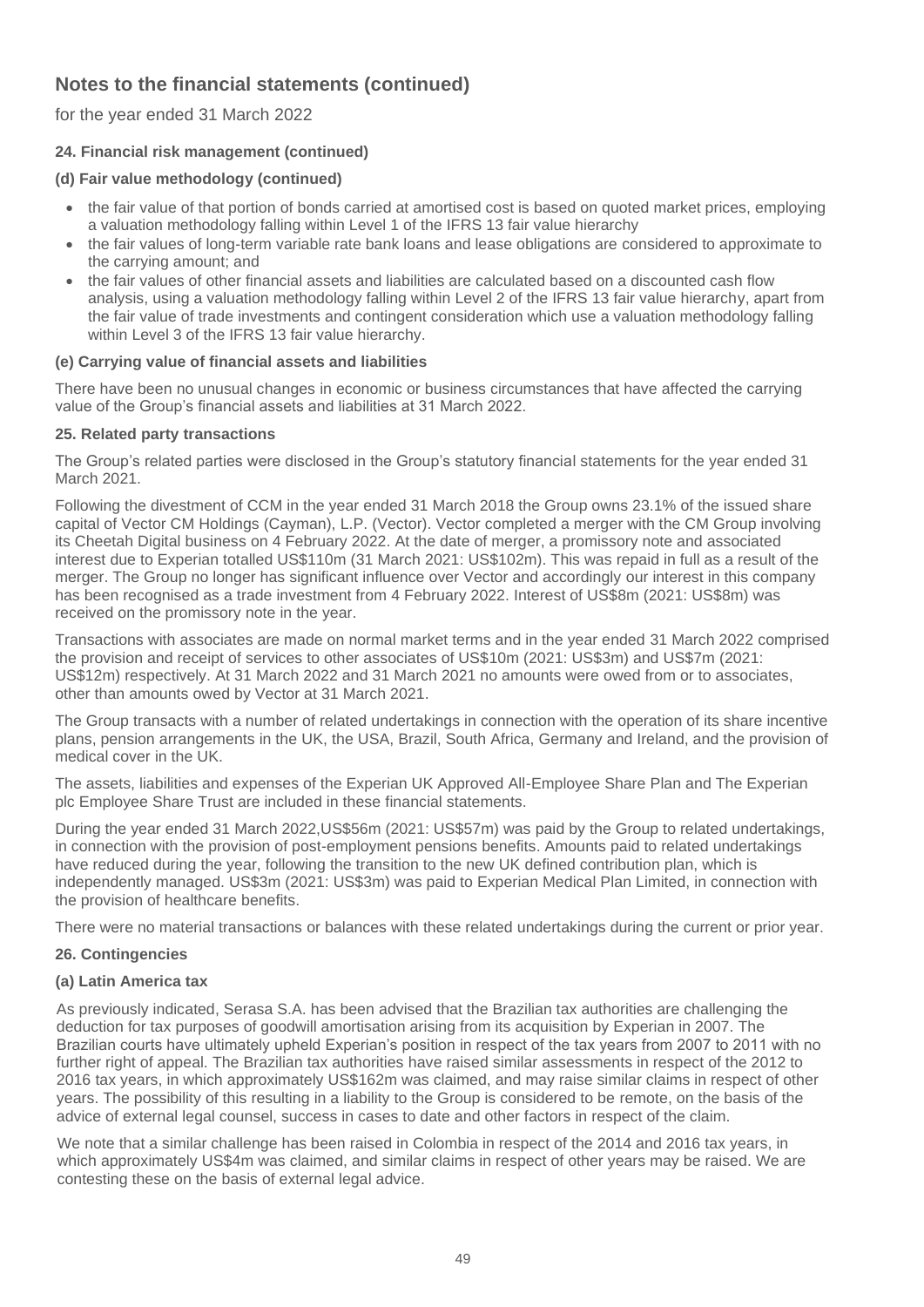for the year ended 31 March 2022

## **26. Contingencies (continued)**

## **(b) UK marketing services regulation**

We have received a final enforcement notice from the UK Information Commissioner's Office (ICO) with respect to a 2018 audit of several companies on the use of data for marketing purposes under the EU General Data Protection Regulation (GDPR), which relates to our marketing services activities in the UK. We disagree with the ICO's decision and have appealed, during which time all requirements will be stayed. At this stage we do not know what the final outcome will be, but it may require significant changes to business processes in our UK marketing services business. This business represents approximately 1% of our global revenues and we do not expect this to result in a materially adverse financial outcome for the Group.

## **(c) Other litigation and claims**

There continue to be an increasing number of pending and threatened claims and regulatory actions involving the Group across all its major geographies which are being vigorously defended, including some that are in enforcement (from the Consumer Financial Protection Bureau in North America and the Information Commissioner's Office in the UK). The directors do not believe that the outcome of any individual enforcement notice will have a materially adverse effect on the Group's financial position. However, as is inherent in legal, regulatory and administrative proceedings, there is a risk of outcomes that may be unfavourable to the Group. In the case of unfavourable outcomes, the Group may benefit from applicable insurance recoveries.

## **27. Events occurring after the end of the reporting period**

Details of the second interim dividend announced since the end of the reporting period are given in note 12(a).

We completed the acquisitions of BillFixers, LLC on 1 April 2022, CIC Plus, Inc. and its affiliate Tayvah, LLC on 4 April 2022 and the trade and assets comprising Salary Finance Limited's Work Report and National Employer Database on 5 May 2022. On 15 May 2022 we agreed to acquire a majority stake in MOVA Sociedade de Empréstimo entre Pessoas S.A. in Brazil. Further details are provided in note 21(b)(iii).

### **28. Company website**

A full range of investor information is available at www.experianplc.com. Details of the 2022 Annual General Meeting (AGM), to be held in Dublin, Ireland on Thursday, 21 July 2022, will be given on the website and in the notice of meeting. Information on the Company's share price is available on the website.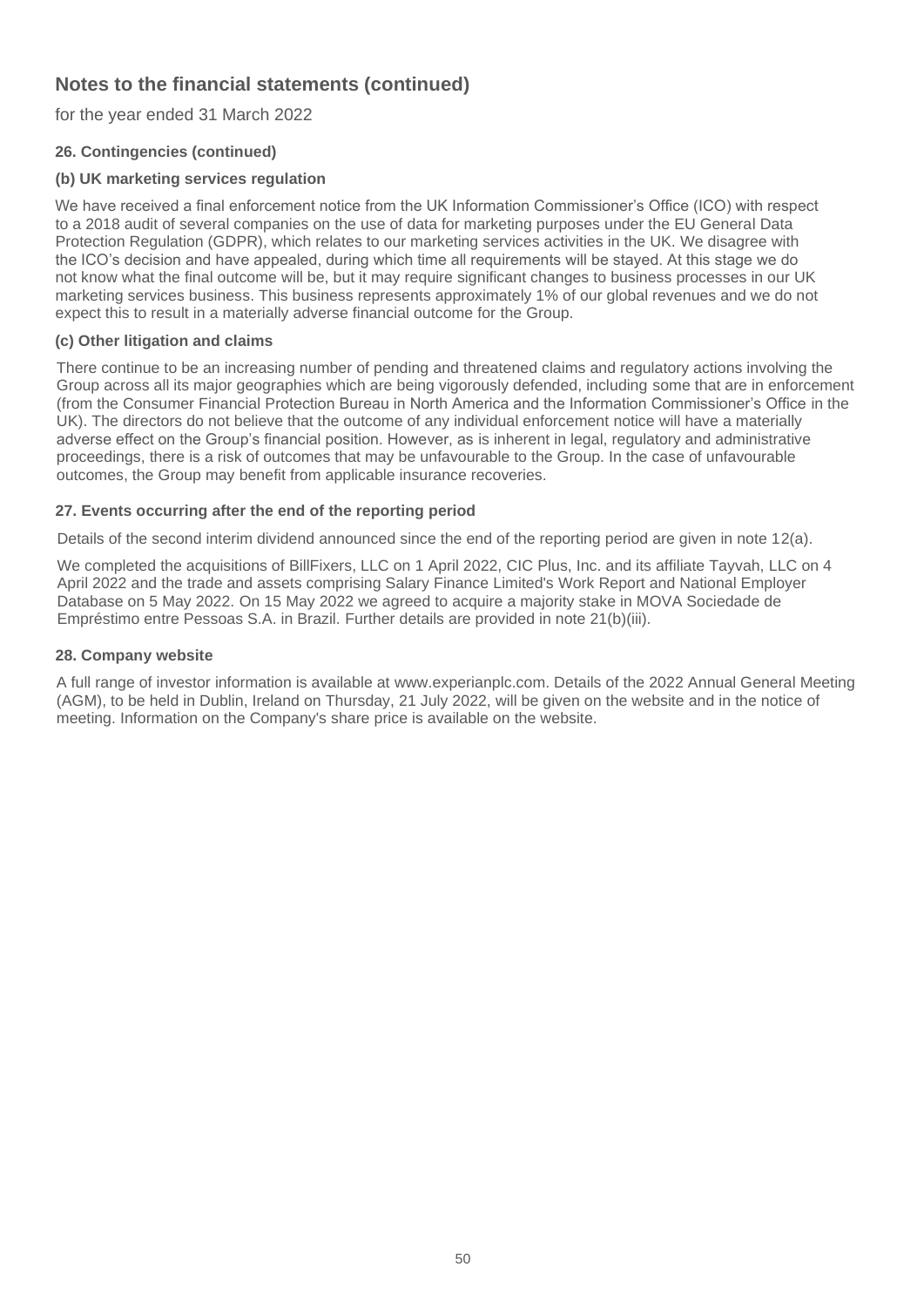## for the year ended 31 March 2022

## **29. Risks and uncertainties**

Identifying and managing risk is key to our business. Doing so helps us deliver long-term shareholder value and protect our business, people, assets, capital and reputation.

The Board is responsible for maintaining and reviewing the effectiveness of our risk management activities from a strategic, financial, and operational perspective. These activities are designed to identify and manage, rather than eliminate, the risk of failure to achieve business objectives or to successfully deliver our business strategy. Our risk landscape continues to change as both business and regulatory environments evolve. In addition to known principal risks, we continue to identify and analyse emerging ones, and discuss as appropriate in different forums.

The risk management process is designed to identify, assess, respond to, report on and monitor the risks that threaten our ability to achieve our business strategy and objectives, within our risk appetite.

### *(a) Risk area - Loss or inappropriate use of data and systems*

#### *Description*

We hold and manage sensitive consumer information that increases our exposure and susceptibility to cyber-attacks, or other unauthorised access to data, either directly through our online systems or indirectly through our partners or third-party contractors.

#### *Potential impact*

Unauthorised access to consumer data could cause problems for consumers and result in material loss of business, substantial legal liability, regulatory enforcement actions and/or significant harm to our reputation. The impact of this risk, if it materialises, will typically be felt in the near term.

#### *Examples of control mitigation*

- We deploy physical and technological security measures, combined with monitoring and alerting for suspicious activities.
- We maintain an information security programme with strong governance for identifying, protecting against, detecting and responding to cyber security risks and recovering from cyber security incidents.
- We impose contractual security requirements on our partners and other third parties that use our data, complemented by periodic reviews of third-party controls.
- We maintain insurance coverage, where feasible and appropriate.

### *(b) Risk area - Failure to comply with laws and regulations*

#### *Description*

We hold and manage sensitive consumer information and we must comply with many complex privacy and consumer protection laws, regulations and contractual obligations.

#### *Potential impact*

Non-compliance may result in material litigation, including class actions, as well as regulatory actions. These could result in civil or criminal liability or penalties, damage to our reputation or significant changes to parts of our business. The impact of this risk, if it materialises, will typically be felt in the near term.

- We maintain a compliance management framework that includes defined policies, procedures and controls for Experian employees, business processes, and third parties such as our data resellers.
- We assess the appropriateness of using data in new and changing products and services.
- We vigorously defend all pending and threatened claims, employing internal and external counsel to effectively manage and conclude such proceedings.
- We analyse the causes of claims, to identify any potential changes we need to make to our business processes and policies.
- We maintain insurance coverage, where feasible and appropriate.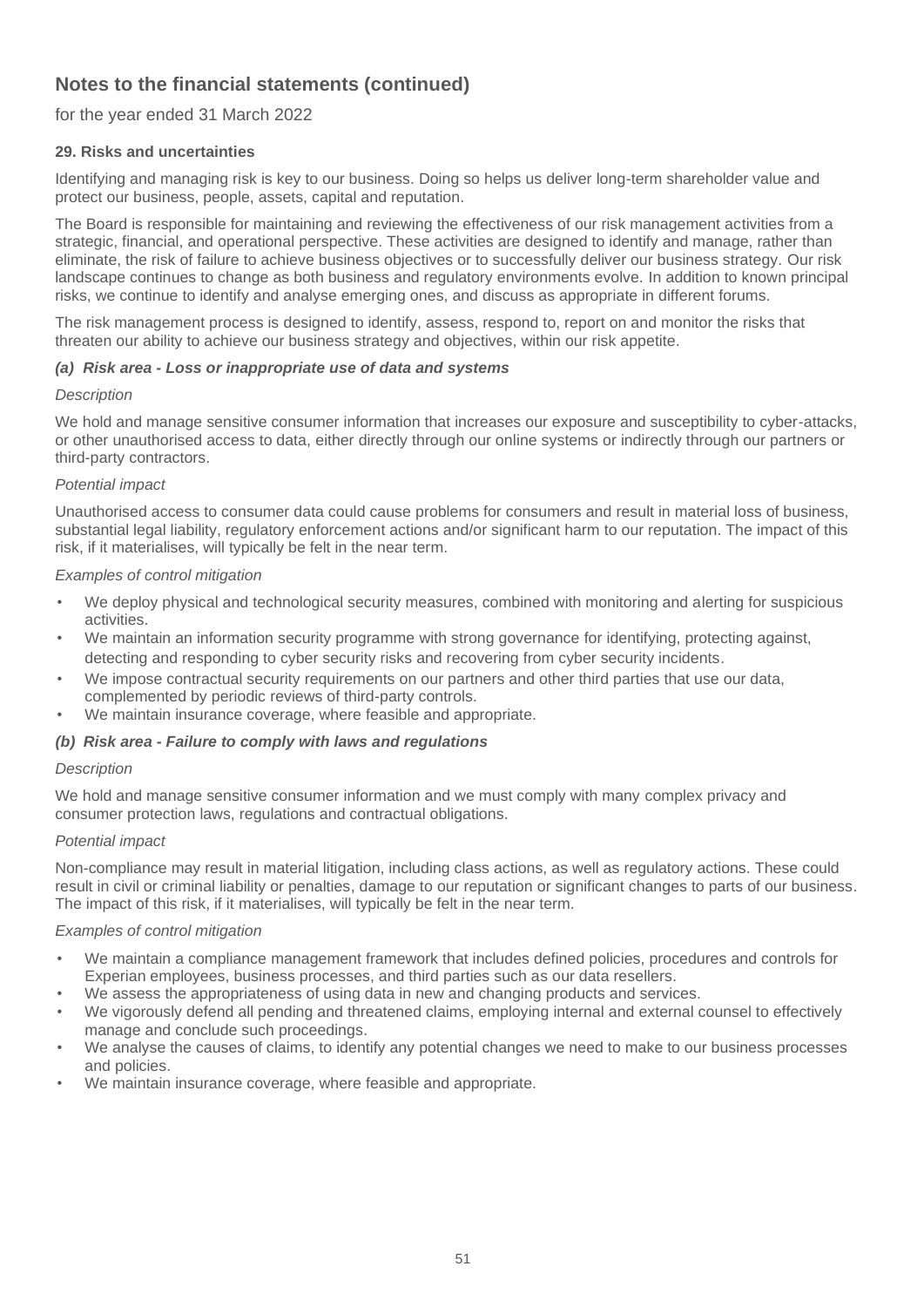for the year ended 31 March 2022

## **29. Risks and uncertainties (continued)**

## *(c) Risk area - Non-resilient IT/ business environment*

## *Description*

Delivery of our products and services depends on a number of key IT systems and processes that expose our clients, consumers and businesses to serious disruption in the event of systems or operational failures.

## *Potential impact*

A significant failure or interruption could have a materially adverse effect on our business, financial performance, financial condition and reputation. The impact of this risk, if it materialises, will typically be felt in the near term.

### *Examples of control mitigation*

- We maintain a significant level of resilience in our operations, designed to avoid material and sustained disruption to our businesses, clients and consumers.
- We design applications to be resilient and with a balance between longevity, sustainability and speed.
- We maintain a global integrated business continuity framework that includes industry-appropriate policies, procedures and controls for all our systems and related processes, as well as ongoing review, monitoring and escalation activities.
- We duplicate information in our databases and maintain back-up data centres.

### *(d) Risk area - Business conduct risk*

### *Description*

Our business model is designed to create long-term value for people, businesses and society, through our data assets and innovative analytics and software solutions. Inappropriate execution of our business strategies or activities could adversely affect our clients, consumers or counterparties.

### *Potential impact*

Consumers or clients could receive inappropriate products or not have access to appropriate products, resulting in material loss of business, substantial legal liability, regulatory enforcement actions or significant harm to our reputation. The impact of this risk, if it materialises, will typically be felt in the short term.

### *Examples of control mitigation*

- We maintain appropriate governance and oversight through policies, procedures and controls designed to safeguard personal data, avoid detriment to consumers, provide consumer-centric product design and delivery, and effectively respond to enquiries and complaints.
- The above activities also support a robust conduct risk management framework.
- We enforce our Global Code of Conduct, Anti-Corruption Policy and Gifts and Hospitality Policy. If we believe employees or suppliers are not following our conduct standards, we will investigate thoroughly and take disciplinary action where appropriate.

### *(e) Risk area - Dependence on highly skilled personnel*

### *Description*

Our success depends on our ability to attract, motivate and retain key talent while also building future leadership.

### *Potential impact*

Not having the right people could materially affect our ability to service our clients and grow our business. The impact of this risk, if it materialises, will typically be felt in the long term.

- In every region, we have ongoing programmes for recruitment, personal and career development, and talent identification and development.
- As part of our employee engagement strategy, we conduct periodic employee surveys. We track progress against our action plans.
- We offer competitive compensation and benefits and review them regularly.
- We actively monitor attrition rates, with a focus on individuals designated as high talent or in strategically important roles.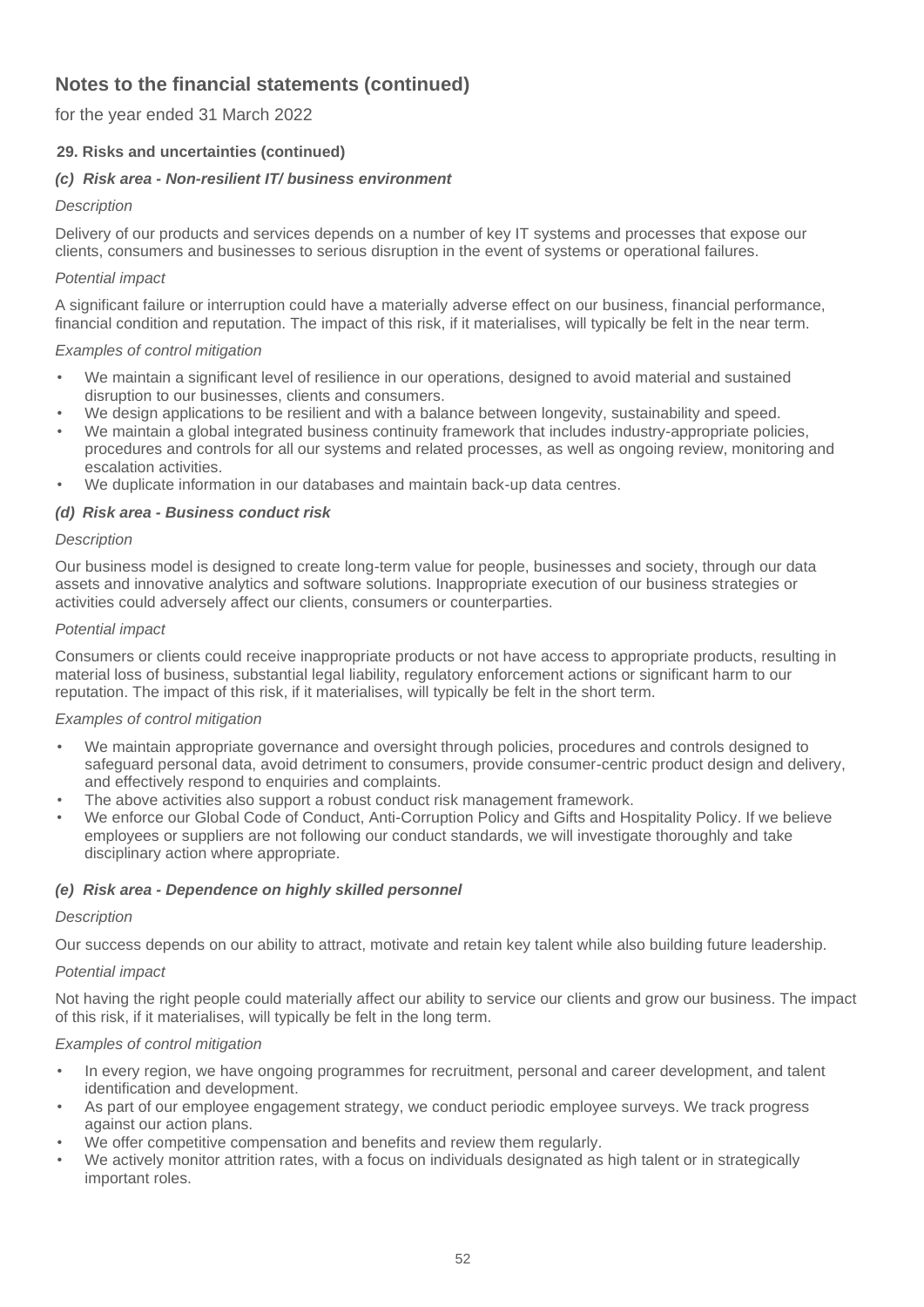## for the year ended 31 March 2022

# **29. Risks and uncertainties (continued)**

## *(f) Risk area - Adverse and unpredictable financial markets or fiscal developments*

## *Description*

We operate globally and our results could be affected by global, regional or national changes in fiscal or monetary policies.

A substantial change in credit markets in the USA, Brazil or the UK could reduce our financial performance and growth potential in those countries.

We present our Group financial statements in US dollars. However, we transact business in a number of currencies. Changes in other currencies relative to the US dollar affect our financial results. A substantial rise in US, EU or UK interest rates could increase our future cost of borrowings.

We are subject to complex and evolving tax laws and interpretations, which may change significantly. These changes may increase our effective tax rates in the future. Uncertainty about the application of these laws may also result in different outcomes from the amounts we provide for.

We have a number of outstanding tax matters and resolving them could have a substantial impact on our financial statements, cash and reputation.

### *Potential impact*

The US, Brazilian and UK markets are significant contributors to our revenue. A reduction in one or more of these consumer and business credit services markets could reduce our revenue and profit.

We benefit from the strengthening of currencies relative to the US dollar and are adversely affected by currencies weakening relative to it.

We have outstanding debt denominated principally in euros, pound sterling and US dollars. As this debt matures, we may need to replace it with borrowings at higher interest rates.

Our earnings could be reduced and tax payments increased as a result of settling historical tax positions or increases in tax rates.

Adverse publicity around tax could damage our reputation.

The impact of this risk, if it materialises, will typically be felt in the short to long term.

- We have a diverse portfolio by geography, product, sector and client. We provide counter-cyclical products and services.
- We convert cash balances in foreign currencies into US dollars.
- We fix the interest rates on a proportion of our borrowings.
- We retain internal and external tax professionals, who regularly monitor developments in international tax and assess the impact of changes and differing outcomes.
- We review contingency plans in our key markets as to specific potential responses to evolving financial conditions.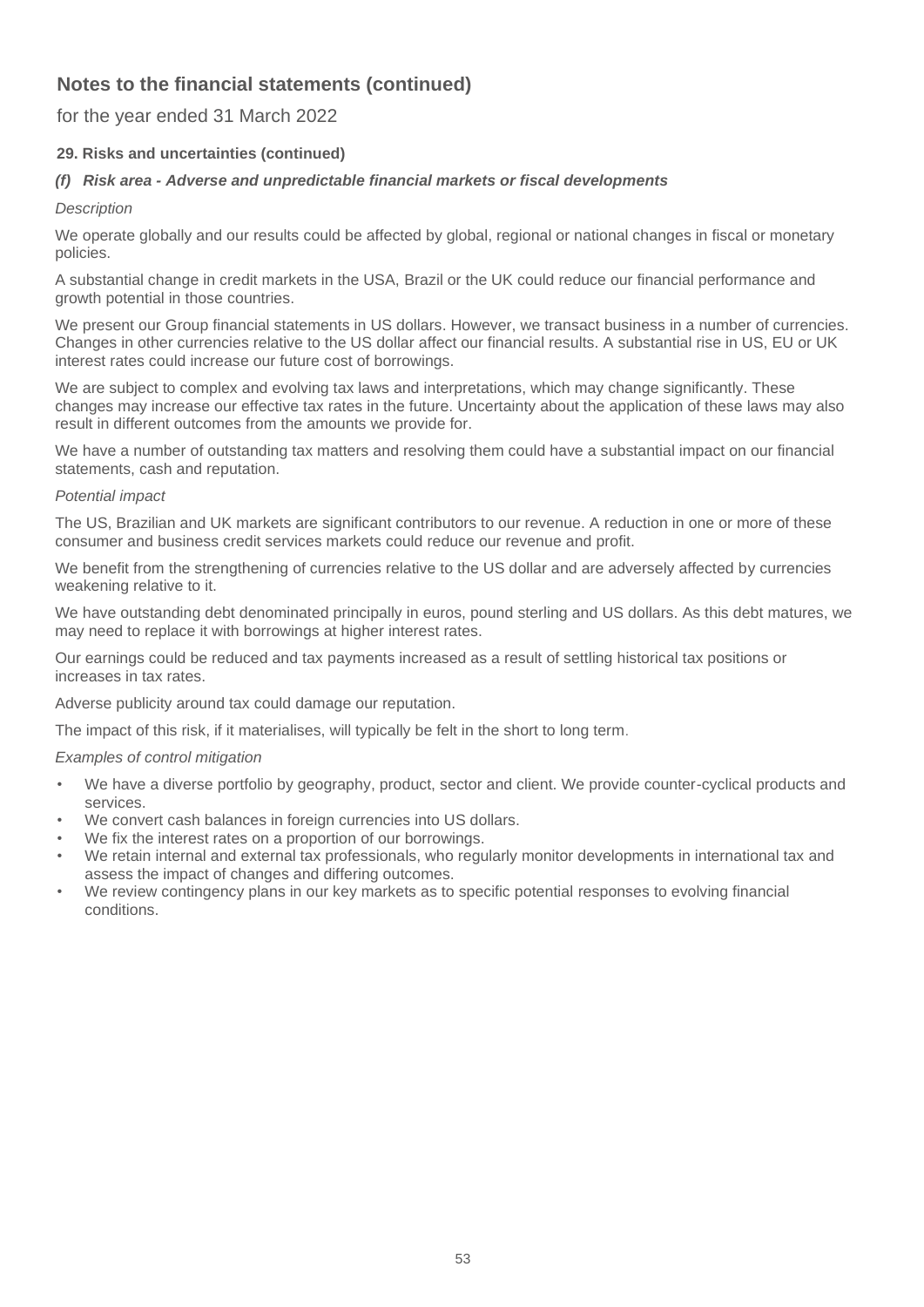for the year ended 31 March 2022

## **29. Risks and uncertainties (continued)**

## *(g) Risk area - New legislation or changes in regulatory enforcement*

## *Description*

We operate in an increasingly complex environment and many of our activities and services are subject to legal and regulatory influences. New laws, new interpretations of existing laws, changes to existing regulations and heightened regulatory scrutiny could affect how we operate. For example, regulatory interpretation of complex, principles-based privacy regulations could affect how we collect and process information for marketing, risk management and fraud detection.

## *Potential impact*

We may suffer increased costs or reduced revenue resulting from modified business practices, adopting new procedures, self-regulation or litigation or regulatory actions resulting in liability, fines and/or changes in our business practices. The impact of this risk, if it materialises, will typically be felt in the short term.

## *Examples of control mitigation*

- We use internal and external resources to monitor planned and realised changes in legislation.
- We educate lawmakers, regulators, consumer and privacy advocates, industry trade groups, our clients and other stakeholders in the public policy debate.
- Our global Compliance team has region-specific regulatory expertise and works with our businesses to identify and adopt balanced compliance strategies.
- We execute our Compliance Management Programme, which directs the structure, documentation, tools and training requirements to support compliance on an ongoing basis.

## *(h) Risk area - Increasing competition*

## *Description*

We operate in dynamic markets such as business and consumer credit information, decisioning software, fraud, marketing, and consumer services. Our competitive landscape is still evolving, with traditional players reinventing themselves, emerging players investing heavily and new entrants making commitments in new technologies or approaches to our markets. There is a risk that we will not respond adequately to such disruptions or that our products and services will fail to meet changing client and consumer preferences.

### *Potential impact*

Price reductions may reduce our margins and financial results. Increased competition may reduce our market share, harm our ability to obtain new clients or retain existing ones, affect our ability to recruit talent and influence our investment decisions. We might also be unable to support changes in the way our businesses and clients use and purchase information, affecting our operating results. The impact of this risk, if it materialises, will typically be felt in the long term.

- We continue to research and invest in new data sources, analytics, technology, capabilities and talent to deliver our strategic priorities.
- We continue to develop innovative new products that leverage our scale and expertise and allow us to deploy capabilities in new and existing markets and geographies.
- We use rigorous processes to identify and select our development investments, so we can efficiently and effectively introduce new products and solutions to the market.
- Where appropriate, and available, we make acquisitions, take minority investments and enter into strategic alliances to acquire new capabilities and enter into new markets.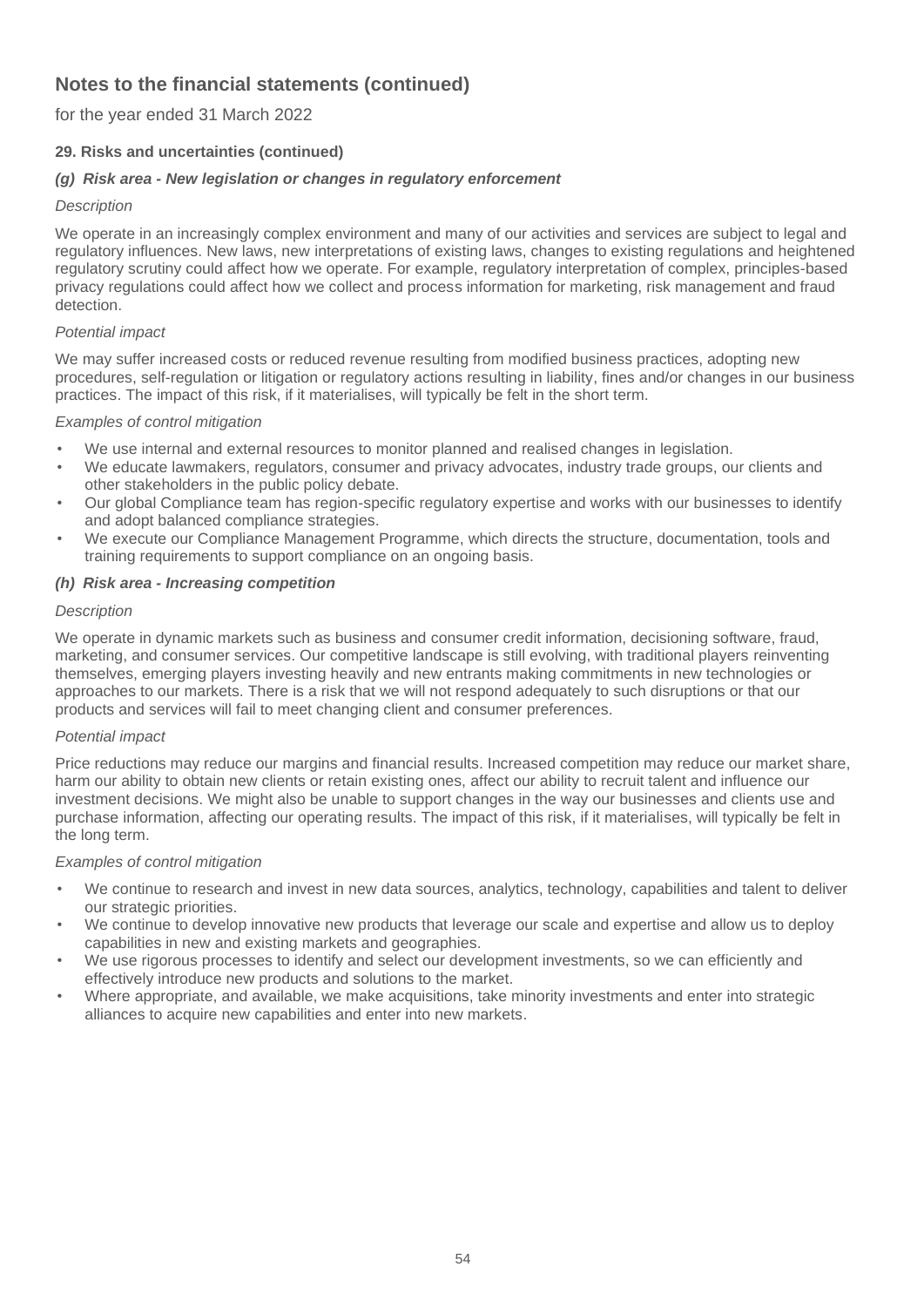for the year ended 31 March 2022

## **29. Risks and uncertainties (continued)**

### *(i) Risk area - Undesirable investment outcomes*

#### *Description*

We critically evaluate, and may invest in, equity investments and other growth opportunities, including internal performance improvement programmes. To the extent invested, any of these may not produce the desired financial or operating results.

### *Potential impact*

Failure to successfully implement our key business strategies could have a materially adverse effect on our ability to achieve our growth targets.

Poorly executed business acquisitions or partnerships could result in material loss of business, increased costs, reduced revenue, substantial legal liability, regulatory enforcement actions and significant harm to our reputation.

The impact of this risk, if it materialises, will typically be felt in the long term.

- We analyse competitive threats to our business model and markets.
- We carry out comprehensive business reviews.
- We perform comprehensive due diligence and post-investment reviews on acquisitions and investments.
- We employ a rigorous capital allocation framework.
- We design our incentive programmes to optimise shareholder value through delivery of balanced, sustainable returns and a sound risk profile over the long term.